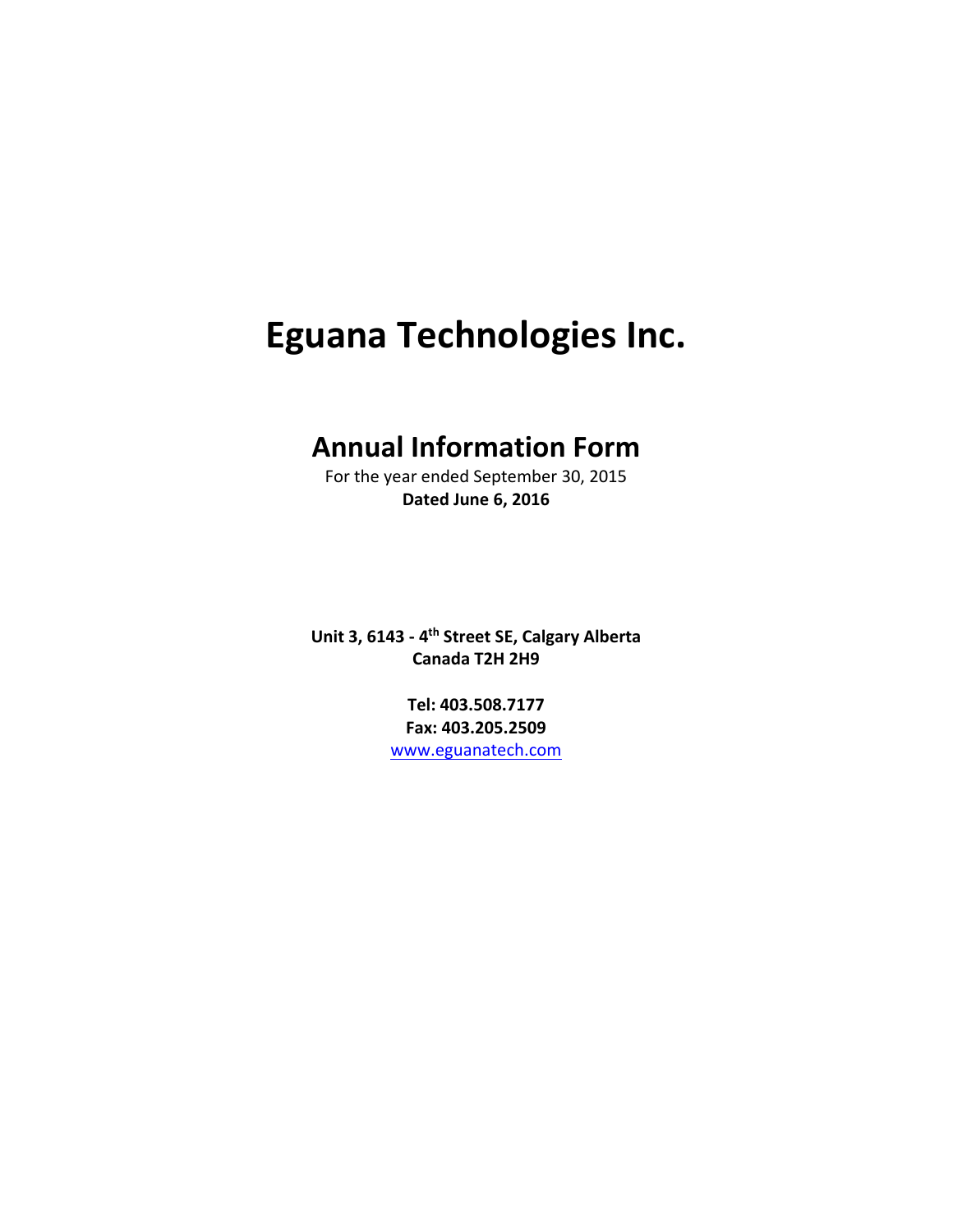## **TABLE OF CONTENTS**

| CORPORATE CEASE TRADE ORDERS, BANKRUPTCIES, PENALTIES OR SANCTIONS  24 |
|------------------------------------------------------------------------|
|                                                                        |
| INTERESTS OF MANAGEMENT AND OTHERS IN MATERIAL TRANSACTIONS  26        |
|                                                                        |
|                                                                        |
|                                                                        |
|                                                                        |
|                                                                        |
|                                                                        |
|                                                                        |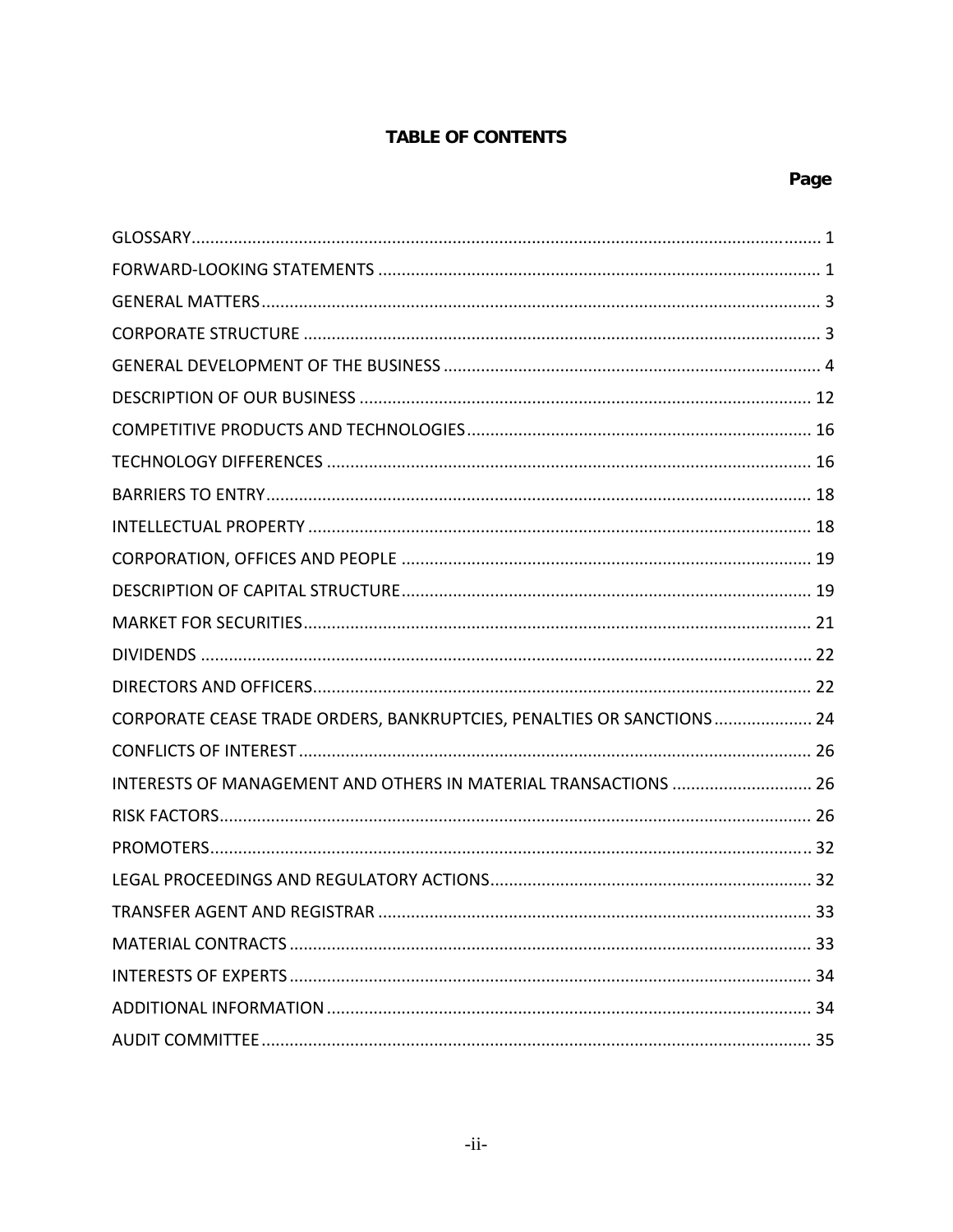## **GLOSSARY**

When used in this Annual Information Form (**"AIF"**), the following terms have the meanings ascribed thereto:

"**ABCA**" means the *Business Corporations Act* (Alberta)*.*

"**Alternating current"** or **"AC"** means a type of electrical current, the direction of which is reversed at regular intervals or cycles. In North America, the standard is 120 reversals or 60 cycles per second; whereas in Europe the standard is 100 reversals or 50 cycles per second.

"**Board** or "**Board of Directors**" means the board of directors of the Corporation as constituted from time to time.

**"Common Shares"** means common shares in the capital of the Corporation.

"**Corporation**" or "**Eguana**" means Eguana Technologies Inc.

**"Current"** means the flow of electrical energy in a conductor measured in amperes. Current can be DC or AC.

**"Demand Charge"** means the fee that an electrical utility charges its customers for the right to connect to the utility power grid and to take power measured in kilowatts at a specified point in time.

**"Direct current"** or **"DC"** means a type of electricity transmission and distribution by which electricity flows in one direction through the conductor, usually relatively low voltage and high current.

**"Energy Storage"** means any device which stores electrical energy also referred to as battery storage.

**"Fiscal Year"** means a twelve month period ending September 30, the fiscal year of the Corporation.

**"Grid Interactive Energy Storage"** means batteries or other storage devices which are connected to the utility power grid and which can dispatch to or receive power from the utility power grid.

"**IFRS**" means International Financial Reporting Standards.

**"Kilowatt"** or **"kW"** means one thousand watts of electrical power.

**"Kilowatt hour"** or **"kWh"** means an hour during which one kW of electrical power has been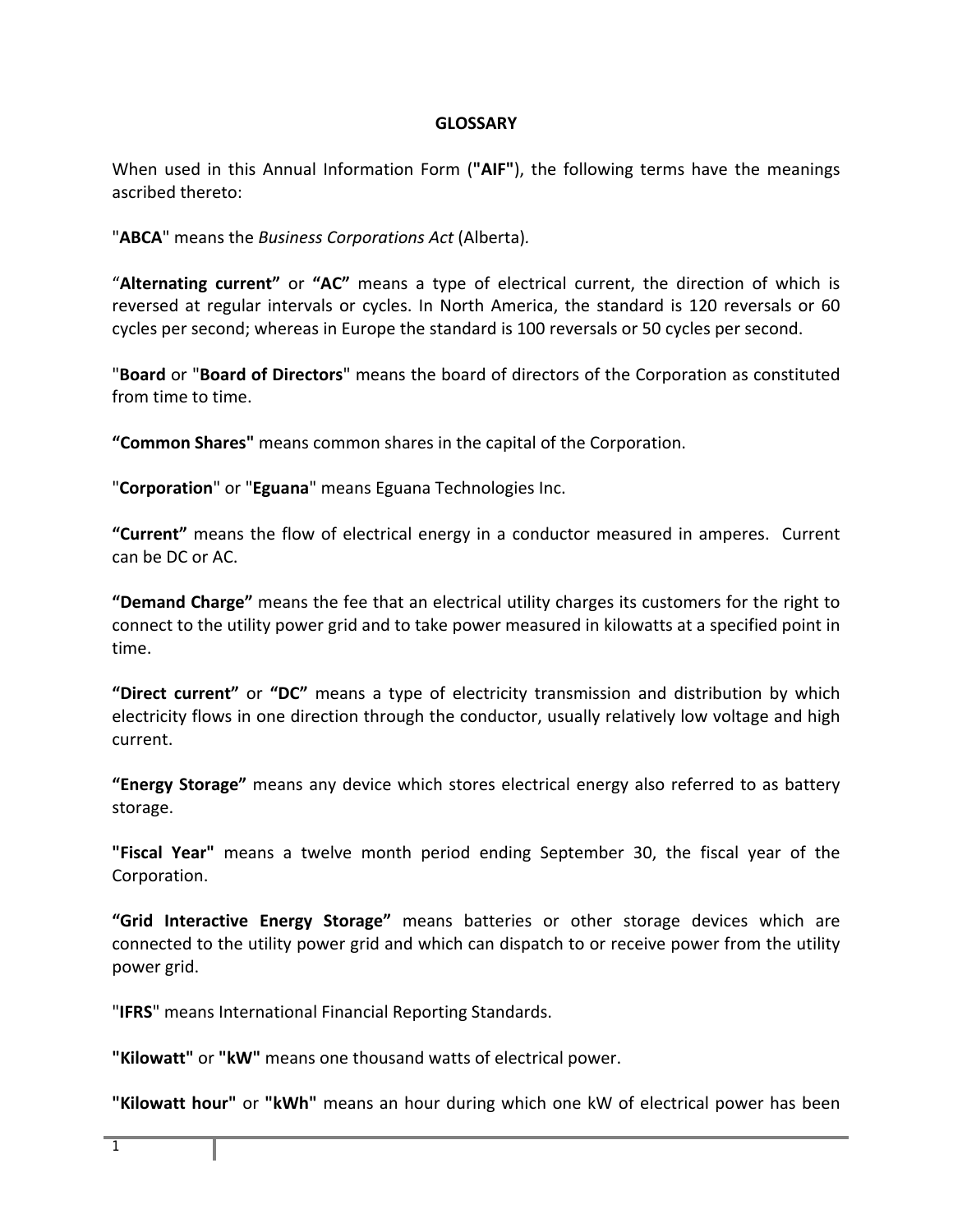continuously produced.

**"Load"** is a shorthand term referring to electrical load which is an electrical component or portion of a circuit that consumes electric power.

**"MD&A**" means management discussion and analysis.

**"Megawatt"** or **"MW"** means one thousand kW of electrical power.

**"Megawatt hour"** or **"MWh"** means an hour during which 1 MW of electrical power has been continuously produced.

**"OEM"** means original equipment manufacturer and refers to containment‐based re‐branding, where a company uses a component of another company in its product, or sells the product of another company under its own brand.

**"TSX‐V"** means the TSX Venture Exchange.

**"Voltage"** is the difference of electrical potential between two points of an electrical or electronic circuit. It measures the potential energy of an electric field to cause an electric current in an electrical conductor. Depending on the difference of electrical potential and the risk of electrical shock, it is called extra low voltage (less than 120 volts DC), low voltage (120 volts DC to 1500 volts DC) and high voltage (more than 1,500 volts DC). Using extra‐low voltage (**"ELV"**) is one of several means to protect against electrical shock.

**"Watt"** means the rate of energy transfer equivalent to one ampere under an electrical pressure of one volt. One watt equals 1/746 horsepower, or one joule per second. It is the product of voltage and current (amperage).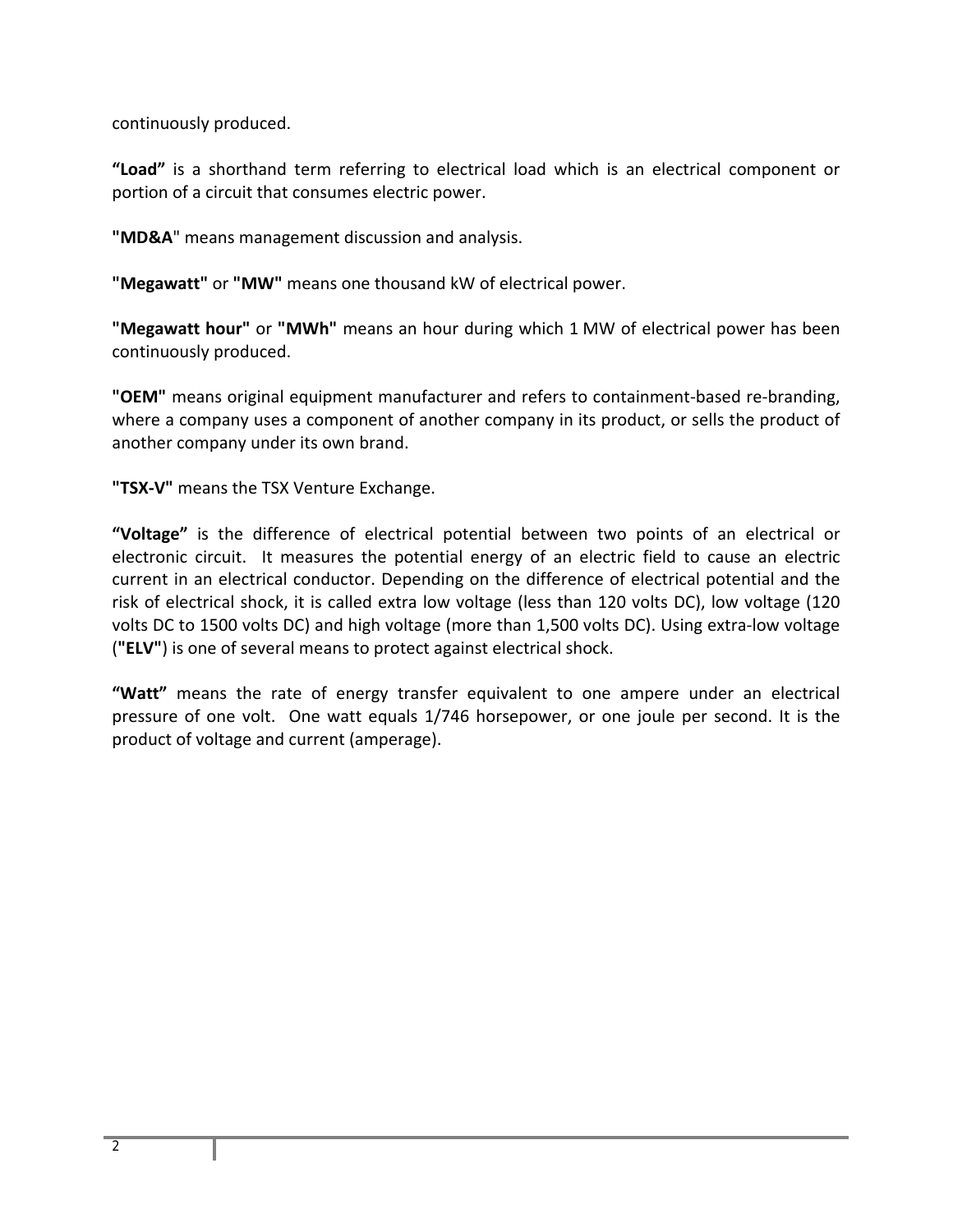#### **FORWARD‐LOOKING STATEMENTS**

This AIF contains certain forward‐looking statements and forward‐looking information (collectively, "**forward‐looking statements**") within the meaning of applicable Canadian securities laws. All statements other than statements of present or historical fact are forward‐ looking statements. Forward‐looking statements address activities, events or developments that the Corporation expects or anticipates will or may occur in the future, including such things as business results, investment objectives and strategy, development plans, intentions, results of operations, levels of activity, future capital and other expenditures (including the amount, nature and sources of funding thereof), business prospects and opportunities, construction timetable, extent of solar resources and future growth and performance. Forward‐looking statements are often, but not always, identified by the use of words such as "anticipate", "continuous", "potential", "target", "opportunity", "believes", "expected", "plans", "may", "will", "estimates", "would", "could", "should", "predicts" or similar statements, including negatives or other variations thereof that suggest future outcomes.

Various material factors and assumptions are typically applied in drawing conclusions or making the forecasts or projections set out in forward‐looking statements. Those material factors and assumptions are based on information currently available to the Corporation, including information obtained from third party industry analysts and other third party sources. In some instances, material assumptions and material factors are presented elsewhere in this AIF in connection with the forward‐looking statements. Readers are cautioned that the following list of material factors and assumptions is not exhaustive. Specific material factors and assumptions include, but are not limited to: the performance of Eguana's businesses, including current business and economic trends; capital expenditure programs and other expenditures by Eguana and its customers; the ability of Eguana to retain and hire qualified personnel; the ability of Eguana to obtain parts, consumables, equipment, technology, and supplies in a timely manner to carry out its activities; risks associated with international operations such as political, economic and other uncertainties; the ability of Eguana to maintain good working relationships with key suppliers; the ability of Eguana to market its services and products successfully to existing and new customers; the ability of the Corporation to raise additional capital in a timely manner on acceptable terms; currency exchange and interest rates; changes under governmental regulatory regimes and tax, environmental and other laws in Canada and the United States; fluctuations in market value for energy storage power conversion; uncertainty in the Corporation's ability to develop relationships with other companies; and a stable competitive environment.

With respect to forward-looking statements contained in this AIF, management of the Corporation has made statements regarding, among other things: the growth in the solar power industry; the growth of the distributed energy storage industry; characteristics of the markets for distributed energy in Europe and North America; the value of our technology in enabling battery technologies to be used in lower power ratings; the competition for those segments of the market which we are targeting; the barriers to entry or lack thereof that we face in entering those markets and our ability to sell products on favorable terms.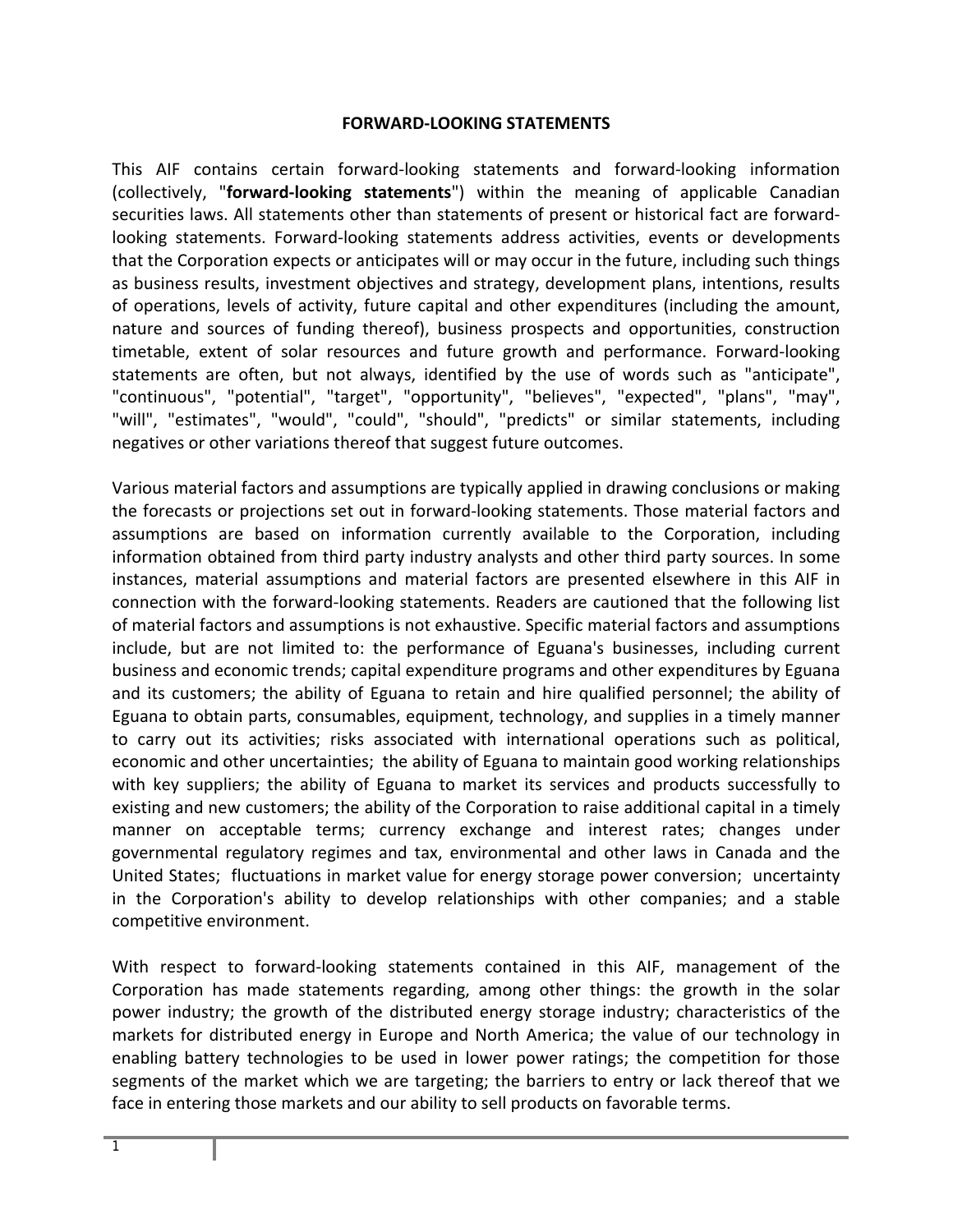Forward‐looking statements reflect management's current beliefs with respect to future events and are based on information currently available to management of the Corporation. The Corporation believes the expectations reflected in such forward‐looking statements are reasonable, but no assurance can be given that these expectations will prove to be correct and such forward‐looking statements should not be unduly relied upon. Forward‐looking statements are not guarantees of the Corporation's future performance and involve known and unknown risks, uncertainties and assumptions that may cause actual results, performance or achievements, or developments in our industry, to differ materially from the anticipated results, performance or achievements expressed or implied by such forward‐looking statements.

All forward‐looking statements contained in this AIF are expressly qualified by the foregoing cautionary statement. The Corporation undertakes no obligation to update publicly or revise any forward‐looking information, whether as a result of new information, future events or otherwise, unless so required by applicable securities laws. Further information about the factors affecting forward-looking statements is available in the Corporation's current annual MD&A which has been filed with Canadian provincial securities commissions and is available on www.sedar.com.

## **GENERAL MATTERS**

## **CERTAIN REFERENCES**

References in this AIF to "Eguana", the "Corporation," "us" "we" or "our" mean Eguana Technologies Inc. together with its subsidiaries, unless otherwise specified or the context otherwise requires. See *Corporate Structure* for an overview of the Corporation and each of its material subsidiaries.

This AIF contains various corporate names, product names, trade names, trademarks and service marks, all of which are the properties of their respective owners. In this AIF, all dollar figures are in Canadian dollars, unless otherwise indicated.

## **MARKET AND INDUSTRY DATA**

This AIF includes market and industry data that has been obtained from third party sources, including industry publications, as well as industry data prepared by management on the basis of its knowledge of and experience in the industry in which the Corporation operates (including management's estimates and assumptions relating to such industry based on that knowledge). Management's knowledge of such industry has been developed through its experience and participation in such industry. Although management believes such information to be reliable, neither the Corporation, nor management, has independently verified any of the data from third party sources referred to in this AIF or ascertained the underlying economic assumptions relied upon by such sources. Furthermore, references in this AIF to any publications, reports, surveys or articles prepared by third parties should not be construed as depicting the complete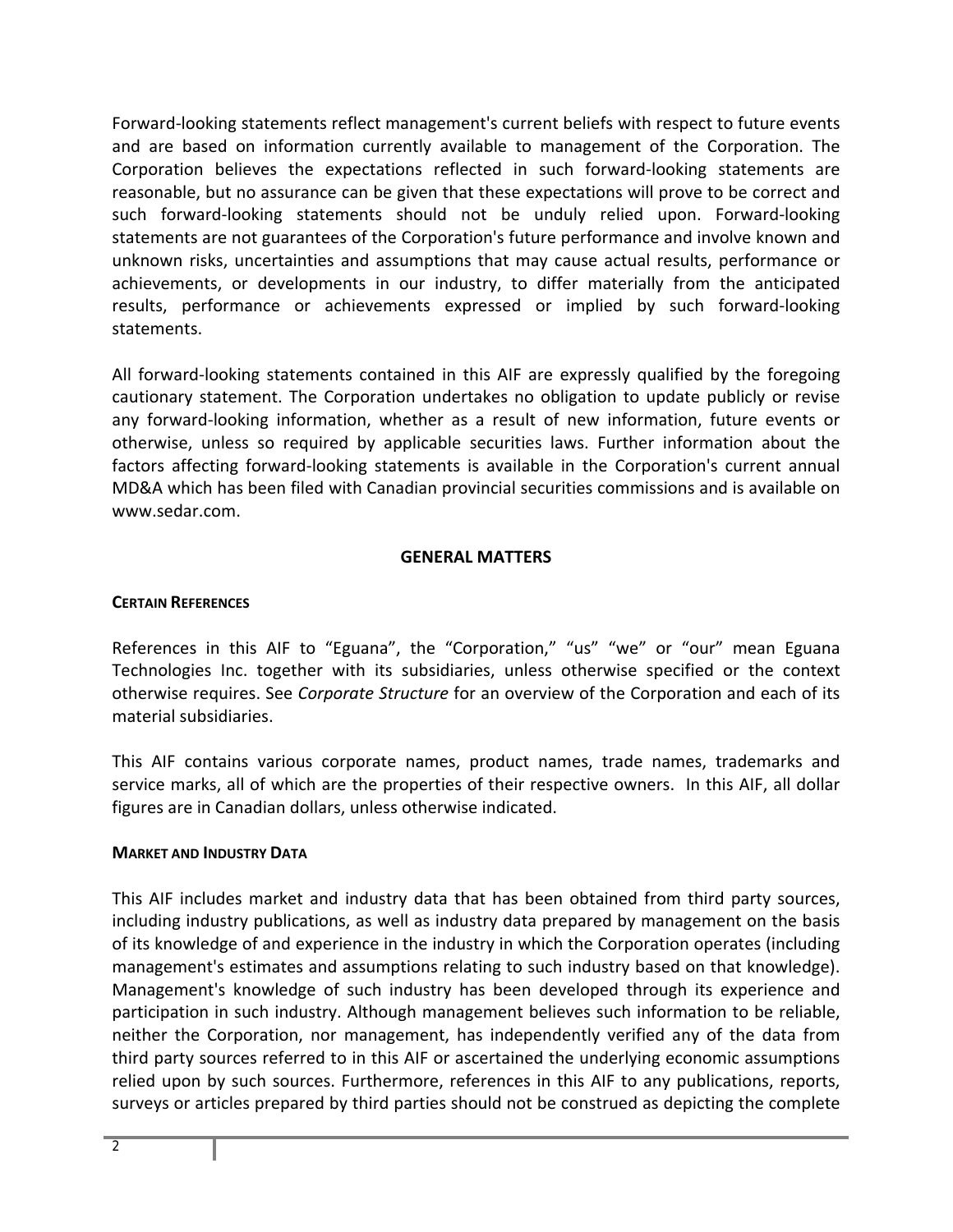findings of the entire publication, report, survey, or article. The information in any such publication, report, survey or article is not incorporated by reference in this AIF.

## **CORPORATE STRUCTURE**

#### **NAME, ADDRESS AND INCORPORATION**

Eguana is a corporation existing under the ABCA. Eguana was originally incorporated under the ABCA on November 4, 1996 as RTM Holdings Inc. ("**RTM**"). On September 30, 1999, RTM acquired all of the issued and outstanding shares of Sustainable Energy Systems Inc. (**"SES"**), a privately owned Alberta corporation organized to develop and manufacture generation systems for remote micro-grid markets. On July 2, 1999, RTM amended its articles and changed its name to Sustainable Energy Technologies Ltd. On December 21, 2012, Sustainable Energy Technologies Ltd. amended its articles to consolidate the issued and outstanding common shares on a ten (10) to one (1) basis. On November 1, 2013, Sustainable Energy Technologies Ltd. amended its articles and changed its name to Eguana Technologies Inc.

Eguana's head and registered office is located at Unit 3, 6143 - 4<sup>th</sup> Street SE, Calgary, Alberta T2H 2H9. Eguana also has a branch office at 900 - 45 Sheppard Ave, Toronto, Ontario M2N 5W9.

Eguana is a reporting issuer in Alberta, British Columbia, Ontario and Nova Scotia. The Common Shares are listed and posted for trading on the TSX‐V under the trading symbol "EGT" and on the OTCQB under the trading symbol EGTYF.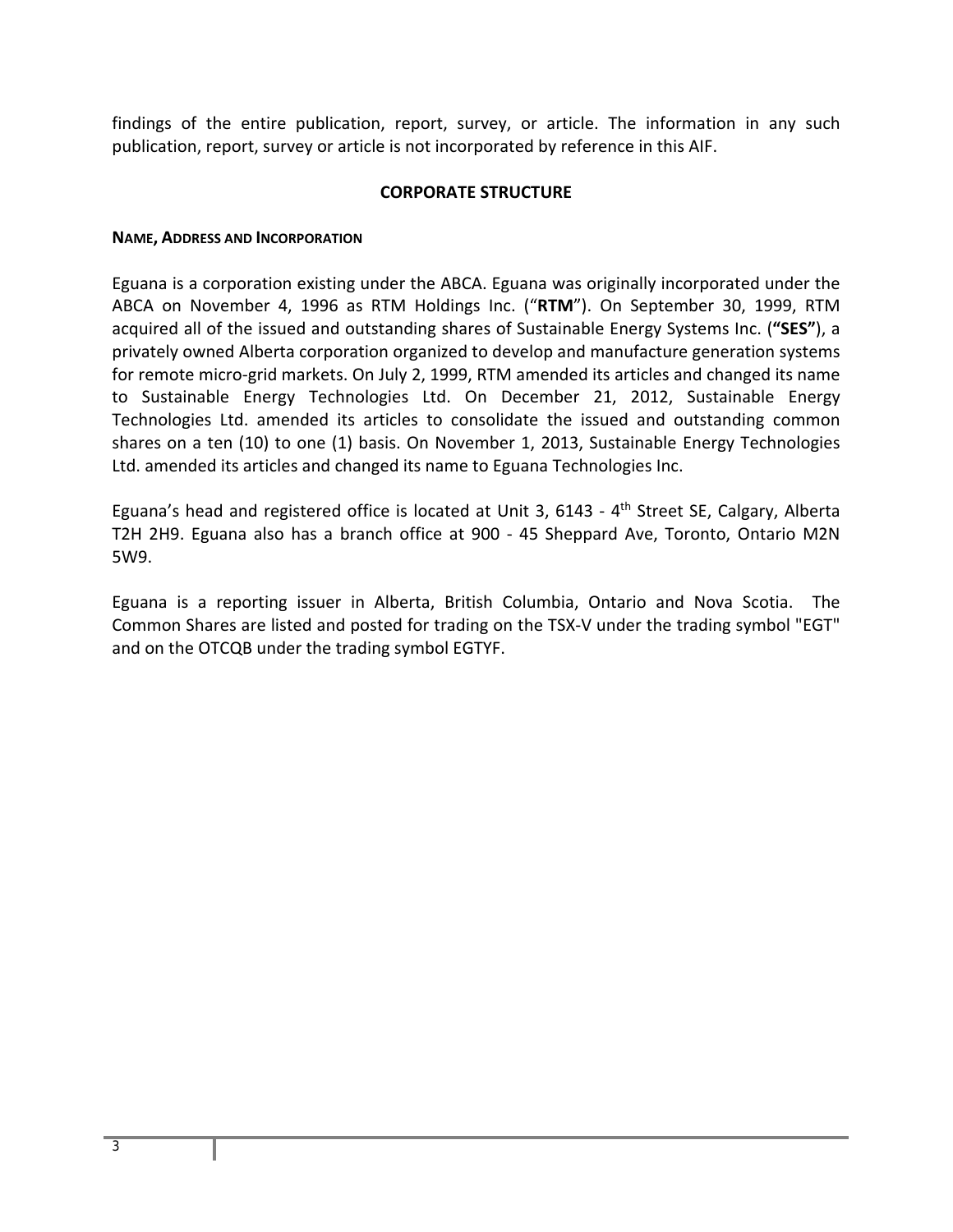## **INTERCORPORATE RELATIONSHIPS**

The following chart provides the name, the percentage of voting securities owned by Eguana and the jurisdiction of incorporation, continuance or formation of Eguana's subsidiaries, either direct or indirect, as at the date hereof.



Eguana is the 100% owner of SES and Sustainable Energy Laboratories Ltd. ("**SET Labs**") and sole limited partner of EGT Markets Limited Partnership ("**EGT LP**"). SES controls EGT LP as general partner of EGT LP with a net 1% interest in EGT LP. SES is the 100% owner of SET Labs which is the 100% owner of International Powers Systems Inc. ("**IPS**"). Eguana also has interests in other foreign companies which are not active.

## **GENERAL DEVELOPMENT OF THE BUSINESS**

## **GENERAL**

On February 29, 2000, Sustainable Energy Technologies Ltd. acquired all of the issued and outstanding shares of CWT Technologies Inc., a Washington state corporation which was subsequently renamed Sustainable Energy Laboratories Ltd. SET Labs conceived and undertook the initial development of a power conversion technology which allowed power generation and storage systems with high current/low voltage operating characteristics to be connected to the power grid with high conversion efficiencies. The original power conversion concepts are the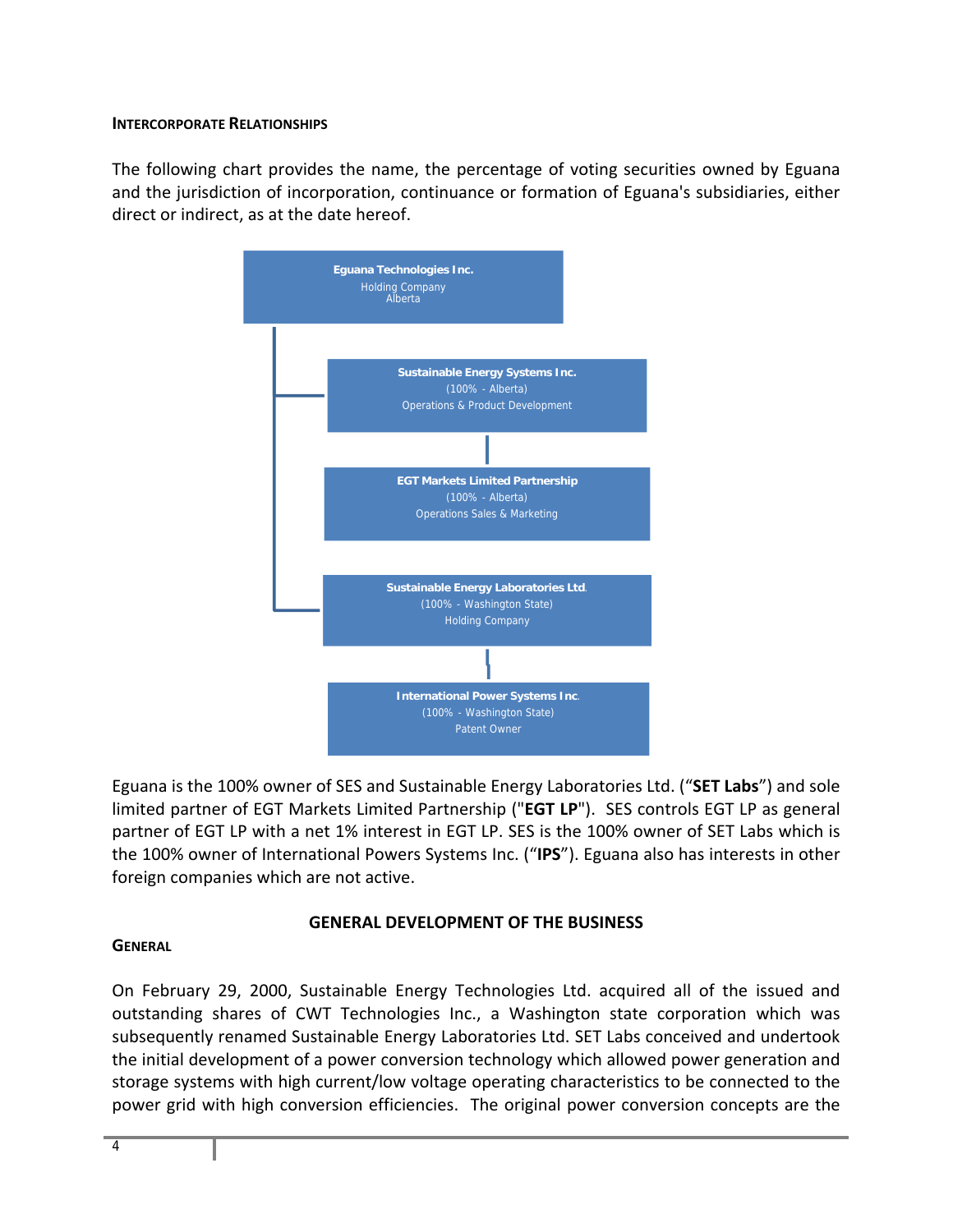subject of multiple patents issued by the US Patent Office which were assigned to IPS, a wholly owned subsidiary of SET Labs.

Eguana developed its first commercial products for stationary fuel cells in power ratings from 1kW to 5kW in the year 2002. Fuel cell technologies were then viewed as a disruptive distributed generation technology and required the use of advance power electronics to connect systems to the utility power grid. Our first products were developed for fuel cell‐based combined heat and power systems in collaboration with Pillar GmbH, the power supply subsidiary of RWE AG, a large German electrical utility. The product design combined fuel cells and batteries to provide firm, reliable power for residential applications.

The fuel cell industry did not evolve as expected and we moved to adapt our power conversion platform developed with Pillar GmbH for use in the emerging solar PV industry. In 2007, we introduced our first solar inverter under the Sunergy brand name using the same power electronic circuits developed with Pillar GmbH.

During this period we continued to develop our product platform leading to the introduction of a second-generation Sunergy product that was optimized for thin film solar PV technologies. We launched the second‐generation product in Ontario during 2010 focusing on rural applications which had received generous pricing incentives under the Province of Ontario's Green Energy Program. Our strategy in Ontario was to demonstrate our value proposition in this market.

## **THREE YEAR HISTORY**

## *Period from October 1, 2012 to September 30, 2013*

Entering 2012 we released a structurally integrated solar PV system under the brand name ProFab Solar which levered the technology advantages of Sunergy to deliver positive investment returns in the Ontario agricultural market by eliminating site specific electrical engineering and reducing installation time. The market response to ProFab Solar was positive. However, we were disappointed by the new government's moratorium on new solar PV projects especially in the rural micro‐FIT market which was the only high growth market sector and where we were well-positioned. Demand for ProFab Solar and Sunergy in this market collapsed as a result of the combined effect of these regulations. While the unexpected Government action was a material setback for Eguana, it forced management to reconsider its direction and to refocus its resources on developing the emerging opportunity in Germany for residential energy storage.

On December 21, 2012, the Corporation amended its articles to consolidate the issued and outstanding common shares on a ten (10) to one (1) basis.

On December 27, 2012, the Corporation completed an equity financing with DHCT II Luxembourg, S.à.r.l. ("**DHCT**") for aggregate gross proceeds of \$500,000. In connection with the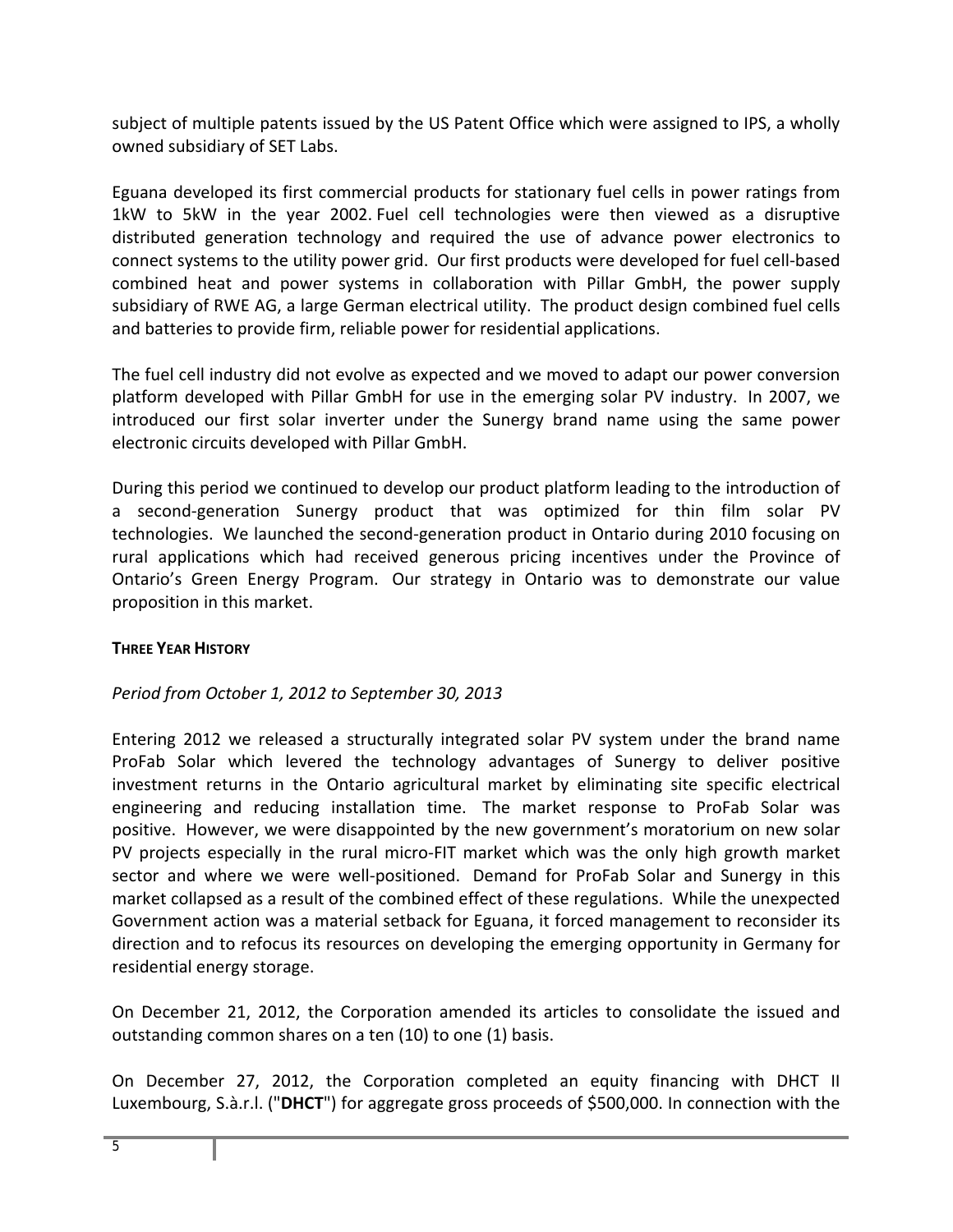financing, DHCT acquired 50,000 units at a price of \$10.00 per unit, with each unit being comprised of one, 8%, five‐year First Preferred Shares, Series 13, convertible into Common Shares at a conversion price of \$0.40 per share and 25 Common Share purchase warrants exercisable at a price of \$0.50 per share and an expiry date of December 27, 2017.

On March 15, 2013, the Corporation amended its articles to create the First Preferred Shares, Series 13.

On March 23, 2013, the Corporation completed a private placement to DHCT for aggregate gross proceeds of \$500,000. In connection with the private placement, the Corporation issued \$500,000 principal amount of unsecured convertible debentures bearing interest at a rate of 8% per annum and maturing six months following the date of issuance (the "**Convertible Debentures**") and 4,750,000 Common Share purchase warrants exercisable for a period of five years at an exercise price of \$0.105. The Convertible Debentures were convertible into 50,000, 8% First Preferred Shares, Series 14 of the Corporation. In addition, upon the conversion of the Convertible Debentures into preferred shares, such shares were convertible into Common Shares at a price of \$0.105 per share. In addition to the foregoing, the Corporation granted DHCT a pre-emptive right to participate in up to \$1,000,000 of any subsequent financing conducted by the Corporation.

On April 16, 2013, the Corporation amended its articles to create the First Preferred Shares, Series 15.

On April 17, 2013, DHCT converted its \$500,000 of Convertible Debentures into 50,000 8% 5‐ year Convertible First Preferred Shares, Series 14 which were exercisable into 4,750,000 Common Shares.

On April 17, 2013, the Corporation completed a private placement of 50,000 units for aggregate gross proceeds of \$500,000. Each unit was comprised of one \$10, 8% 5‐year Convertible First Preferred Share, Series 15 and 12 Common Share purchase warrants exercisable at an exercise price of \$0.12 for a period of one year from the date of issuance. Each preferred share issued in connection with the private placement was convertible at the option of the holder into Common Shares at a price of \$0.12 per share. The Warrants entitle the holder to acquire one common share at a price of \$0.12 per share.

On May 16, 2013, the Corporation entered into an exclusive license agreement and supply contract to supply our Bi‐Direx platform as a subassembly for energy storage systems designed and manufactured by Sonnenbatterie GmbH (then Prosol Invest Deutschland GmbH) under an OEM model. The first Bi‐Direx sub‐assemblies were shipped to Sonnenbatterie GmbH at the end of that quarter.

On May 30, 2013, the Corporation completed a private placement of 15,000 units for aggregate gross proceeds of \$150,000. Each unit was comprised of one 8% 5‐year Convertible First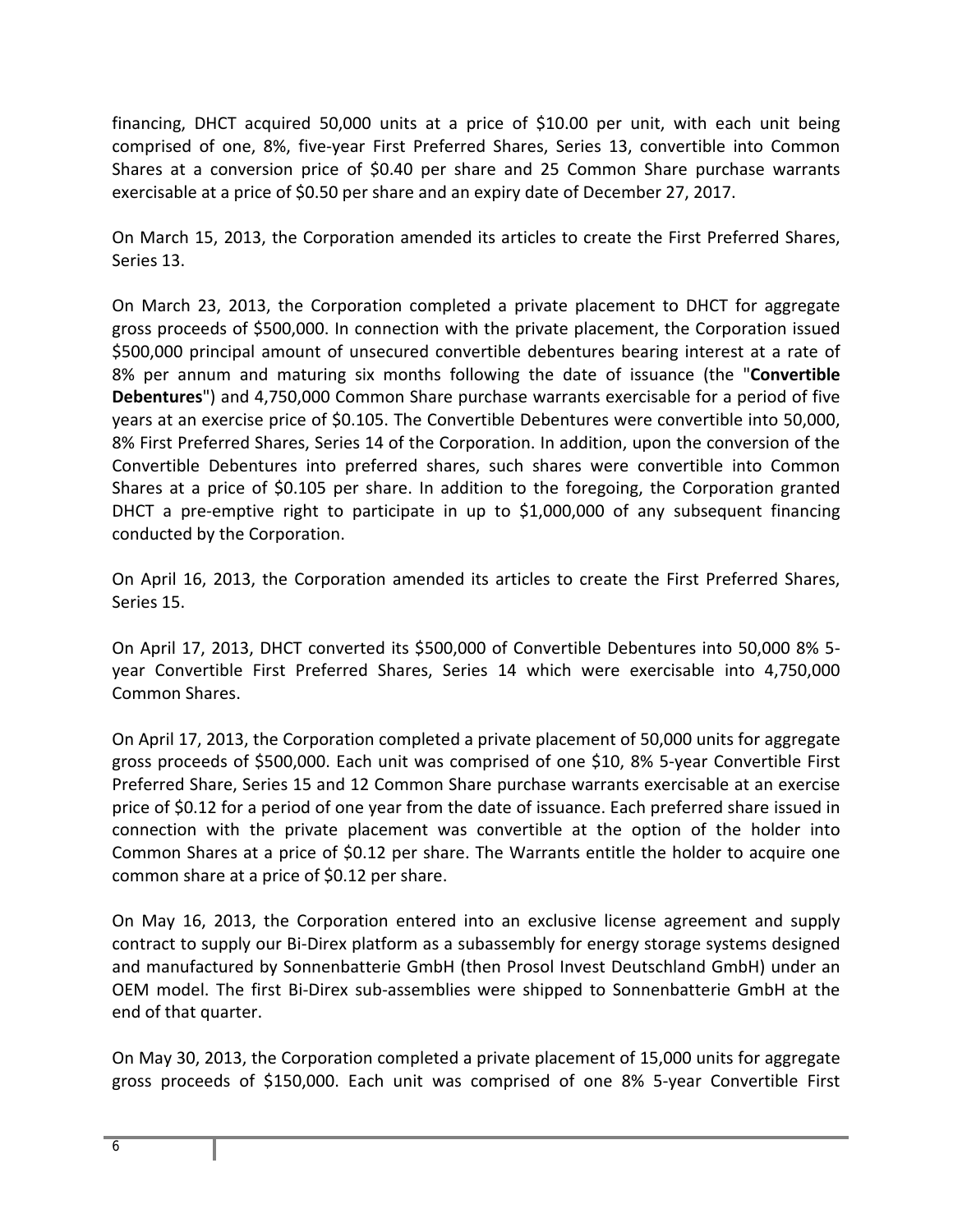Preferred Share, Series 15 and 12 Common Share purchase warrants exercisable at an exercise price of \$0.12 for a period of one year from the date of issuance

On June 4, 2013, subject to the approval of the Corporation's shareholders and the TSX‐V, the Corporation reduced the exercise price of 1,449,372 previously granted incentive stock options under the Corporation's incentive stock option plan held by employees, officers and directors of the Corporation to an exercise price of \$0.30 per Common Share. In addition, each of the agreements representing such options was amended to provide for accelerated vesting of the options to the last day of the first month following two consecutive quarters of positive earnings before interest depreciation and taxes. Further, the Corporation also issued a total of 1,151,647 additional incentive stock options to officers, directors and employees exercisable at a price of \$0.40 per Common Share with an expiry date of May 31, 2023. The incentive stock options shall only be exercisable following two consecutive quarters of positive earnings before interest, depreciation and taxes, or if the Company is acquired within the next 24 months.

On August 7, 2013, the Corporation completed a private placement of 89 debenture units (the "**Debenture Units**") for aggregate gross proceeds of \$1,557,500. Each Debenture Unit was comprised of one \$20,000 5‐year secured royalty debenture ("**Royalty Debenture**") and, either 8,000 Common Shares, or, at the option of the investor, 16,000 Common Share purchase warrants exercisable for a period of 4 years at a price of \$0.50 per share. In connection with the issuance of the Debenture Units, the Corporation issued a total of 424,000 Common Shares and 576,000 Common Share purchase warrants. A second closing of the private placement of Debenture Units occurred on September 17, 2013 and an additional Royalty Debenture and 32,000 Common Shares were issued for additional gross proceeds of \$35,000.

On September 4, 2013, the Corporation announced that it would operate under the name Eguana Technologies Inc.

On September 13, 2013, the Corporation issued an aggregate of 4,750,000 Common Shares in connection with the exercise of an aggregate of 4,750,000 Common Share purchase warrants by DHCT for an aggregate exercise price of \$500,000.

## *Period from October 1, 2013 to September 30, 2014*

During the fiscal year ended September 30, 2014 we devoted most of our operational and engineering resources towards supporting Sonnenbatterie in bringing its suite of products to the German residential solar self‐consumption market.

On October 29, 2013, the Corporation held an annual and special meeting of shareholders where, among other things, the Corporation's shareholders approved the amendment of the Corporation's articles to change the name of the Corporation to Eguana Technologies Inc. and the repricing of incentive stock options granted to insiders of the Corporation which was approved by the Board of Directors on June 4, 2013.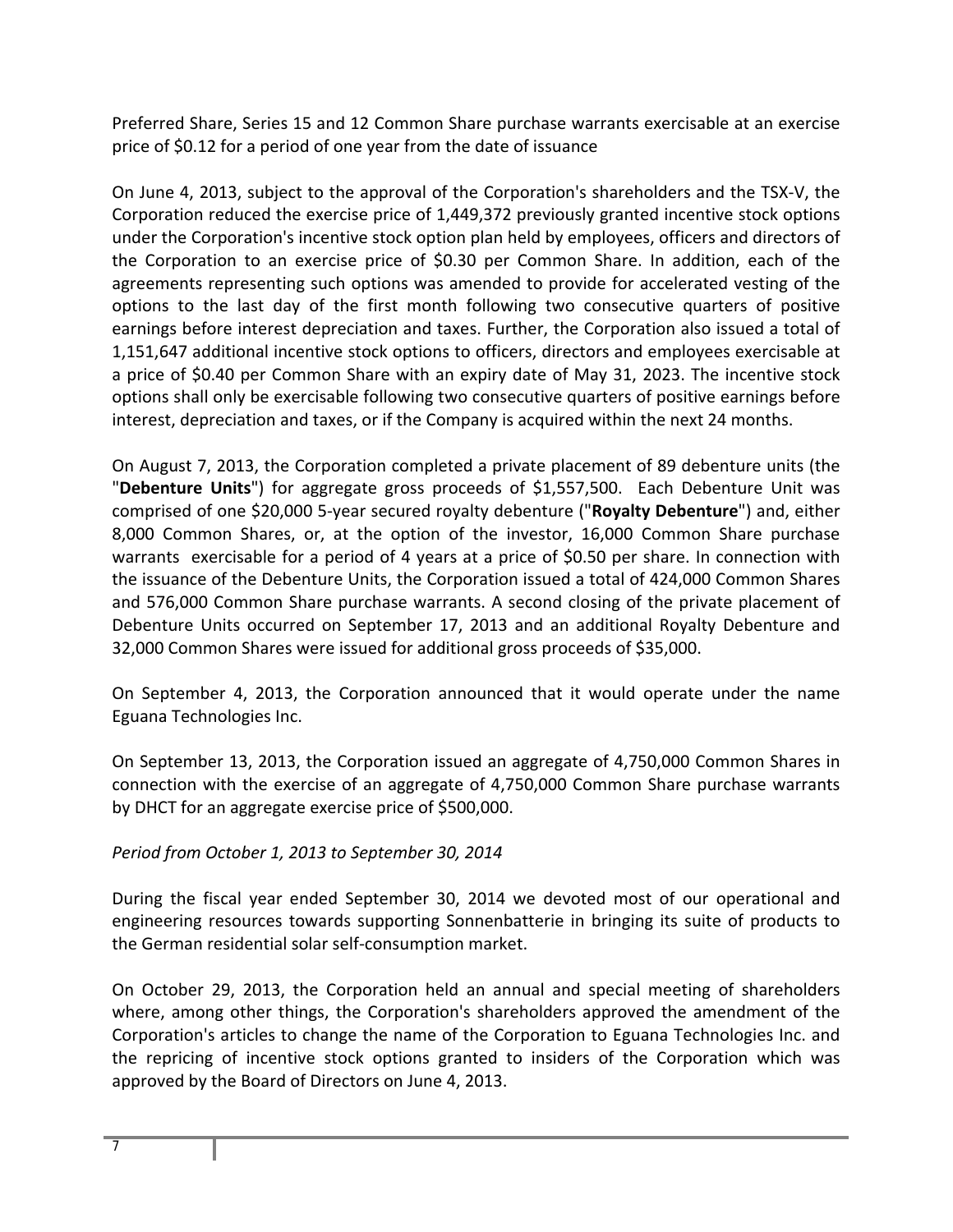On November 1, 2013, the Corporation amended its articles to change its name to Eguana Technologies Inc.

On November 20, 2013, the Corporation entered into an agreement with Bristol Capital to assist the Corporation in an investor relations capacity. Pursuant to the terms of the agreement, Bristol Capital received \$8,000 per month and, at the discretion of the Board, either 160,000 options to purchase Common Shares exercisable for a period of 3 years at an exercise price of \$0.50 per share or an additional \$2,000 per month.

During December 2013, Eguana completed a series of private placements and issued an aggregate of 1,375,000 common shares in the capital of Eguana at a price of \$0.40 per share for gross proceeds of \$550,000 and 1,200.5 exchangeable limited partnership units of EGT LP at a price of \$1,000 per unit for gross proceeds of \$1,200,500.

On December 23, 2013, Eguana and DHCT entered into an agreement pursuant to which DHCT extended its \$1,500,000 standby equity commitment to May 1, 2018. In exchange for DHCT's agreement to extend the equity commitment, the Corporation extended the term of 3,529,411 Common Share purchase warrants to May 1, 2018.

On January 31, 2014, the Corporation exercised its right to acquire all of the 1,200.5 exchangeable limited partnership units of EGT LP that were issued during December 2013. In connection with such acquisition, the Corporation issued an aggregate of 2,667,778 Common Shares to the holders of the exchangeable limited partnership units.

On February 27, 2014, the holders of the Corporation's First Preferred Shares, Series 7, First Preferred Shares, Series 9 and First Preferred Shares, Series 15 approved the amendment of the Corporation's articles to remove the mandatory redemption provision in respect of the Corporation's First Preferred Shares, Series 7, First Preferred Shares, Series 9 and First Preferred Shares, Series 15, respectively.

During the third quarter of the fiscal year ended September 30, 2014, we shifted increasing production of Bi‐Direx subassemblies to a contract manufacturer located in Durach, Germany.

On April 3, 2014, China's Patent Office issued patents to the Corporation for the core technologies underlying the Corporation's Bi‐Direx (energy storage) and Paralex (solar) inverter platforms.

On April 16, 2014, Roger Fredette resigned as the Chief Financial Officer of the Corporation and Sharon Penner was appointed as the Corporation's Chief Financial Officer.

On May 28, 2014, the Corporation completed a private placement and issued an aggregate of 2,431,875 units in the capital of Eguana at a price of \$0.40 per unit for gross proceeds of \$972,750. Each unit was comprised of one Common Share and one‐half of one Common Share purchase warrant, with each whole warrant entitling the holder thereof to purchase one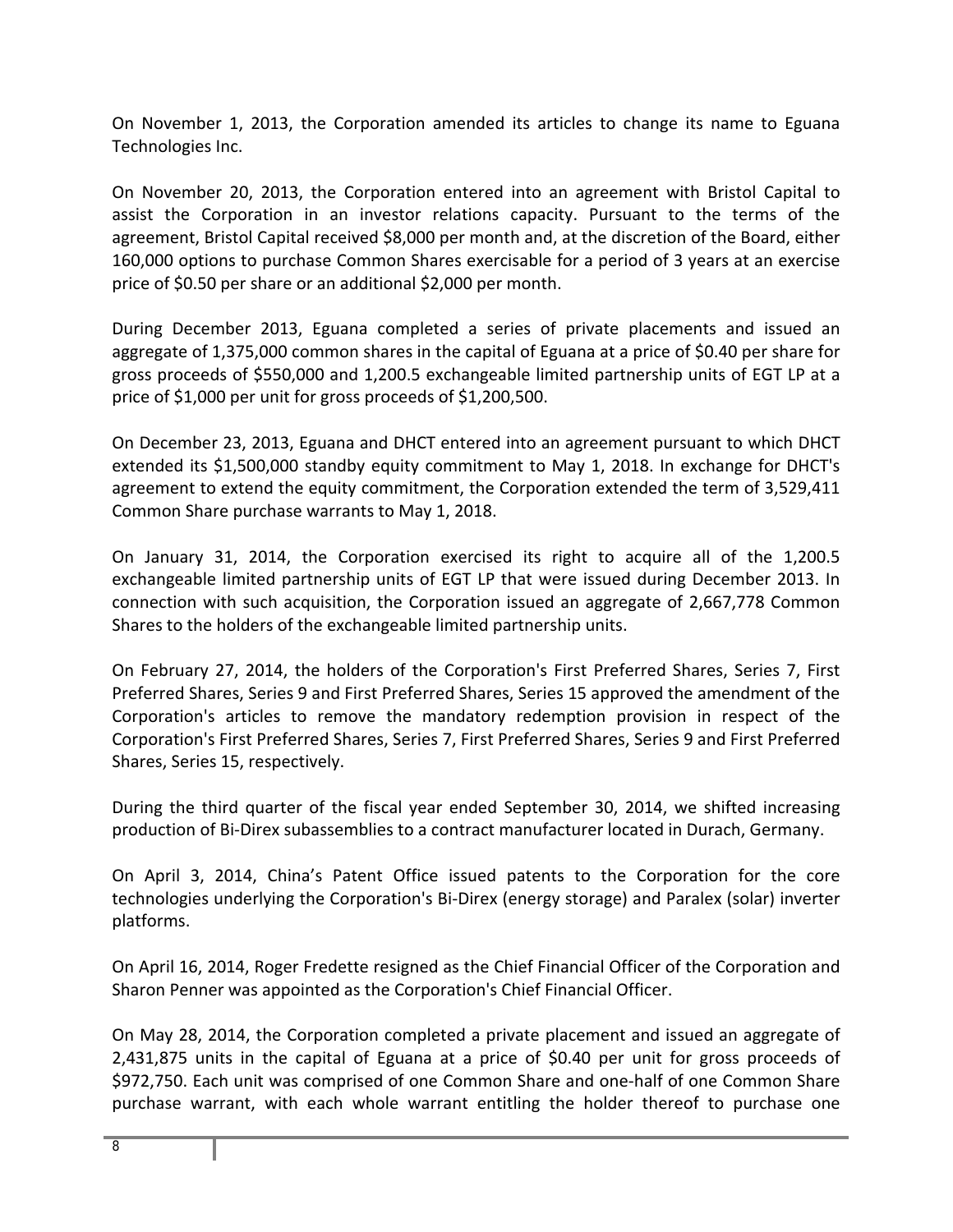Common Share at a price of \$0.60 per share for 18 months from the closing date of the private placement.

On June 17, 2014, the Corporation completed a private placement and issued an aggregate of 2,187,500 units in the capital of Eguana at a price of \$0.40 per unit for gross proceeds of \$875,000. Each unit was comprised of one Common Share and one‐half of one Common Share purchase warrant, with each whole warrant entitling the holder thereof to purchase one Common Share at a price of \$0.60 per share for 18 months from the closing date of the private placement.

On June 17, 2014, the Corporation issued 412,500 units in payment of arm's length legacy payables totaling approximately \$165,000. Each unit was comprised of one Common Share and one‐half of one Common Share purchase warrant, with each whole warrant entitling the holder thereof to purchase one Common Share at a price of \$0.60 per share for 18 months from the closing date of the private placement.

On June 30, 2014, the Corporation completed a private placement of 18 debenture units for aggregate gross proceeds of \$315,000. Each debenture unit was comprised of one \$20,000 5‐ year secured royalty debenture and 8,000 Common Shares. In connection with the issuance of the debenture units, the Corporation issued a total of 144,000 Common Shares. Each \$20,000 royalty debenture bears interest at a rate of 3% per annum, plus an amount equal to 2/100 of 1% of the consolidated revenues realized by the Corporation, both payable quarterly in arrears. The royalty debentures are callable by the Corporation at par at any time after the second anniversary of issuance; and if not called, will be amortized in 12 equal quarterly installments beginning on the second anniversary of issuance.

On August 15, 2014, the Corporation retained O&M Partners, LLC at a price of US\$6,000 per month, to act as advisor to the Corporation in respect of the United States capital markets.

During the fiscal year ended September 30, 2014, we also increased our efforts to identify emerging demand in the US and to evangelize the value of the Bi‐Direx platform based on our success in Germany. We initially targeted our efforts on remote micro-grid applications and on product development relationships with multiple battery technology developers with the goal of validating the capability of Bi‐Direx to work with all the leading battery technologies and with the goal of positioning Bi‐Direx as the preferred power control and conversion solution as these technologies became commercial. Our efforts on these strategies were successful, but by the end of 2014, emerging traction in the grid tied residential market and a number of market findings focused our efforts on that market.

*Period from October 1, 2014 to September 30, 2015* 

On October 24, 2014, the Corporation appointed Michael G. Dalton as Vice President of Finance and Chief Financial Officer.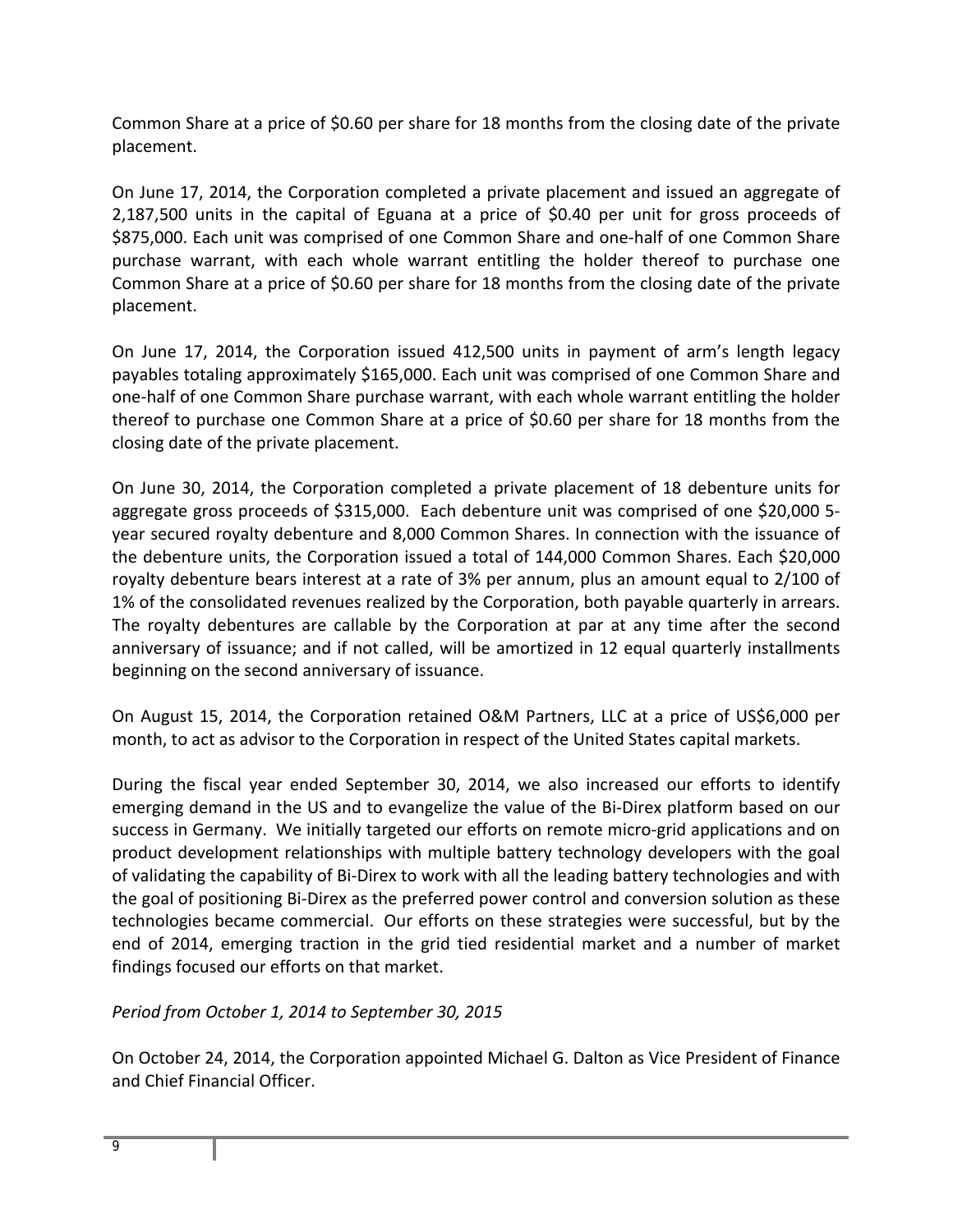On December 8, 2014, the Corporation issued an aggregate of 22,559,288 Common Shares upon the conversion of First Preferred Shares held by DHCT valued at \$13,346,571, including accrued but unpaid dividends, into Common Shares. As a result of the conversion, all shares of the First Preferred Shares, Series 7, First Preferred Shares, Series 9, First Preferred Shares, Series 10, First Preferred Shares, Series 11, First Preferred Shares, Series 12, First Preferred Shares, Series 13 and First Preferred Shares, Series 14 have been automatically converted into Common Shares effective as of December 8, 2014.

On December 8, 2014, the Corporation entered into the amended and restated investor rights agreement with DHCT.

On December 16, 2014, the Corporation entered into a 3 year contract to supply Bi‐Direx power control and conversion systems to E‐Gear LLC.

On December 23, 2014, the Corporation completed a private placement of 15,907,903 units for aggregate gross proceeds of \$3,772,371. Each unit was comprised of one Common Share and one‐half of one Common Share purchase warrant, with each whole warrant entitling the holder thereof to purchase one Common Share at a price of \$0.39 per share for five years from the closing date of the private placement. In addition, the Corporation completed a second closing on December 31, 2014 and issued an additional 150,000 units for additional gross proceeds of \$45,000.

On December 31, 2014, Eguana completed a private placement and issued an aggregate of 314 exchangeable limited partnership units of EGT LP at a price of \$1,000 per unit for gross proceeds of \$314,000. Pursuant to their terms, each exchangeable limited partnership unit is exchangeable for 3,030 Common Shares.

On March 4, 2015, the Corporation exercised its right to acquire all of the 314 exchangeable limited partnership units of EGT LP that were issued on December 31, 2014. In connection with such acquisition, the Corporation issued an aggregate of 951,420 Common Shares to the holders of the exchangeable limited partnership units.

On May 29, 2015, the Corporation signed a letter of intent to partner with Asteelflash, a global supplier of electronics manufacturing services to manufacture Eguana's patented Bi‐Direx power control and conversion system and its innovative AC Batteries in Germany and in California.

On June 5, 2015, upon the resignation of Michael Dalton, the Corporation appointed Patricia Dahm as Chief Financial Officer of the Corporation.

Given the above, we dedicated our product development efforts in 2015 to developing and launching our 'AC Battery' product. The AC Battery was launched in June 2015 and has since been deployed in several demonstration installations around the USA. We are expecting the bulk of the demand for our product to come from the Hawaiian market in 2016.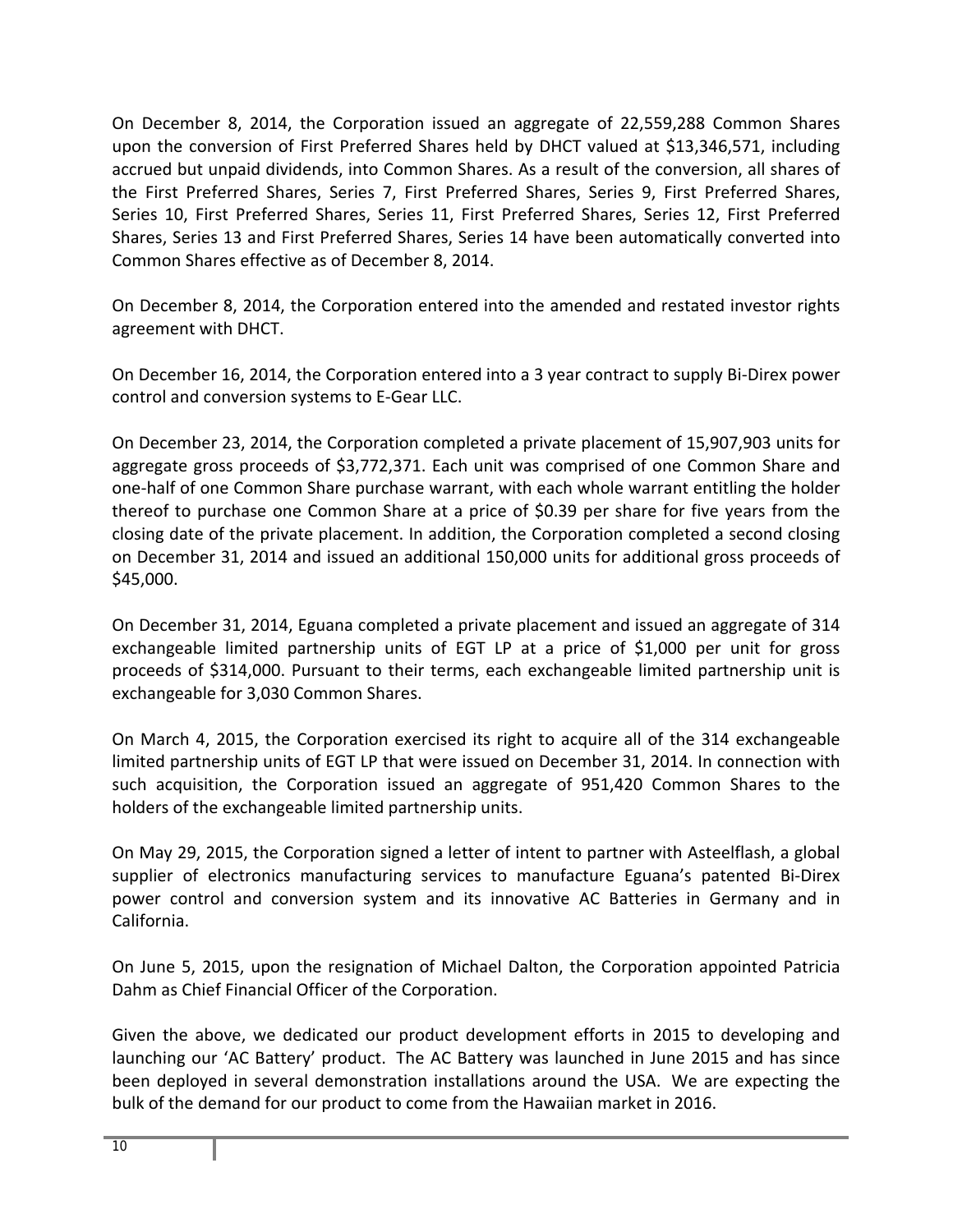Concurrent with the above, we were unable to renew our supply contract with Sonnenbatterie after having delivered over 5,000 units once the original 2‐year term expired. Our exclusive supply relationship with Sonnenbatterie ended in July 2015. As a result of this situation, we began developing new business opportunities in Germany through the 4th quarter of 2015 and based on customer contracts currently being completed, we expect to have our products back in the European markets within calendar year 2016.

On August 18, 2015, Justin Holland was appointed as the Corporation's Chief Executive Officer, replacing Michael Carten, who will remain as a director of Eguana. In addition, George W. Powlick was appointed to and has agreed to assume the position of interim Chairman of the Board of Directors.

## *Period from October 1, 2015 to Present*

On October 1, 2015, the Corporation completed a private placement of 67,000,000 common shares at a price if \$0.0525 per share for aggregate gross proceeds of \$3,517,500. Concurrently with the closing of the private placement, the Corporation and DHCT entered into a seventh amended and restated investor rights agreement pursuant to which DHCT will, among other things, retain its right to appoint one director of the Corporation and to ex officio membership on committees of the Board and the right to approve the issuance of securities that are senior to the Common Shares.

On November 3, 2015, Vishwas Ganesan was appointed as the Corporation's Director of Business Development USA, Keith Johnston was appointed as Manager of Product Design, and Curtis Smith became the Corporation's Director of Finance.

On December 8, 2015, the Corporation and Itochu Corporation entered into a formal marketing agreement. Pursuant to the agreement, Itochu Corporation, a leading Japanese trading house, will develop opportunities for us through their energy storage network. Itochu Corporation is currently developing opportunities in Japan, Australia, United States, and Europe.

On January 6, 2016, Eguana completed a private placement and issued an aggregate of 747 exchangeable limited partnership units of EGT LP at a price of \$1,000 per unit for gross proceeds of \$747,000. Pursuant to the terms of the units, the Corporation has the ability to acquire all of the units in exchange for: (a) 6,790,977 Common Shares, if acquired on or before March 31, 2016; or (b) 10,186,465 Common Shares if acquired after March 31, 2016.

On February 23, 2016, the Corporation exercised its right to acquire all of the 747 exchangeable limited partnership units of EGT LP that were issued on January 6, 2016. In connection with such acquisition, the Corporation issued an aggregate of 6,790,977 Common Shares to the holders of the exchangeable limited partnership units.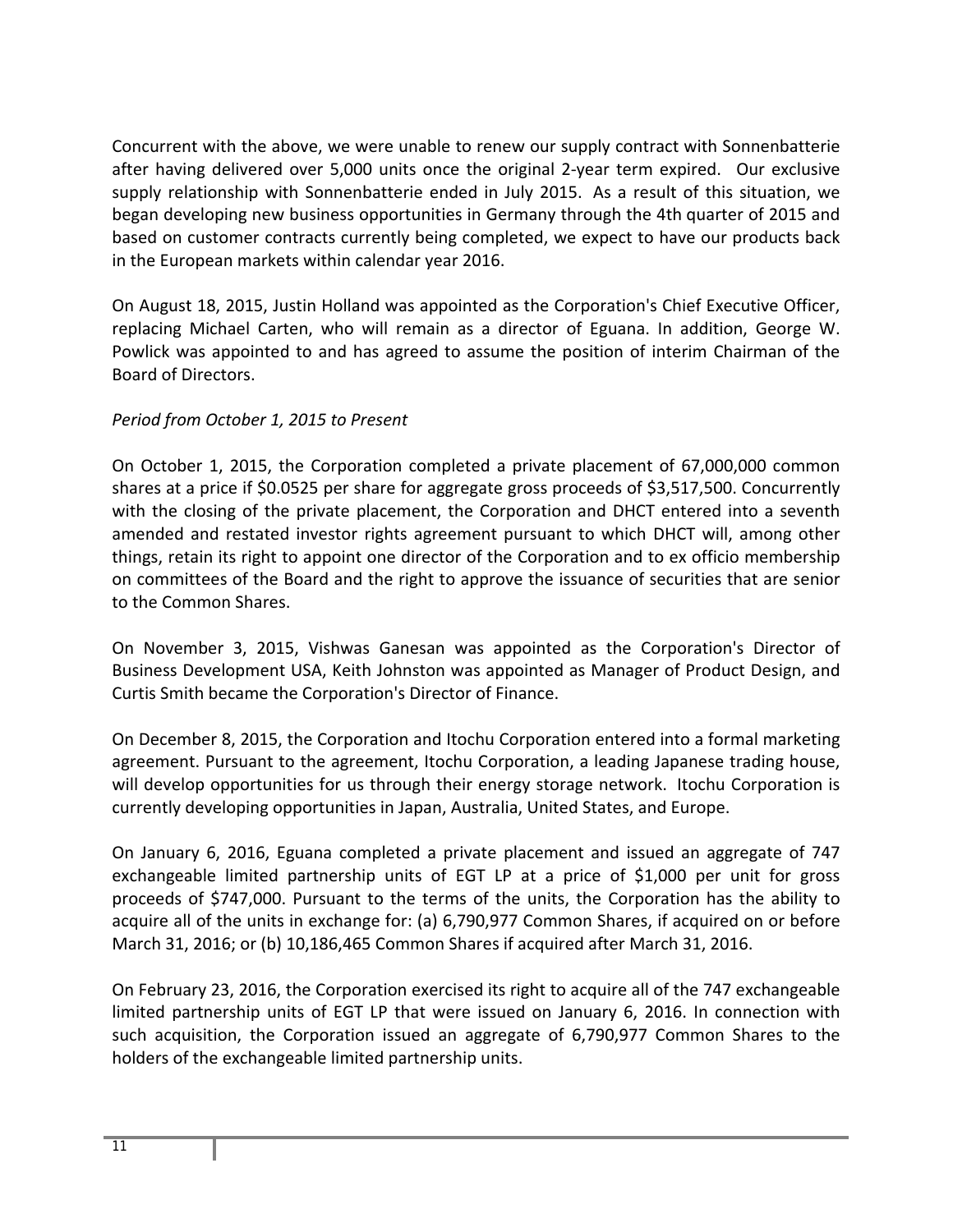On April 8, 2016, the Corporation completed a private placement of 8,148,402 common shares at a price if \$0.12 per share for aggregate gross proceeds of \$977,808. In addition, the Corporation completed a second closing on April 15, 2016 and issued an additional 1,834,000 units for additional gross proceeds of \$220,080.

## **DESCRIPTION OF OUR BUSINESS**

## **OVERVIEW**

Eguana designs and manufactures power control products for grid interactive energy storage systems using advanced batteries. Based on our core power electronics technology, our products are designed with value added system integration as appropriate for their target market.

Our products charge and discharge batteries converting alternating current to direct current to charge the battery and converting DC to AC to discharge batteries in a seamless bi‐directional conversion process. Our products are also the point of connectivity of an energy storage system with the power grid and the consumer or "load" and are the primary focus of regulatory control over the interconnection of the energy storage system to the power grid. All integrated energy storage systems (ess) have three major components, the software controller (energy management system), the battery, and the advance power controls.

Our focus is on distributed energy storage located at the point of consumption, or grid edge, rather than the point of generation. There are multiple applications for our products including the storage of renewable energy, especially solar energy produced at low demand periods throughout the day to meet peak demand periods in the evenings, providing peak shaving capacity for commercial businesses to reduce utility demand charges, providing grid improvements with respect to voltage control, frequency regulation, and capacity to the utilities and power grid operators, providing residential back up power to homeowners, and providing power to super ‐charge electric vehicles.

Our competitive advantage is based on our core technology efficiency advantage, our flexible design for integration, our software‐driven open controls architecture, and our integration capabilities.

Our business is global. Our primary markets today are in Europe, the United States, Australia and Japan. We have manufactured and shipped more than 5,000 systems in the past 2 years, primarily to markets in Europe, Australia, and the United States.

## **Our Markets**

At this juncture we believe demand for our products will be driven by the following factors:

*Solar Self Consumption or Time Shifting:*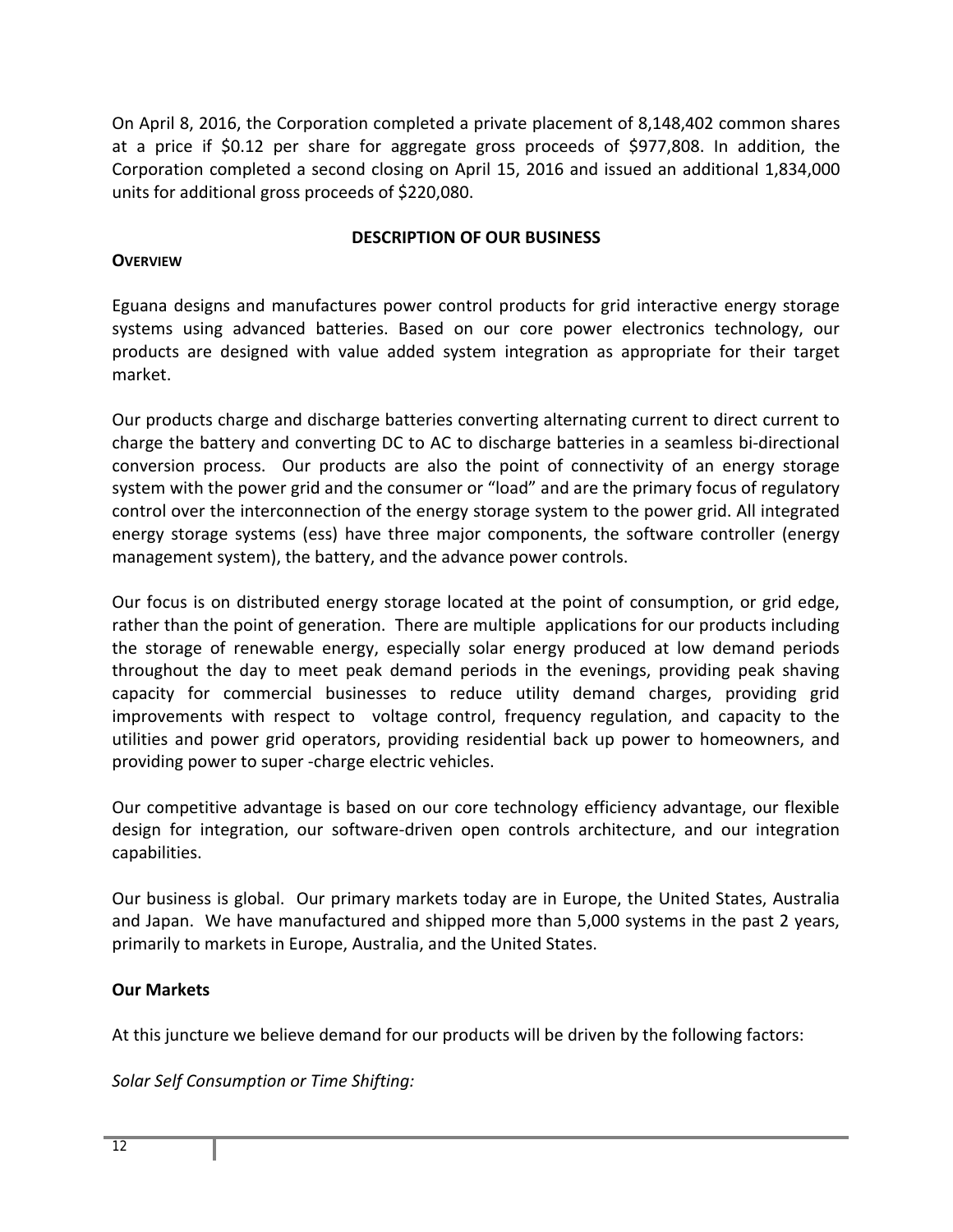Energy storage systems enable the owners of solar PV systems to store electricity produced during the day and to use it to reduce the amount of electricity purchased from the power grid in the evening. Demand for solar self‐consumption or time shifting has emerged in larger scale in the past two years as a result of the combination of the rapidly declining costs of batteries along with the continuous decline of solar electricity prices and steadily increasing costs of utility supplied electricity which makes storing solar power an economic alternative to utility supplied power. Solar self-consumption has its greatest value in markets where the homeowner's alternative cost of power from the utility is high and where there are limited incentives to generate solar power for sale to the power grid. This is the case in many European countries, Australia, and Hawaii, where we expect demand for solar self‐consumption or time shifting to grow significantly.

## *Grid Quality Services:*

Increased levels of distributed solar PV systems, especially on residential feeder lines, negatively impact the ability of the utility to balance loads, control voltages within the prescribed ranges, and maintain frequency control. These power quality issues have the potential to limit the growth of residential solar PV systems, which are valued by the community for the lower cost power and for the beneficial impact on the environment. Energy storage installed alongside residential solar PV systems mitigates these issues, allowing much higher levels of solar penetration on the feeders. The same energy storage system also provides multiple value chains for the homeowner, such as back‐up power, time of use shifting, and provides quick charge capabilities for electric vehicles. We believe that these values will drive increased demand for distributed energy storage systems from companies which are actively marketing residential solar PV systems and which have the capacity to create "fleets" of storage systems that can be accessed at scale by the electric utility and from electrical utilities which will distribute storage systems throughout the power grid to address power quality issues with much lower capital requirements.

## *Utility Demand Charges:*

Increasingly, utilities are moving from a simple price per kilowatt hour of electricity consumed to a fixed charge per billing cycle for the right to demand power from the grid in addition to the per hour billing. This "demand charge" is based on the peak demand measured in watts at any period of time during the billing cycle. Depending on the level of demand charge this can create strong economic incentive for customers with high volatility in power usage demands to reduce or eliminate these peaks to a point that is closer to the average baseline load. We believe that these markets will be served mainly by energy service companies, which will also provide equipment financing as part of a broader energy management package. Our assumption is that these companies will also move towards creating fleets of behind‐the‐meter energy storage that can participate in supplying energy storage capacity and other ancillary value to the power grid.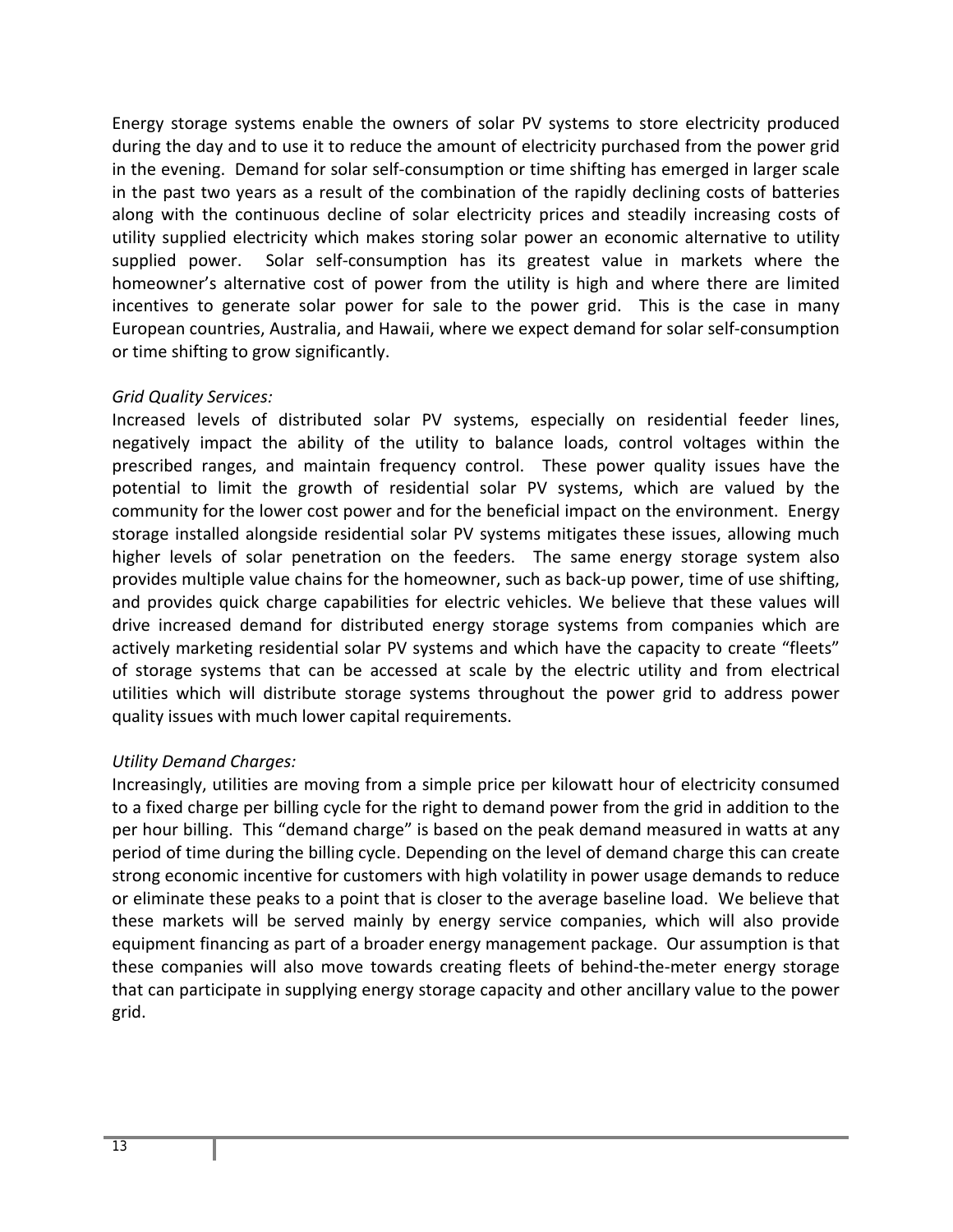## **Our Opportunity**

Distributed energy storage systems generally have lower power ratings reflecting the requirements of their environments. For example, residential systems in Europe are typically around 3kW whereas residential systems in the USA are typically around 5kW. In commercial and light industrial applications, power ratings will be higher, although, based on market feedback, the meaningful portion of the commercial demand market will be for power ratings between 15kW and 60kW. Moreover, in these markets, reliability on demand is more important in this application and asset redundancy is emerging as one of the critical factors. We believe that this will lead to demand for systems comprised of two or more energy storage modules to meet a given peak demand instead of a single high power energy storage systems matched to peak demand. This redundancy protects the investment by maintaining the ability to manage the peak if the system experiences failure.

Conventional grid interactive power inverters developed for the solar industry need low current to voltage ratios in order to provide the power conversion at high efficiencies and are generally not suitable for these applications. Also, most solar inverters are simple DC to AC inverters and do not have the required bi‐directional power conversion functionality to allow the battery to be charged from the power grid. The mismatch in current to voltage ratios is exacerbated with new lower cost battery technologies which rely on higher current to voltage ratio battery cells to achieve their lower cost structure.

## **How We Conduct Our Operations**

Our preferred model is to sell our products under longer term customer relationships where we have the opportunity to plan production and deliveries to meet forecasted demand from our customers. Our goal is to minimize the amount of product and component inventory in the supply chain and to thereby minimize our working capital required during a production ramp. Our model also enables us to optimize our manufacturing model which outsources manufacturing of interchangeable sub-assemblies to multiple vendors around the world, locating final assembly and testing of the finished product close to our customers.

Such an operating model requires a highly integrated supply chain which responds flexibly and very quickly to changes in demand forecasts from our customers. To optimize our supply chain we manage our operations through a Sales and Operations ("**S&OP**") planning process which (i) updates our assessment of market conditions monthly, (ii) measures and aligns our operations across the same period, and (iii) adjusts our production and capacity plans to match anticipated changes to the demand mix. We believe that our S&OP process enables us to maintain optimal inventory positions, manage capacity and working capital, while minimizing financial risk to Eguana. We are able to do this effectively because all our products are based on the same standardized power electronics sub‐assemblies which are easily adapted through our software drivers and changes to the windings on our transformers.

We supply our Bi-Direx PCS functionality under two product models described below.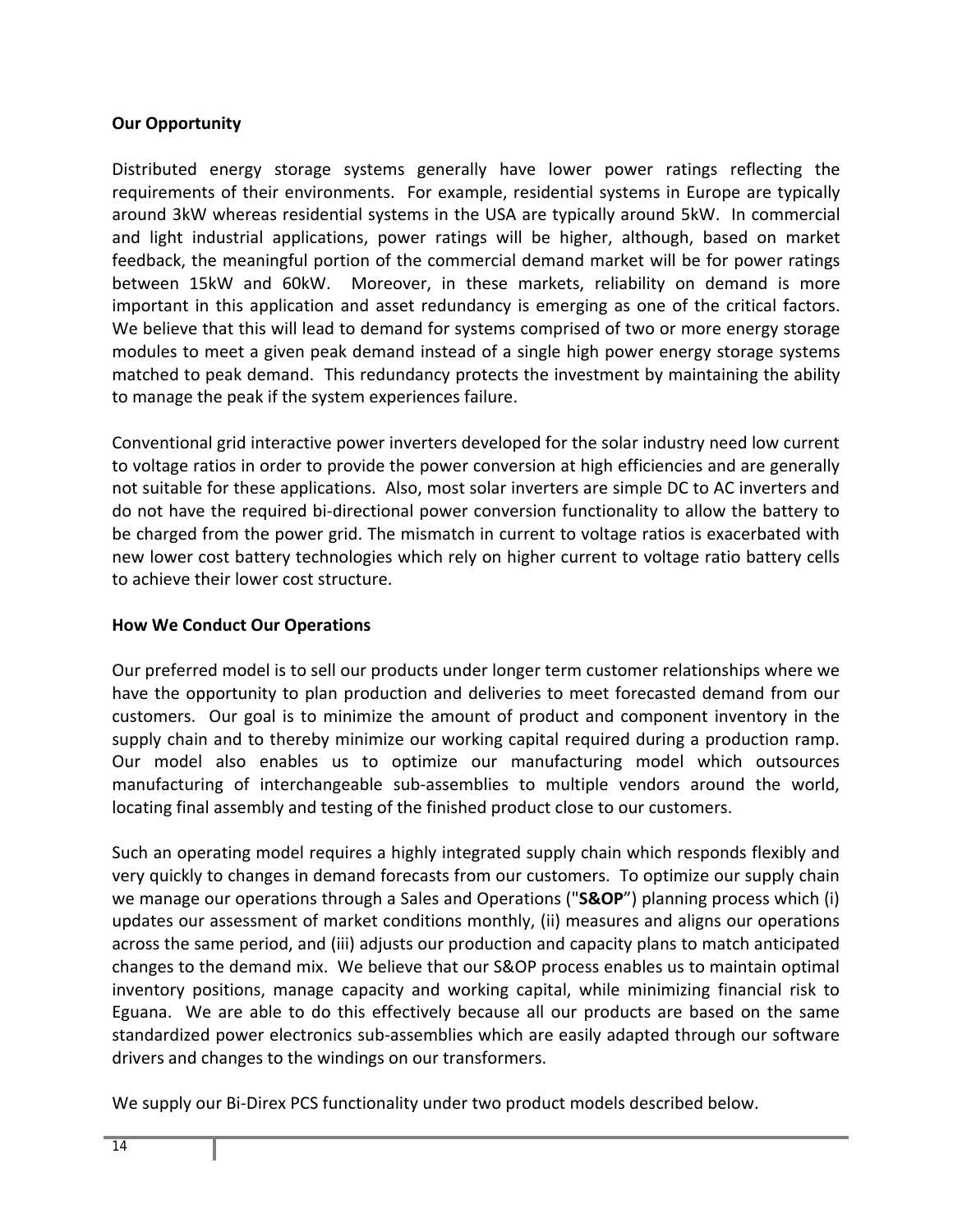## *Bi‐Direx PCS Sales*:

Our OEM business encompasses sales of the core power electronics sub‐assemblies needed to provide the power conversion and control functionality of our Bi‐Direx technology to a manufacturer of integrated energy storage systems. The principal components of the subassemblies are the power electronics circuits and embedded firmware, which are delivered as two primary sub‐assemblies including the electronic module and the magnetics module. Each is typically manufactured in different locations by us or by our contract manufacturers or suppliers and delivered separately to our customer for integration by the customer at its site.

In these applications, we take no responsibility for integration of the Bi-Direx PCS into the energy storage system, although we will typically provide engineering support services for a fee. This model also requires a higher level of engineering capacity on the part of the customer and continuous support from our engineering group especially for new product development. During the 2014 and 2015 fiscal years more than 90% of total revenues were derived from OEM sales to customers outside the consolidated entity.

## *AC Battery Sales:*

We define an AC Battery as an integrated and certified combination of our Bi‐Direx PCS and a specific battery that requires only a grid connection and a dispatch signal to provide a fully functional and durable energy storage system. Our model is to assemble, test, and deliver a factory ready AC Battery to our customers incorporating the Bi-Direx PCS and the specific battery selected and sourced by the customer. To execute on this model we develop software controls for each AC Battery design that integrate the Bi‐Direx PCS control software with the battery management software controls for each battery type.

We collaborate with the battery manufacturer to fully integrate and certify the combination to meet regulatory standards so that no further inspection is required on installation of the AC Battery. Our model allows customers to select the best battery for their application and to negotiate pricing for the batteries.

## **Our Growth Strategy**

Our goal is to be recognized as a market leader in providing the core power control and power conversion functionality needed for smart grid energy storage systems in power ratings from 2kW to 60kW. We measure success as a 30% market share in each of the target markets. Our strategy to achieve this goal is to work through non‐exclusive strategic relationships with companies which have the capability in terms of technology, market presence, and channels to move our Bi‐Direx products in high volume.

Our goal is to position our Bi‐Direx platform as a "universal" power control and conversion system that will allow our customers to move easily between the different battery technologies selecting the best combination of cost and performance for the application without changing their power control strategies. We believe that our customers will be companies that have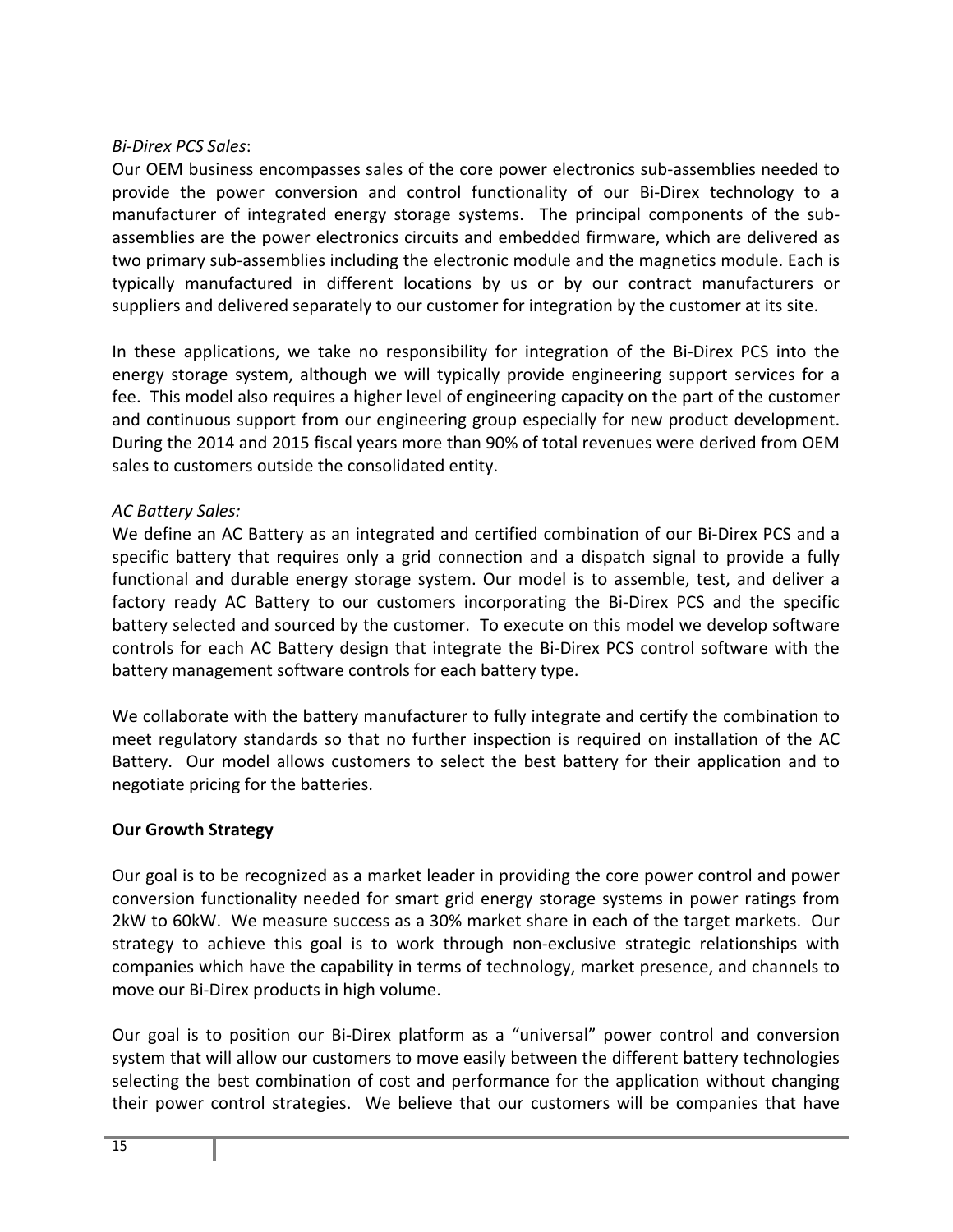developed or sourced their own proprietary energy management and supervisory control system which will brand and define their position with their end customers. We believe that these customers will also source batteries based on their individual choice of performance criteria for the various applications which they serve.

#### **COMPETITIVE PRODUCTS AND TECHNOLOGIES**

There are relatively few competitive products in the market which can connect batteries to the power grid in our target power ratings with acceptable power conversion efficiencies and cost. Based on testing results from the California Energy Commission, we believe we have a significant efficiency advantage through our patented energy conversion process. Customer feedback indicates our Bi‐Direx platform is superior to other products in terms of grid connectivity and the ease with which customers are able to adapt and integrate the Bi‐Direx platform to optimize battery performance.

In the solar self‐consumption market and, potentially, in the grid power quality application, a theoretical alternative to our approach and a high voltage battery is to combine a bi‐directional DC to DC power converter which will bridge the gap between the low battery voltage outputs and the high voltage input specifications of conventional grid interactive inverters. Commonly referred to as a DC coupled system, the approach is challenging. First, creating a bi‐directional DC to DC converter which can bridge a gap of several hundred volts is technologically challenging and there is no commercial product in the market at this time. Second, our estimates of manufactured cost are that it will be at least as high as the cost of an additional inverter and requires a bi‐directional solar inverter with added functionality and likely, added cost. Third the approach requires twice the power conversion steps as the AC coupled approach which increases system losses. DC to DC coupled systems are also limited to new systems and cannot be used to retrofit systems already in place except by replacing the in‐place solar inverter and do not operate with micro-inverters which represent a significant portion of power conversion devices for the US residential market

## **TECHNOLOGY DIFFERENCES**

## **Grid Interactive Inverters**

Grid-interactive inverters use modern solid-state power electronics technology to convert direct current from an electrical generator or storage device into the high quality alternating current power required by the power grid and by most electronic and electrical equipment. Grid-interactive inverters require a much higher level of real time control over the power conversion process since they must precisely match the AC wave shape (the sinusoidal wave shape that characterizes AC power) to the AC wave shape of the power grid in real time, meet a variety of power quality standards (harmonic distortion, power factor etc), detect grid outages, and disconnect the energy source from the power grid for safety and grid control reasons.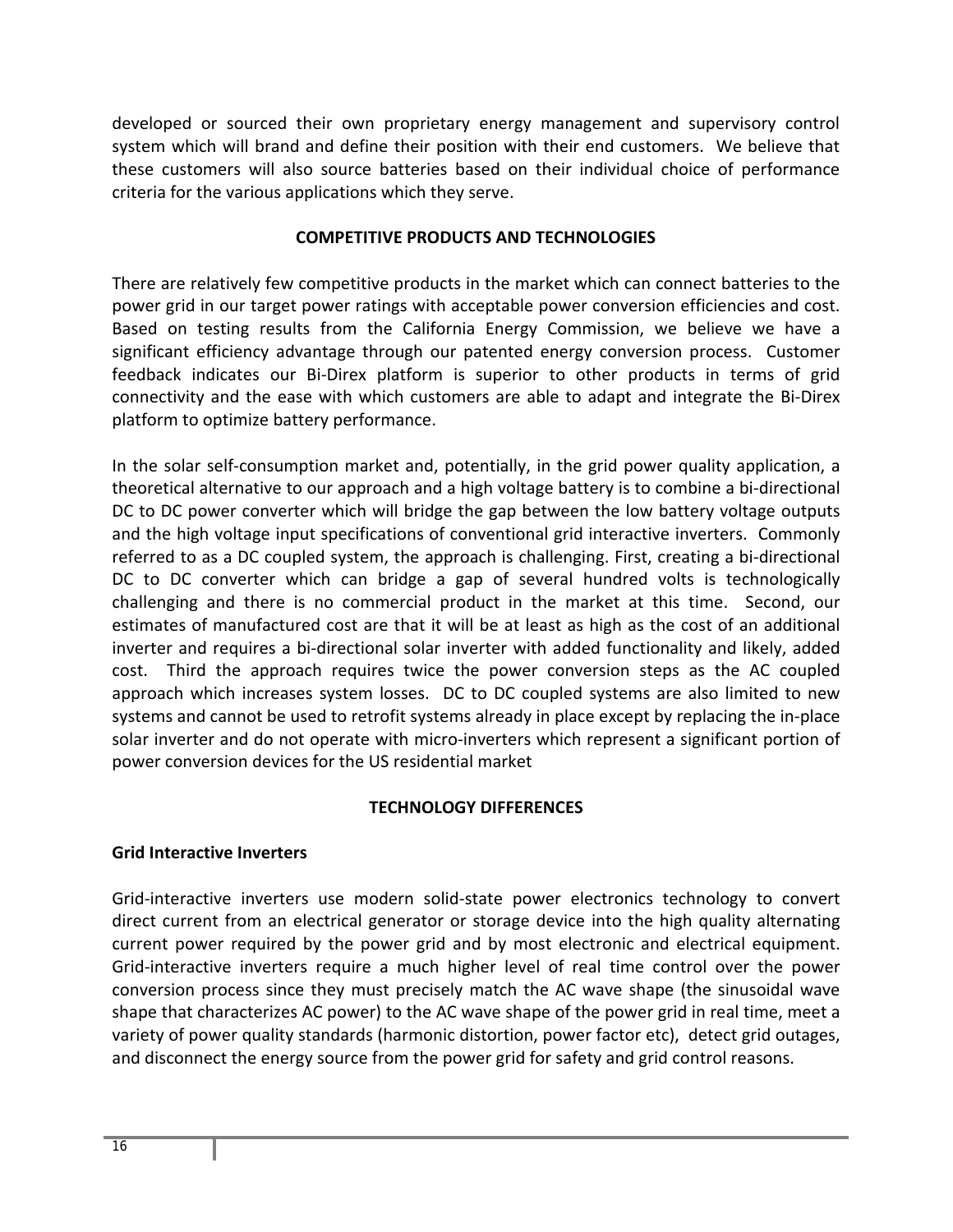A key challenge for grid interactive inverters is to limit energy losses as the DC energy is converted into AC energy while maintaining power quality required by the power grid. This is impacted by the resistance of the power electronics to the current level. As the current passing through the electronics circuits increases the conversion, efficiency of the inverter declines with the square of the increase in the current. Sometimes referred to as the " $1^2R''$  phenomenon, it means that power ratings of conventional inverters can only be increased without impacting efficiencies by increasing the DC voltage inputs while maintaining low current inputs.

This is a serious issue wherever the generation or storage technology produces high currents (with correspondingly lower voltages) since it is impossible to increase the power ratings of the systems with conventional high voltage inverters without compromising electrical conversion efficiencies of the system. In fact, all cellular generation and storage technologies including solar PV cells are inherently more efficient where the cells are larger and the voltage is maintained at a low level while the power ratings are increased by increasing current output relative to the voltage.

## **OUR DIFFERENCES**

Our inverter design reduces the impact of the "I<sup>2</sup>R" phenomenon on conversion efficiencies through a variety of connected mechanisms and advanced and patented software controls. Most inverter topologies combine a DC to DC converter which stabilizes the input voltage (and in the case of solar inverters is responsible for maximum power point tracking the PV system) with a DC to AC converter where the DC power is converted into AC power by passing it through power semiconductor switches. The switches control large amounts of power which are operated at comparatively high switching frequencies and using a single "H" bridge to step up the voltage to the voltage output required by the power grid. The high current passing through the "H" bridge is the source of the " $1^2R$ " problem for high-voltage inverters.

Our inverter platform eliminates the DC‐DC converter and directly splits the DC input into four streams by using four "H" bridges, which are then linked in series on the secondary side. The advanced software controls then sum the output of each transformer to create the high quality AC wave share. By sharing the current between the bridges the current through each component is reduced, resulting in lower overall conducted losses. Because the output is created by summing the transformer output, the switching frequency of each H‐bridge is only one quarter of what is usually required, so there are no additional switching losses. The ability to control the switching of each transformer independently also enables the inverter to accept a wide input voltage range with minimal impact on efficiency, eliminating the need for a DC/DC pre-converter as used in most other grid tied solar inverters. This, in turn, allows for much faster and more stable control loops than competitive products leading to faster, more effective maximum power point tracking with greater conversion efficiency.

Our approach enables much higher DC input current to be converted to higher voltage AC outputs without compromising power quality and conversion efficiencies. This allows the inverter to convert the low voltage DC output of energy and storage devices at very high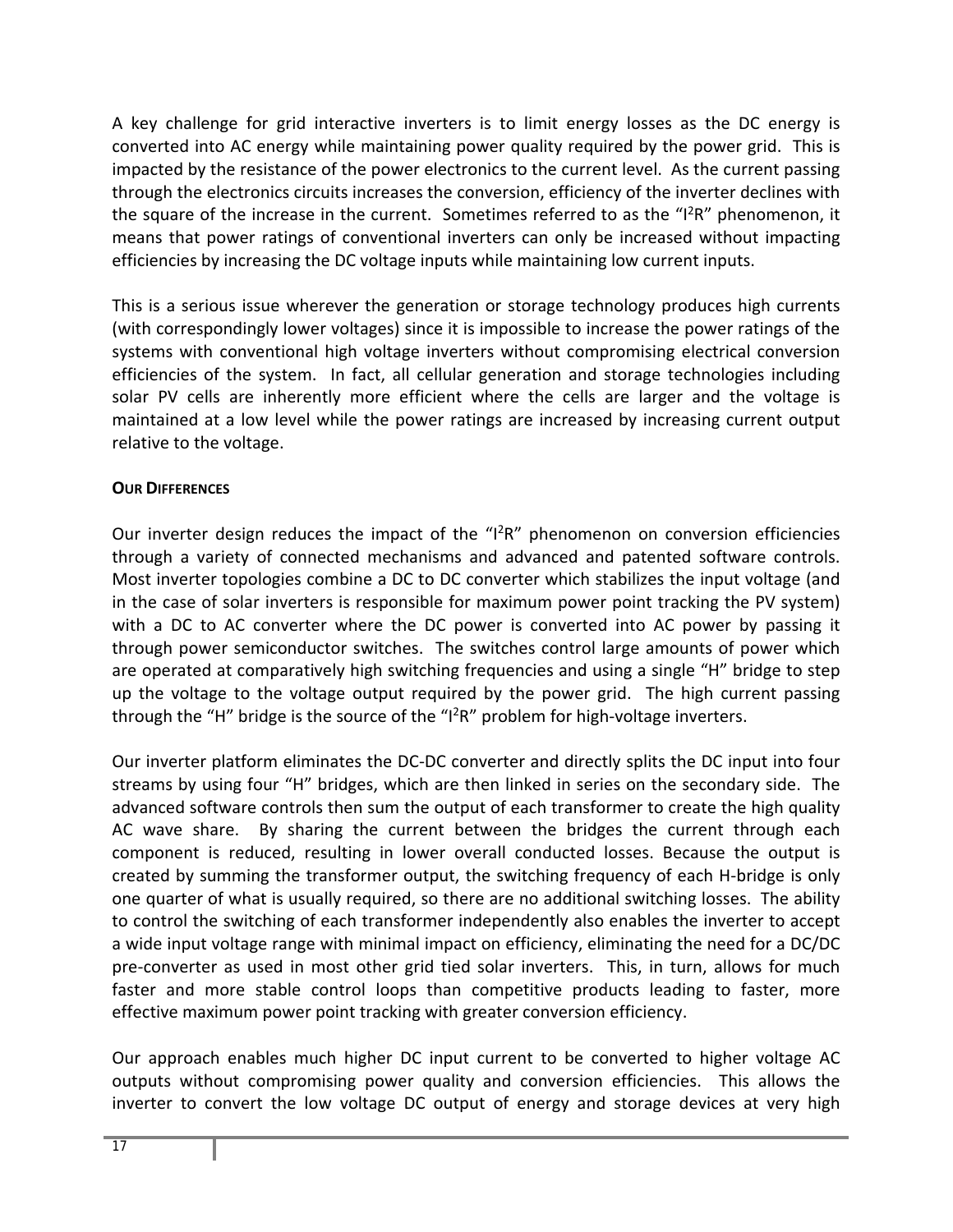efficiencies. Instead of stepping up the voltages through a series to achieve higher power outputs the DC current outputs are summed while the voltage is maintained at a lower level. This is achieved by wiring the DC generators or storage devices in "parallel."

In the context of grid-interactive energy storage systems, our high-efficiency, bi-directional conversion of DC to AC or conversely AC to DC enables a very simple power electronics topology and, we believe, the highest roundtrip power conversion efficiencies in the industry.

## **BARRIERS TO ENTRY**

Like all electronics, our products are subject to various product safety and electromagnetic compatibility ("**EMC**") regulations in the different geographical regions in which our products are sold. EMC compliance ensures that electronic products operate without causing or suffering from radio‐frequency interference. In general, with Europe being a notable exception, regulations for product safety require third party agency certification and are mandated by national or regional electrical codes. Certification is usually available only from nationally or regionally accredited agencies and must be done to standards in force in the applicable region. Testing and evaluation of samples leads to certification, which is followed up with regular inspections at manufacturing locations to ensure ongoing compliance.

Each country or region has its requirements, which we design and test to and maintain the results on file. Ongoing compliance is left to the manufacturer to control, according to engineering, manufacturing and quality assurance processes, with re-testing required if changes are made to the design that could affect compliance.

In the European Union, product safety is covered under a self-declaration process, with compliance of the design and of ongoing production left to the manufacturer to control according to engineering, manufacturing and quality assurance processes, with re-testing required if changes are made to the design that could affect compliance.

Within the Europe Union, there is also a Restriction on Hazardous Substances which restricts the use of hazardous substances in electrical and electronic equipment and the environmentally sound recovery and disposal of waste electrical and electronic equipment. Non-technical barriers to entry vary from market to market. The most significant non-technical barrier is that the market is generally accustomed to high voltage inverters and the solar PV module industry has developed wiring solutions to accommodate the high voltage inverters which result in additional wiring being required to arrange the modules in parallel. There is also a perception among new entrants to the industry that the additional wiring is problematic in terms of installation time and cost, with little knowledge or appreciation of the value of the parallel alignment.

## **INTELLECTUAL PROPERTY**

The following are patents issued by the US Patent Office and owned by the Corporation: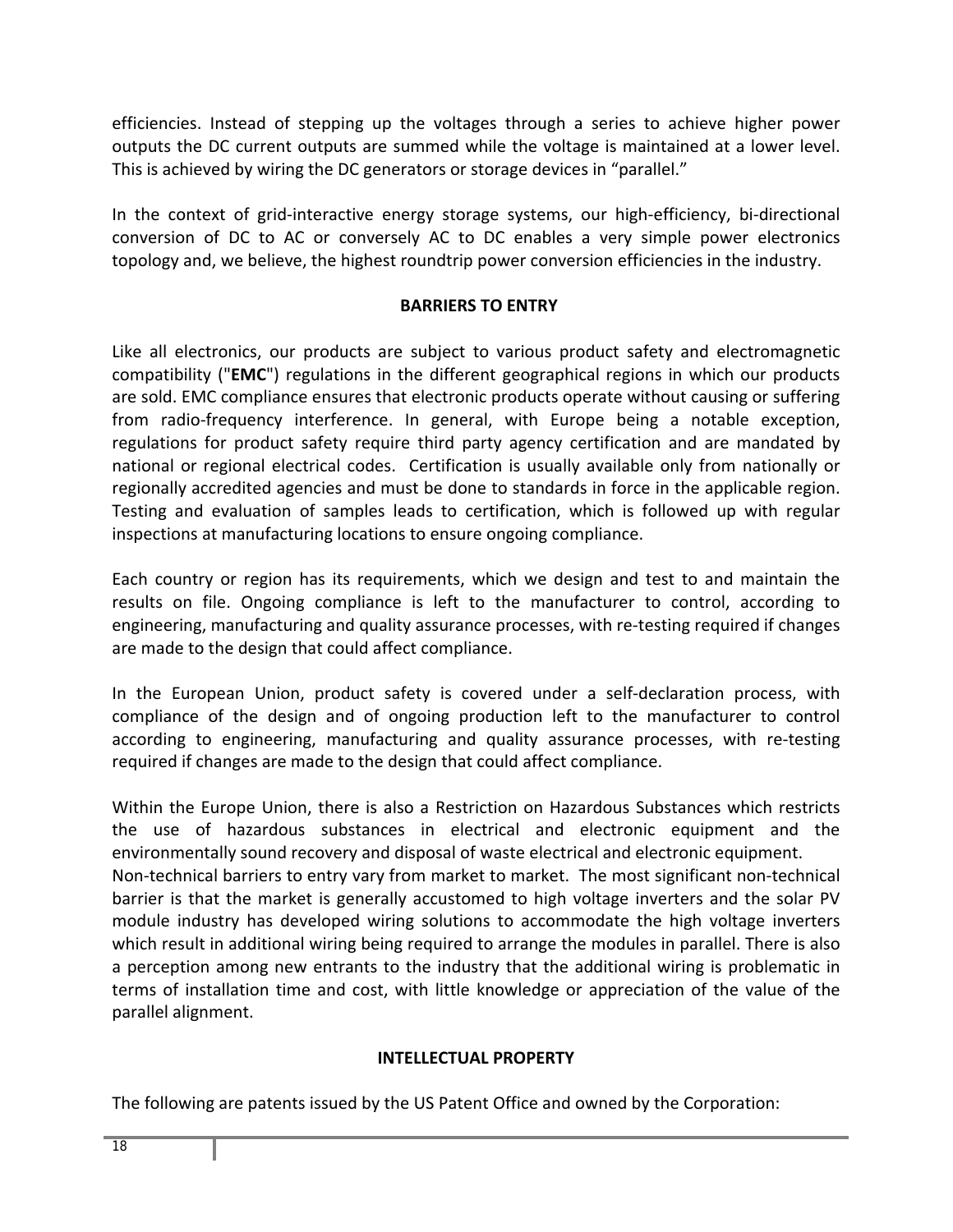- U.S. Patent Nos.6,198,178 6,08,404 6,978,916 describe the step wave power conversion process used by Eguana to allow low voltage DC power to be more efficiently converted into AC power using the controlling step wave voltages output from multiple different bridge circuits so that in combination the voltages create an AC output voltage.
- U.S. Patent Nos. are 6,628,011 6,882,063 describe how power transfer is managed between a plurality of different DC power sources and a DC bus using a rechargeable DC power source.
- U.S. Patent No. 6,765,315 describes a fuzzy logic power conversion concept whereby a control circuit monitors voltage levels and power demands on opposite sides of the inverter and then controls the operations of the converter or inverter according to the monitored voltage levels and power demands.
- U.S. Patent No. 6,738,692 describes a process where a plurality of modules configured to perform power conversion and power management operations are connected together through a common backplane.
- U.S. Patent No. 7,087,332 describes a power slope targeting process for optimizing the performance of fuel cells by identifying in real time a maximum allowable power output and adjusting the electrical parameters of the fuel cell to output power at approximately the identified maximum allowable power level.
- US Patent No 8,026,639 describes a control scheme for backup power and off grid applications.
- US patent No. 8,031,495 describes a robust controller and the single transformer topology.

We have made a provisional filing covering 5 new inventions related to AC Battery concepts with the USPTO in February 2016.

In addition to our patents, we rely on copyrights, trademarks, trade secrets, and contracts to protect our technologies, products, and brands. We have registered the Bi-Direx  $_{TM}$  trademark in the United States and Europe, and we assert copyright ownership for our published materials and for the software embedded in our products. We use technical means to prevent unauthorized copying of the software embedded in our products.

## **CORPORATION, OFFICES AND PEOPLE**

We have offices in Toronto, Ontario and Calgary, Alberta in Canada. We have 17 full-time personnel, of which 5 are engaged in engineering and product development, 4 are engaged full‐ time in sales and marketing, 5 are in operations and 3 are in administration.

## **DESCRIPTION OF CAPITAL STRUCTURE**

The following is a summary of the material attributes and characteristics of the securities of Eguana. The Corporation is authorized to issue an unlimited number of Common Shares and an unlimited number of First Preferred Shares, issuable in series.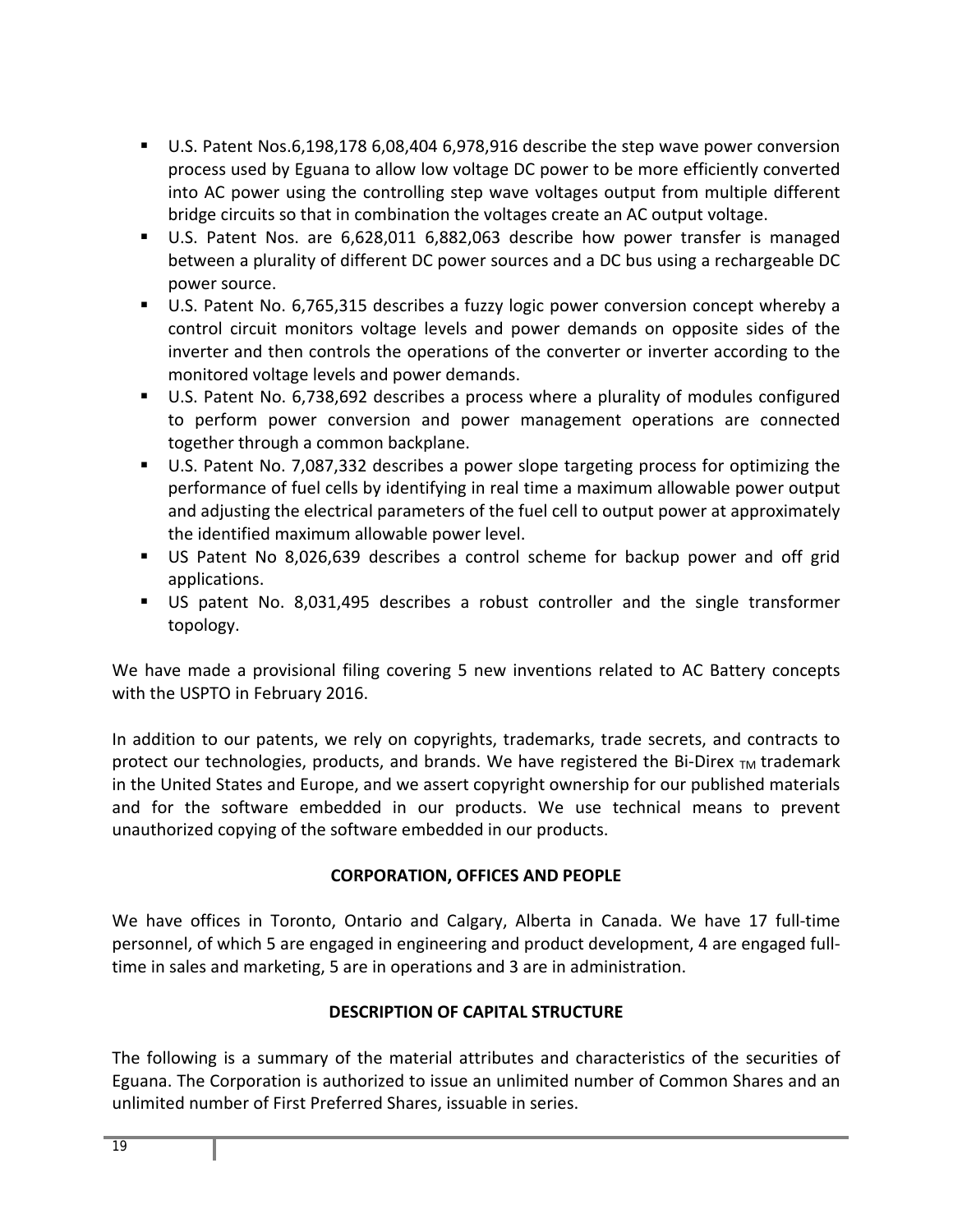#### **COMMON SHARES**

Holders of Common Shares are entitled to receive notice of and to attend all meetings of shareholders of the Corporation, except meetings at which holders of another specified class of shares are exclusively entitled to vote, and are entitled to one vote for each Common Share held on all votes taken at such meetings. Holders of Common Shares are entitled to dividends as and when declared by the board of directors of the Corporation. In the event of the liquidation, dissolution or winding up of the Corporation, the holders of Common Shares are entitled to receive, subject to the prior rights of the holders of other classes of shares, any remaining assets of the Corporation. As of the date hereof, there are 167,856,952 Common Shares issued and outstanding as fully paid Common Shares.

#### **FIRST PREFERRED SHARES**

The Corporation is authorized to issue an unlimited number of convertible \$10, 8% redeemable First Preferred shares, issuable in series. As of September 30, 2015 and as at the date hereof, there is 1 First Preferred Share, Series 8 issued and outstanding and DHCT is the holder thereof.

DHCT, holder of the First Preferred, Series 8 share, is entitled to receive notice of and to attend all meetings of the shareholders and, except for the right to designate one director to the Board of Directors or as otherwise required by the ABCA, DHCT is not entitled to vote at any meeting of the shareholders. Subject to the foregoing, as long as DHCT, together with its affiliates, own in the aggregate more than 10% of the issued and outstanding Common Shares and any non‐ voting common shares on a fully‐diluted basis, DHCT, voting separately as a class, shall have the right to designate and elect one director from time to time, at the meetings of the shareholders and/or between meetings of the shareholders, and shall not, only in its capacity as holder of the First Preferred, Series 8 share, be entitled to vote in the election of the remaining directors of the Corporation.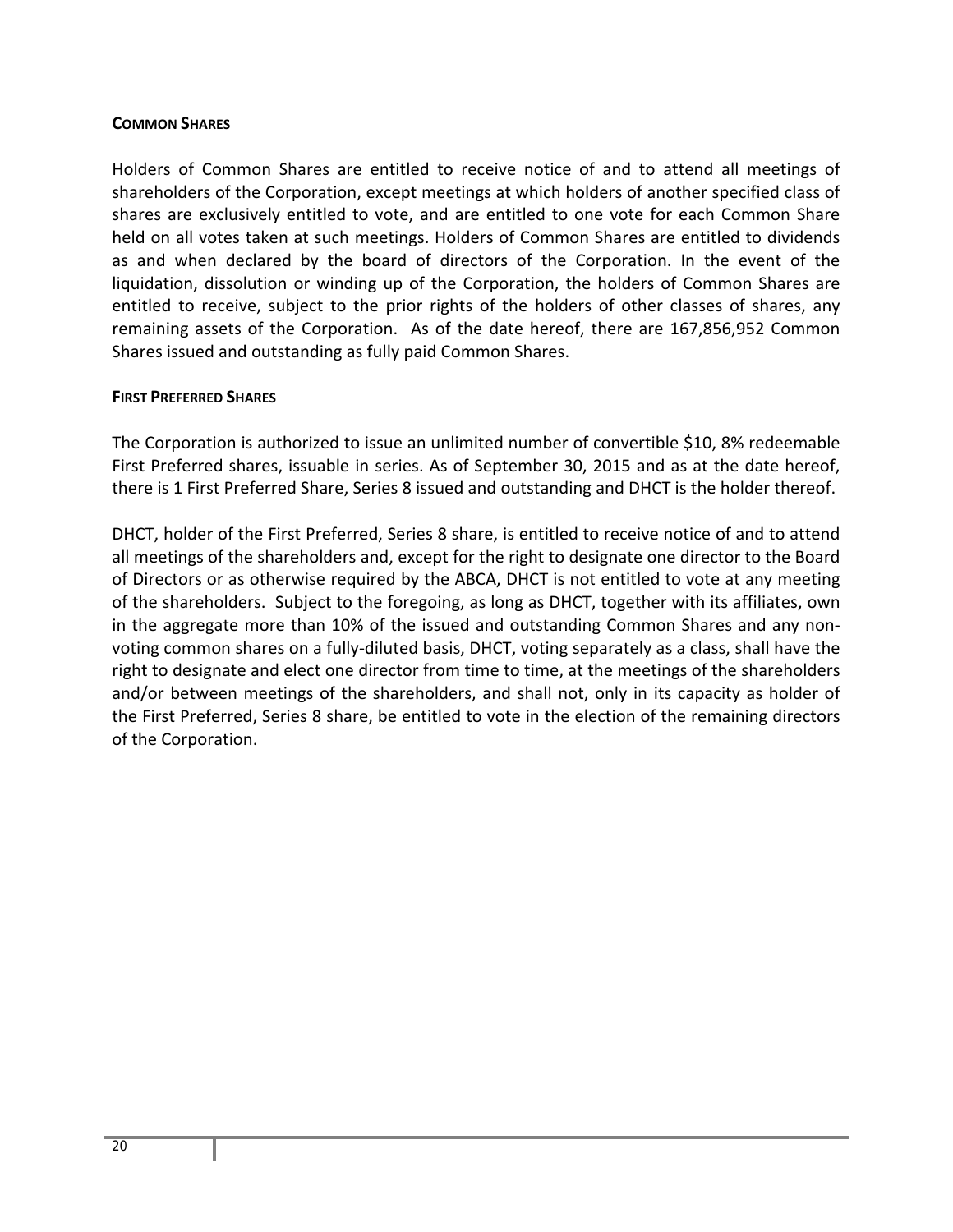## **MARKET FOR SECURITIES**

#### **TRADING PRICE AND VOLUME**

The Common Shares of the Corporation are listed for trading on the TSX‐V under the symbol "EGT", they are also listed on the OTC under the symbol "EGTYF". The following table sets the high, low and closing trading prices and the volume of Common Shares traded on the TSX‐V for the most recently completed financial year:

| <b>Month</b> | High | Low  | <b>Closing</b> | <b>Volume</b> |
|--------------|------|------|----------------|---------------|
| 2014         |      |      |                |               |
| October      | 0.40 | 0.32 | 0.39           | 407,153       |
| November     | 0.40 | 0.32 | 0.35           | 181,110       |
| December     | 0.43 | 0.30 | 0.33           | 755,842       |
| 2015         |      |      |                |               |
| January      | 0.43 | 0.33 | 0.35           | 564,500       |
| February     | 0.43 | 0.35 | 0.40           | 519,380       |
| March        | 0.45 | 0.32 | 0.34           | 467,098       |
| April        | 0.34 | 0.24 | 0.28           | 2,081,392     |
| May          | 0.35 | 0.28 | 0.29           | 2,039,832     |
| June         | 0.31 | 0.24 | 0.24           | 1,282,463     |
| July         | 0.24 | 0.10 | 0.12           | 4,465,374     |
| August       | 0.12 | 0.06 | 0.08           | 1,580,754     |
| September    | 0.10 | 0.07 | 0.08           | 1,967,334     |

#### **PRIOR SALES**

During the financial year ended September 30, 2015, the Corporation issued the following securities which are currently outstanding but are not listed or traded on a marketplace:

| Date of Issuance  | <b>Number and Type of Securities</b> | <b>Issue/Exercise Price Per Security</b> |
|-------------------|--------------------------------------|------------------------------------------|
| April 16, 2014    | 300,000 options                      | \$0.38                                   |
| December 31, 2015 | 314 Limited Partnership Units        | \$1,000                                  |
| March 31, 2015    | 2,032,764 options                    | \$0.35                                   |
| June 30, 2015     | 200,000 options                      | \$0.35                                   |
|                   |                                      |                                          |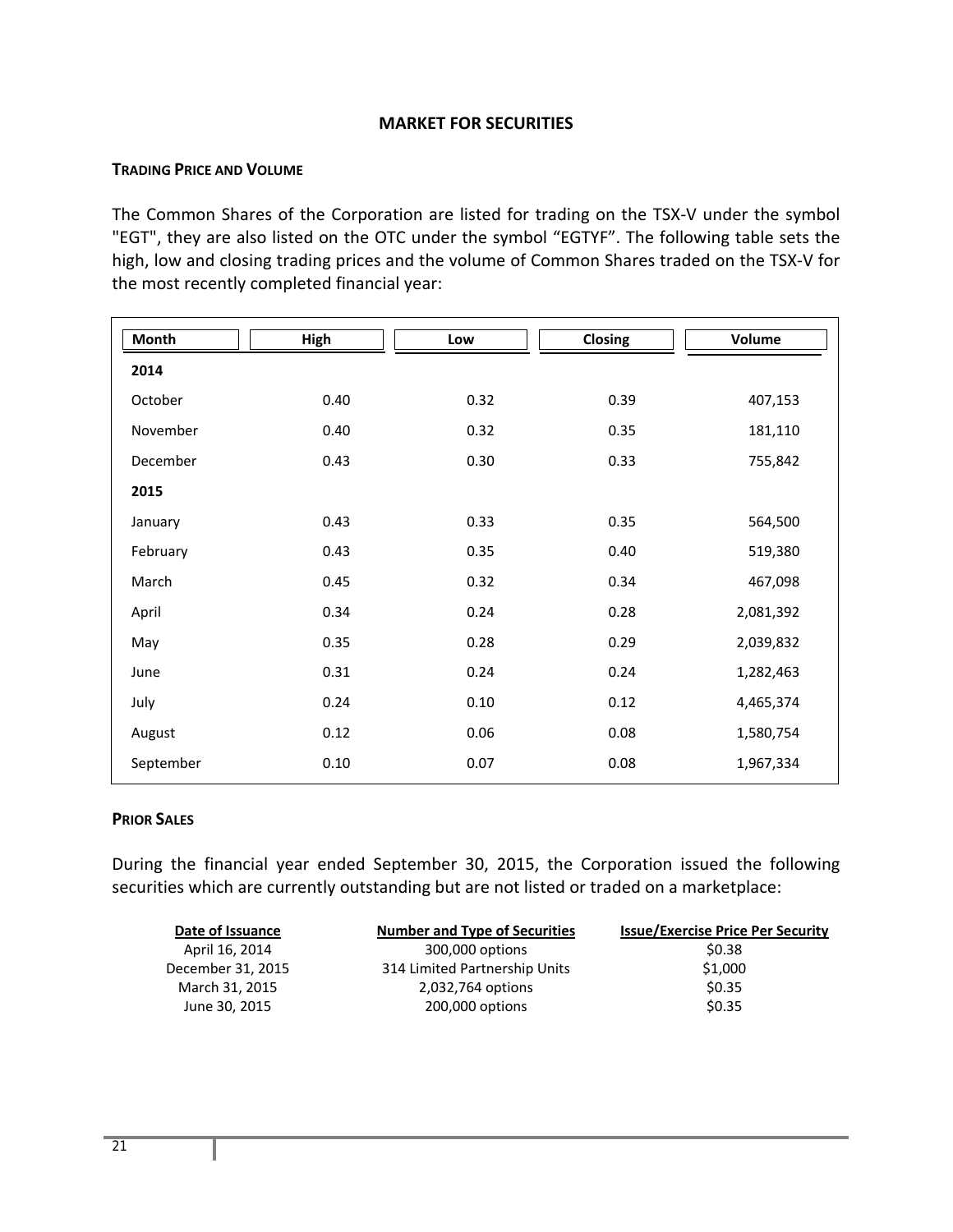#### **DIVIDENDS**

The Board has not established a policy of declaring cash dividends on the Common Shares or the First Preferred Shares. The declaration and payment of dividends are subject to the discretion of the Board and depend on, among other things, the Corporation's financial condition, general business conditions and other factors that the Board may in the future consider to be relevant.

#### **DIRECTORS AND OFFICERS**

The names, municipalities of residence, positions with Eguana and the principal occupations of the directors and executive officers of Eguana are set out below. The Board presently consists of five (5) directors, all of whom are elected annually to hold office until the next annual meeting of shareholders or until their successor is duly elected or appointed unless their office is earlier vacated in accordance with the provisions of the ABCA or Eguana's by‐laws.

| <b>BOARD OF DIRECTORS</b>                                                               |                                                                         |
|-----------------------------------------------------------------------------------------|-------------------------------------------------------------------------|
| Name and Position with the<br>Corporation                                               | <b>Principal Occupation and Municipality of Residence</b>               |
| George Powlick <sup>1</sup><br>Director since May 2009<br>Interim Chairman of the Board | Managing Director, Doughty Hanson Technology Ventures<br>Los Gatos, USA |
| Michael Carten <sup>1</sup><br>Director since Sept 1999                                 | <b>Corporate Director</b><br>St. Albert, Canada                         |
| Robert Penner CA <sup>1</sup><br>Director since July 2004                               | <b>Corporate Director</b><br>Calgary, Canada                            |
| <b>Andrew K Gustajtis</b><br>Director since 2012                                        | D & D Securities Inc. Investment Banking<br>Toronto, Canada             |
| Gregory H Nelson<br>Director since April 2008                                           | Corporate Director<br>Gilbert, USA                                      |
| Note:<br><sup>1</sup> Member of Audit Committee.                                        |                                                                         |
| <b>EXECUTIVE OFFICERS OF EGUANA AND ITS SUBSIDIARIES</b>                                |                                                                         |
| <b>Name</b>                                                                             | <b>Principal Occupation and Residence</b>                               |
| <b>Justin Holland</b>                                                                   | <b>Chief Executive Officer</b>                                          |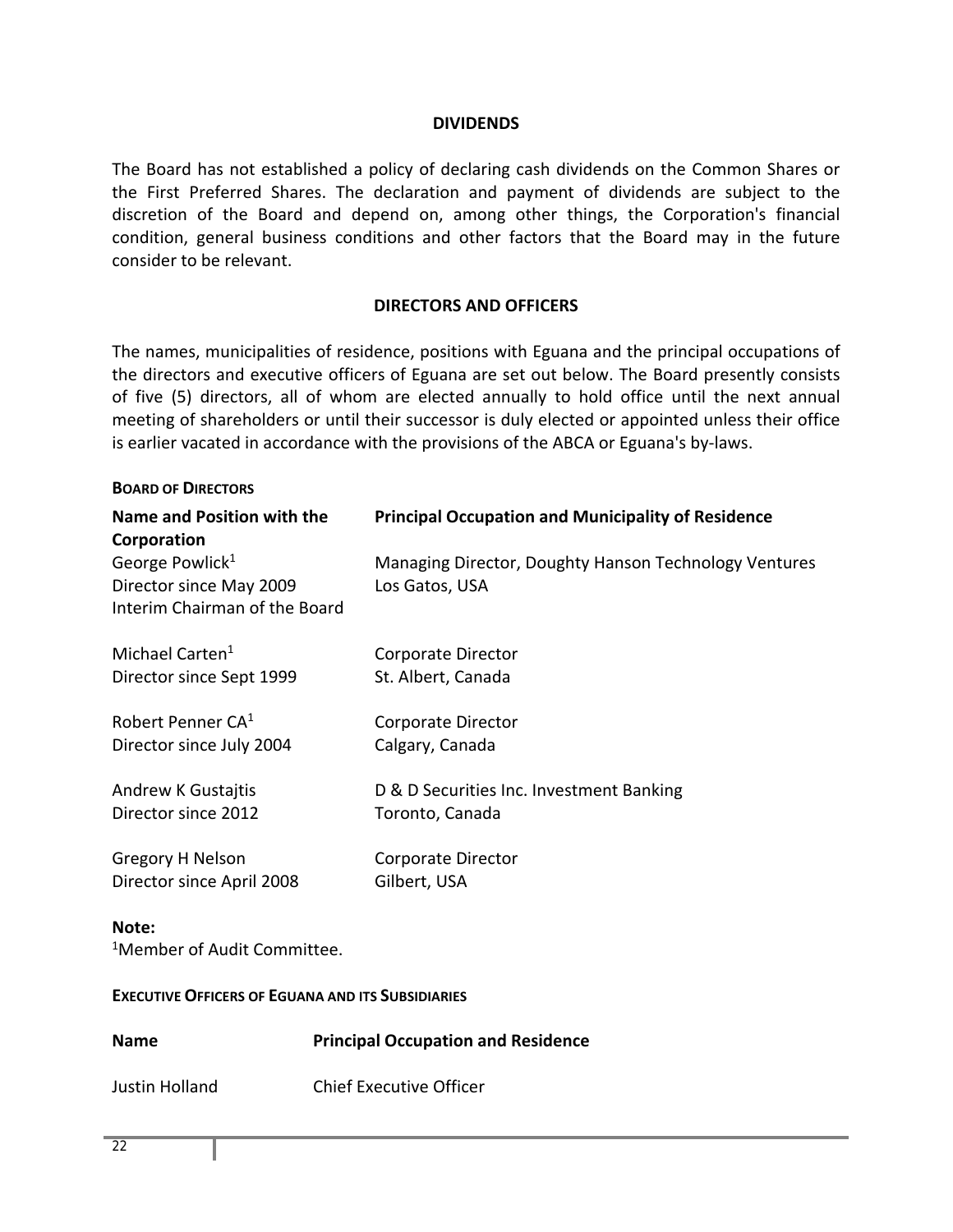## Toronto, Canada

Brent Harris Chief Technology Officer Millarville, Canada

As of the date hereof, the directors and executive officers of the Corporation own as a group, directly or indirectly, or exercise control or direction over a total of 7,460,630 Common Shares representing 4.44% of the outstanding Common Shares. Mr. Powlick is the designated appointee of DHCT which holds an aggregate of 56,768,920 Common Shares and one First Preferred Share, Series 8.

Biographies of each director and senior executive officer, including his principal occupations for the last five years, are set forth below:

**George Powlick, MBA**: Mr. Powlick is currently a managing director of Doughty Hanson Technology Ventures ("**DHTV**"). Mr. Powlick has been an active venture capitalist since 1995 in Silicon Valley and in Europe. Before co-founding DHTV in 2000, Mr. Powlick was head of the Strategic Investments and Acquisitions Group for Intel Corporation in Europe and the Middle East.

**Michael A. Carten, LLB:** Mr. Carten founded Eguana in 1999 with the mission to create, build and export innovative renewable energy technologies and products. He has shepherded the Corporation since 2000 from the first conceptual stages of the inverter technology, through product development and the commercialization process, as well as arranging financing for the Corporation through its development. Prior to August 18, 2015, Mr. Carten was the CEO and Chairman of the Board. Prior to founding the Corporation, Mr. Carten had a successful career in law and corporate and government finance as a senior partner of Bennett Jones LLP and as a Director and Senior Vice President and Director of Corporate and Government Finance for BMO Nesbitt Burns, both based in Calgary, Alberta. Through his career he has represented some of Canada's largest companies and often served as an advisor to Federal and several Provincial governments on energy and fiscal policy matters.

**Gregory H. Nelson:** Greg Nelson was a consultant to Eguana during the last five years. He was formerly Executive Vice President and Chief Operating Officer of First Solar, the world's largest manufacturer of thin film PV modules, and Executive Vice President and Chief Operating Officer of ZBB Inc., a battery manufacturer. Mr. Nelson has more than 20 years of experience in high volume manufacturing and in managing the transition of technology companies from product development to production and commercial success.

**Robert D. Penner, CA:** Mr. Penner has been retired during the last five years. He has 40 years of accounting experience and was formerly a partner with KPMG Canada in Calgary. At KPMG Canada, Mr. Penner held senior positions within the tax practice, served on the Canada Partnership Board and was also Chairman of the Compensation Committee. His community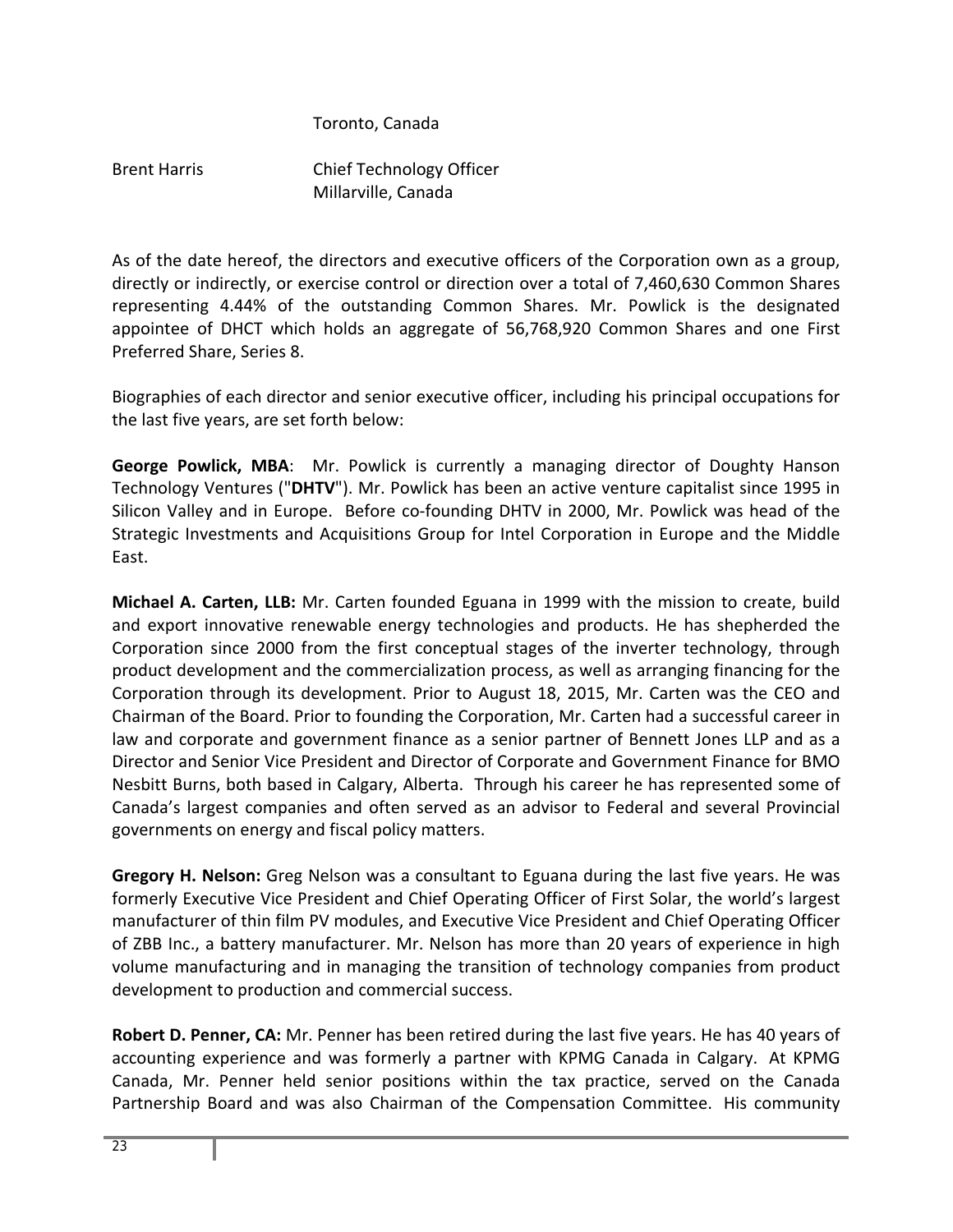service work is well recognized and he has often lectured and been published on taxation related issues. Mr. Penner is also a director of Corridor Resources Ltd., and Gastar Exploration Ltd.

**K Andrew Gustajtis**: Mr. Gustajtis holds a Master of Science from Dalhousie University, was one of the original founding research scientists with the Centre for Cold Ocean Resources Engineering at Memorial University in St. John's, and served on the Board of Governors of the University of Waterloo. Mr. Gustajtis began his investment career with Wood Gundy in 1978 and held various officer and director position with a number of Canadian investment dealers. With others acquired controlling interest in Dominick & Dominick Canada – renamed D&D Securities Inc. in 2006 – and remains active in an investment banking position with the firm.

**Justin Holland:** Mr. Holland has been an officer of the Corporation during the last five years. He is a Senior Operations Executive with expertise in multi‐site operations, supply chain Integration, P&L management and general operations. Mr. Holland brings demonstrated excellence in strategic planning, class A manufacturing, business integration best practices, activity based cost modeling and performance management. He has worked in the High Tech/Electronics, Pharmaceutical, Food and Beverage and Custom Manufacturing industries with such firms as Christie Digital, Pepsi Canada, General Mills and Torpharm (Apotex).

**Brent Harris:** Mr. Harris is a co-founder of the Corporation and has been an officer of the Corporation during the last five years has been a key contributor to the development of the Corporation's technology and products since inception. Mr. Harris is an inventor of the Corporation's key patents and has led the commercialization of the Corporation's technology. Mr. Harris is responsible for directing product development, maintaining and expanding the Corporation's intellectual property, and helping the Corporation's customers and partners with the integration of its products into their applications. Mr. Harris graduated from Queens University in Ontario in Electrical Engineering.

## **CORPORATE CEASE TRADE ORDERS, BANKRUPTCIES, PENALTIES OR SANCTIONS**

## **CEASE TRADE ORDERS**

To the knowledge of Eguana, no director or executive officer is, as of the date of this AIF, or was within ten (10) years prior to the date of this AIF, a director, chief executive officer or chief financial officer of any company (including Eguana) that: (i) was subject to a cease trade order, an order similar to a cease trade order or an order that denied the Corporation access to any exemption under securities legislation and which order was in effect for a period of more than thirty (30) consecutive days while he was acting in the capacity as director, chief executive officer or chief financial officer of such company; or (ii) was subject to any of the foregoing orders for a period of more than thirty (30) consecutive days after he ceased to be a director, chief executive officer or chief financial officer of such company and which resulted from an event that occurred while he was acting in such capacity.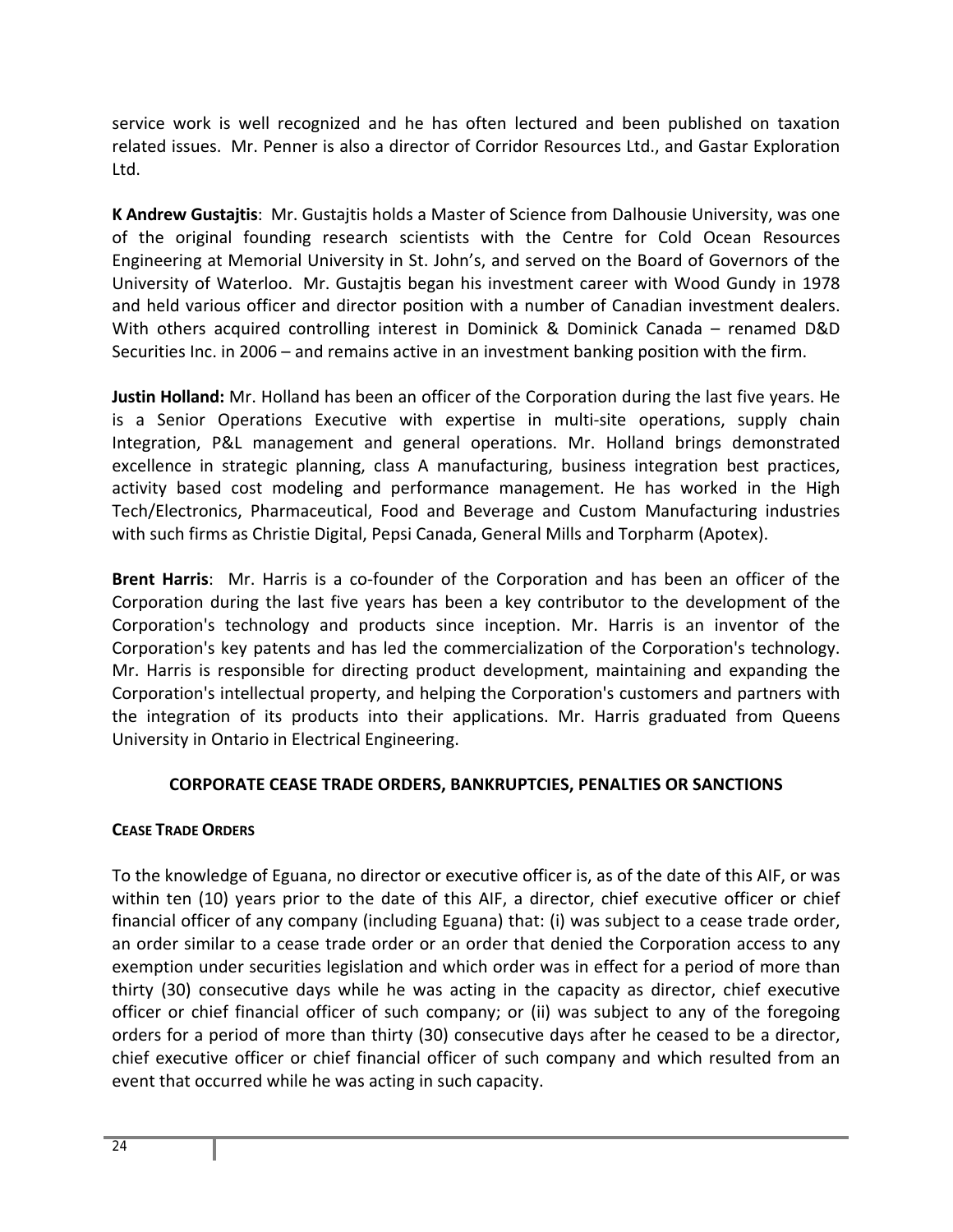#### **BANKRUPTCIES**

To the knowledge of Eguana and other than as disclosed below, no director, executive officer or Shareholder holding a sufficient number of securities to affect materially the control of Eguana is, as of the date of this AIF, or was within ten (10) years prior to the date of this AIF, a director or executive officer of any company (including Eguana) that, while such person was acting in that capacity, or within a year of that person ceasing to act in that capacity, became bankrupt, made a proposal under any legislation relating to bankruptcy or insolvency or was subject to or instituted any proceedings, arrangement or compromise with creditors or had a receiver, receiver‐manager or trustee appointed to hold its assets.

Mr. Penner was a director of Storm Cat Energy Corporation ("**Storm Cat**"), all of the wholly owned subsidiaries of which filed a voluntary petition on November 10, 2008 for reorganization under Chapter 11 of the United States Bankruptcy Code in the United States Bankruptcy Court for the District of Colorado. Storm Cat was not included in the U.S. bankruptcy filing, nor did it file an application for creditor protection under the Companies' Creditors Arrangement Act in Canada. Subsequently Storm Cat received a delisting notice from the NYSE Alternext US LLC and a notice from the Toronto Stock Exchange to suspend trading of its shares. In both cases the reasons given include, among others, the voluntary petitions for reorganization under Chapter 11 of the United States Bankruptcy Code on November 10, 2008, Storm Cat's financial performance, and the low per share trading price of Storm Cat's common stock for a substantial period of time.

Mr. Penner was a director of Terra Energy Corp. ("**Terra**"). On March 21, 2016 its lender, Canadian Western Bank ("**CWB**"), made a demand on Terra, as debtor, and each of its Guarantors, for payment in full of Terra's outstanding indebtedness plus accrued interest, costs and fees. CWB provided Terra and each of its Guarantors with a Notice of Intention to Enforce Security under section 244(2) of the *Bankruptcy and Insolvency Act* (Canada), and as a result Terra and each of its Guarantors has consented to the enforcement by CWB, as secured lender to Terra of CWB's security pursuant to section 244(2) of the *Bankruptcy and Insolvency Act* (Canada). The reasons given include, among others, the cost of operations, including processing and transportation of commodities, field labour and production costs, royalties, and administrative expenses, exceed gross revenues at current commodity pricing levels. The Corporation's lender declined to provide further financial support to Terra and there is no other means of financing available to the Corporation at this time.

## **PENALTIES OR SANCTIONS**

To the knowledge of Eguana, no director or executive officer of Eguana, or Shareholder holding a sufficient number of securities to affect materially the control of Eguana has been subject to any penalties or sanctions imposed by a court relating to securities legislation or by a securities regulatory authority or has entered into a settlement agreement with a securities regulatory authority, or has been subject to any other penalties or sanctions imposed by a court or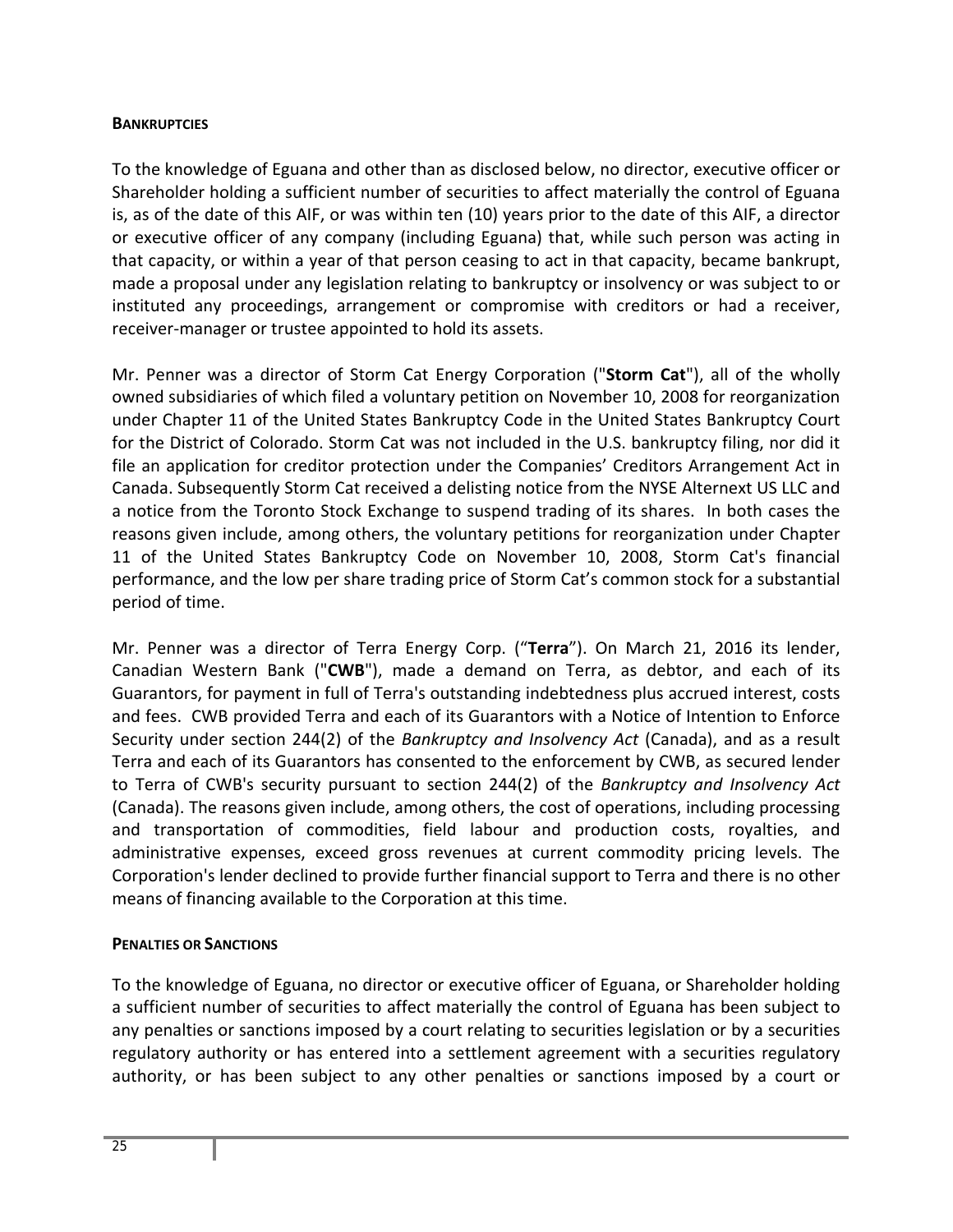regulatory body that would likely be considered important to a reasonable investor in making an investment decision.

## **CONFLICTS OF INTEREST**

The directors and officers of the Corporation are engaged in, and will continue to engage in, other activities in the industries in which the Corporation operates and, as a result of these and other activities, the directors and officers of the Corporation may become subject to conflicts of interest. The ABCA provides that in the event that a director has an interest in a contract or proposed contract or agreement, the director shall disclose his interest in such contract or agreement and shall refrain from voting on any matter in respect of such contract or agreement unless otherwise provided under the ABCA. To the extent that conflicts of interest arise, such conflicts will be resolved in accordance with the provisions of the ABCA. As at the date hereof and other than as described herein, the Corporation is not aware of any existing or potential material conflicts of interest between the Corporation and a current director or officer of the Corporation.

## **INTERESTS OF MANAGEMENT AND OTHERS IN MATERIAL TRANSACTIONS**

Other than as detailed below or disclosed elsewhere in this AIF, no director or executive officer of Eguana, or any person that beneficially owns, or controls or directs, directly or indirectly, more than 10% of the Common Shares, or any associate or affiliate of any of the foregoing, has had any material interest, direct or indirect, in any transaction since the commencement of Eguana's third most recently completed financial year or during the current financial year, or in any proposed transaction, that has materially affected or is reasonably expected to materially affect Eguana or any of its subsidiaries.

Each of the directors has participated in one or more of the financings undertaken by the Corporation during the three previously completed financial years. In addition, DHCT purchased 28,571,429 common shares or 42.6% of the 67,000,000 common shares issued in the financing that closed September 29, 2015. Further, DHCT purchased 2,500,000 common shares or 25.0% of the 9,982,402 common shares issued in the financing that closed April 15, 2016. In no other case has any one director or officer acquired more than 10% of the securities issued.

Further, on October 1, 2015, the Corporation and DHCT entered into a seventh amended and restated investor rights agreement pursuant to which DHCT will, among other things, retain its right to appoint one director of the Corporation and to ex officio membership on committees of the Board and the right to approve the issuance of securities that are senior to the Common Shares.

## **RISK FACTORS**

Investors should carefully consider the risk factors set out below and consider all other information contained herein and in the Corporation's other public filings before making an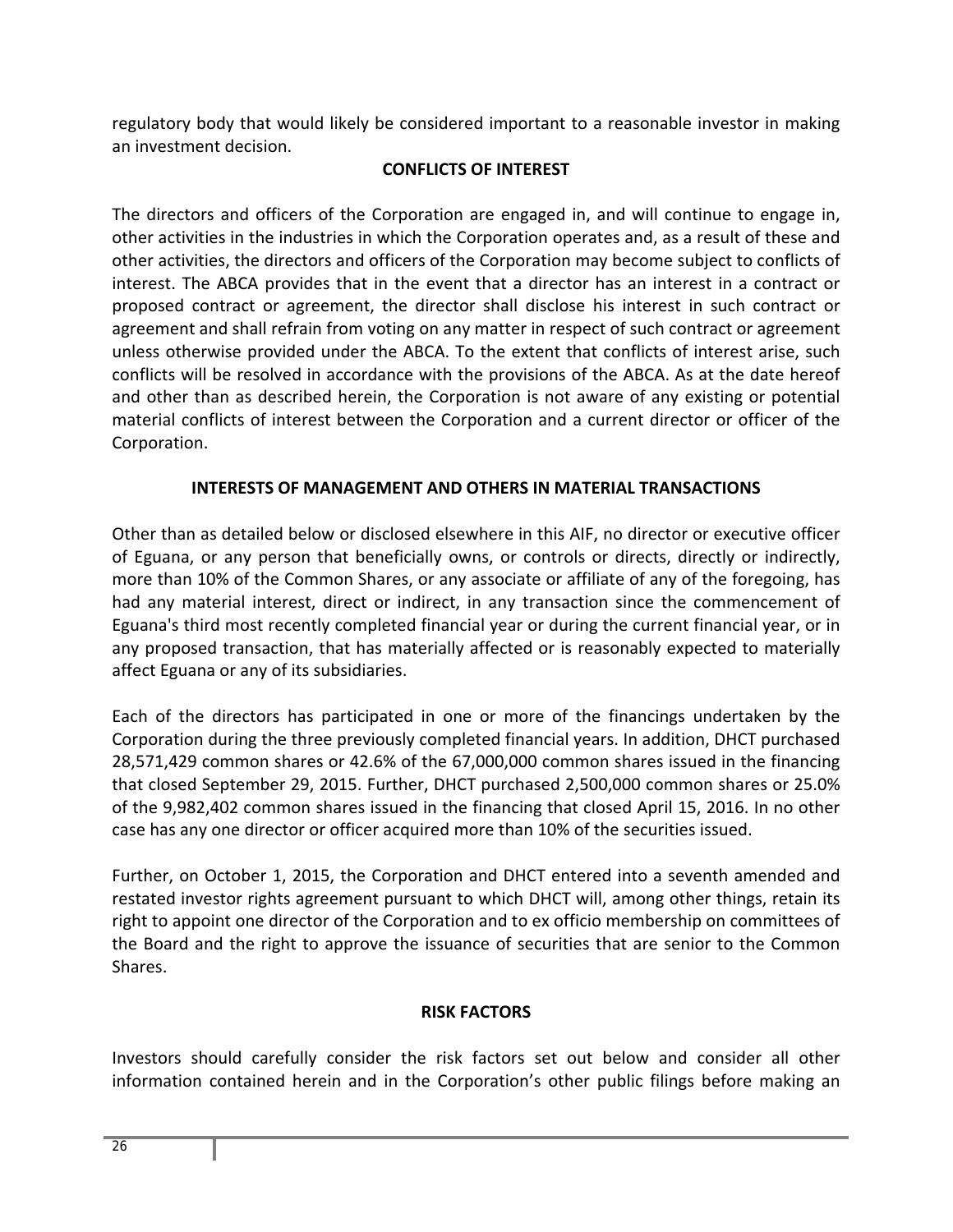investment decision. The risks below are not an exhaustive description of all the risks associated with the Corporation and natural gas exploration.

## *GOING CONCERN*

Our audited consolidated financial statements for the fiscal year ended September 30, 2015, have been prepared on a "going concern basis", which is described more fully in note 3 of the consolidated financial statements. In accordance with IFRS, and based upon key factors listed herein, we believe such a note in our consolidated financial statements is appropriate and our independent auditors agree. The application of "going concern" depends upon our ability to realize our assets and discharge our liabilities in the normal course of business for the foreseeable future. To date, we have not recorded a profit from operations and have derived virtually all of our working capital from the sale of our securities. We have experienced erratic revenue trends over the course of our history and, at times, deficiencies in working capital. Our business also faces many known and unknown risks, including those described in this AIF that could hinder our ability to continue as a going concern.

## *OPERATING LOSSES*

We have a limited operating history. We are in the growth phase of our business and are subject to the risks associated with early stage companies, including uncertainty of revenues, markets and profitability, and the need to raise additional funding. As is common with companies at this stage of development, it is likely that marketing and operating costs will exceed net sales revenues during the product launch period. Our business and prospects must be considered in light of the risks, expenses and difficulties frequently encountered by companies in the early stage of development, particularly companies in relatively new and evolving markets.

## *NEED FOR ADDITIONAL CAPITAL*

In order to accelerate our growth objectives, and realize the full potential of our market opportunities we will likely need to raise additional funds from lenders and/or equity markets in the future. The capital needed to execute on this strategy would be tied to working capital, increased investment in human resources for marketing and new product development and additional production test equipment needed to ramp production. If we are unable to raise the capital on reasonable terms, our growth could be limited. If we issue Common Shares, or securities convertible into Common Shares, in order to obtain additional financing, shareholders may suffer additional dilution.

## *ACCESS TO EQUIPMENT, PARTS AND COMPONENTS*

The ability of Eguana to compete and expand will be dependent on Eguana having access, at a reasonable cost, to equipment, parts and components, which are at least technologically equivalent to those utilized by competitors and to the development and acquisition of new competitive technologies. Failure by Eguana to do so could have a material adverse effect on Eguana's business, financial condition, results of operations and cash flow.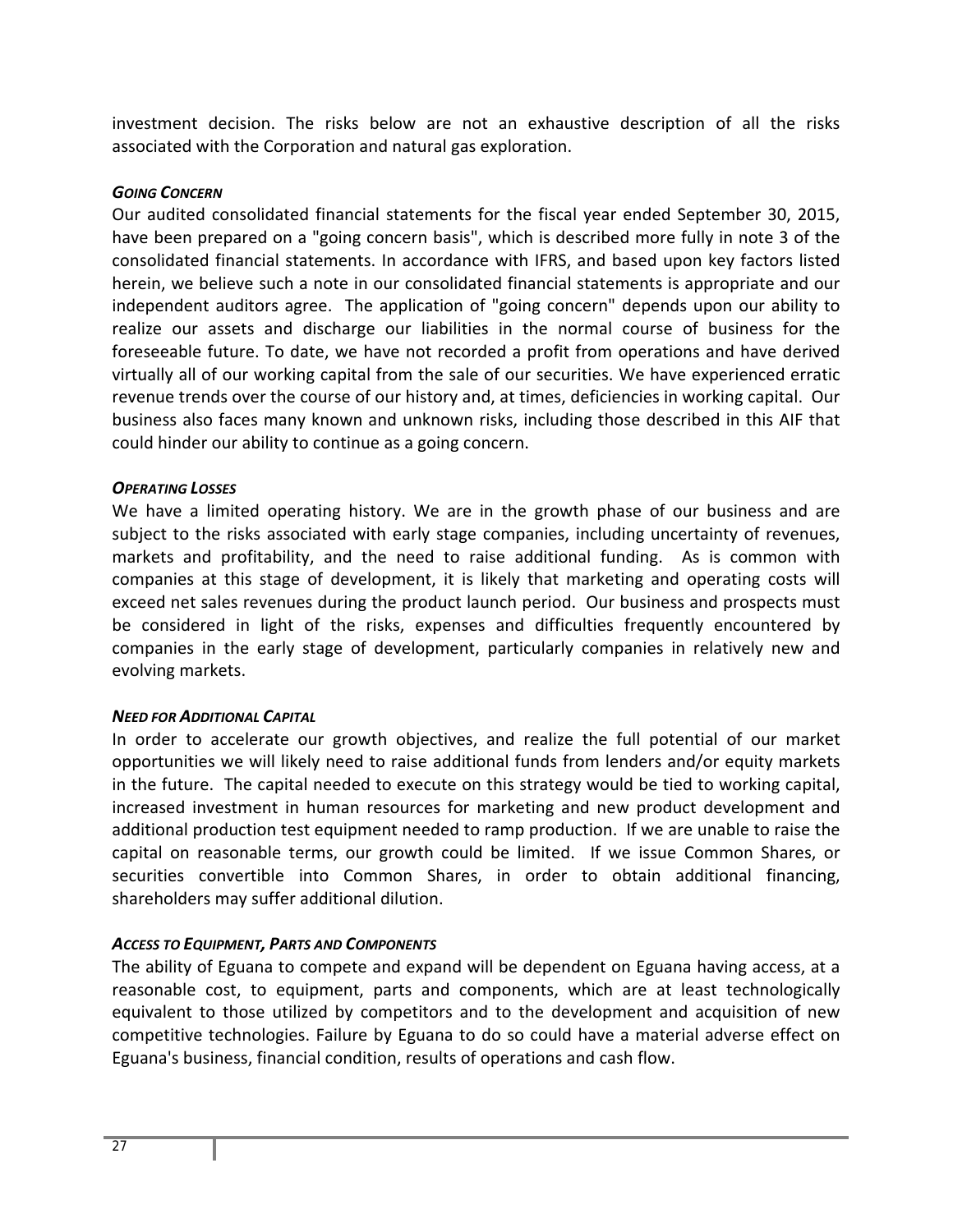#### *MARKET ACCEPTANCE*

Market acceptance of our Bi-Direx platform is the most significant factor in achieving our strategic goals. A key risk in the minds of our customers is our financial stability and our continued ability to support our product offerings over a long period of time. We address this issue in the short term by marketing our products through strategic partnerships which provide our customers with an ability to manufacture our products in the event of significant interruptions of supply. In the long term we may be required to address this through strictly OEM relationships or technology licensing as the market grows.

## *EMERGING MARKET*

Distributed energy storage is an emerging market that is highly dependent on growth in the solar power industry, regulatory policies affecting electrical utilities, and the use of grid interactive storage to address increased use of renewable energy. Growth in this market is also highly dependent on the cost of batteries. In such emerging markets, demand and market acceptance for recently introduced products and services are subject to a high level of uncertainty and risk. The development of a mass market for our products may be affected by many factors, some of which are beyond our control, including the emergence of newer, more competitive technologies and products, the cost of fuels used by our products, regulatory requirements, consumer perceptions of the safety of our products and related fuels, and end‐ user reluctance to buy a new product. If a mass market fails to develop, or develops more slowly than we anticipate, we may never achieve profitability. In addition, we cannot guarantee that we will continue to develop, manufacture or market our products if sales levels do not support the continuation of the product

## *COMPETITION AND TECHNOLOGICAL CHANGE*

Because we are a first mover in an emerging market there is a higher than normal risk that we will face unexpected competition in the form of new technologies and new competitors, many of whom are larger and have greater resources than us. Many of our potential competitors have longer operating histories, larger customer bases, greater brand recognition and significantly greater financial, sales, marketing, technical and other resources than we do. Our competitors may enter into strategic or commercial relationships on terms that increase their competitiveness. These competitors may be able to respond more quickly to changing customer demand and devote greater resource to developing, marketing, and selling their products than we can.

## *MANUFACTURING COST TARGETS*

Our business model assumes that we will be able to achieve manufactured cost targets that will enable industry standard margins. Delays in reaching adequate rates and efficiencies in production could impair the profitability of our products. Our ability to manufacture products that are cost effective depends on reaching efficient production levels. The failure to reach adequate production levels and efficiencies would impair our ability to profitably market our products and would have a material adverse effect on our business, results of operation and financial condition. We cannot control the cost of our raw materials. Our principal raw materials are copper and steel. The prices for these raw materials are subject to market forces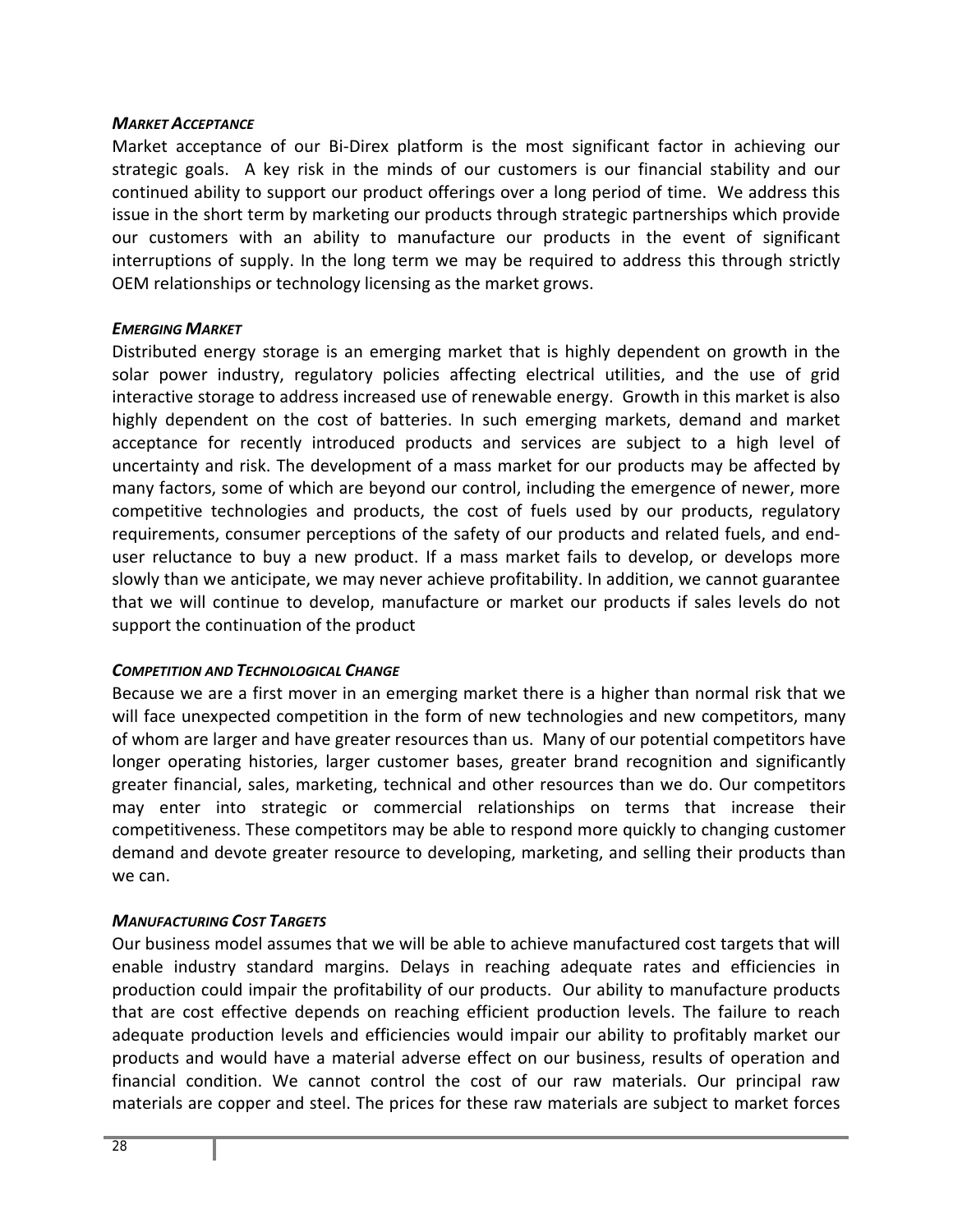largely beyond our control and have varied significantly and may vary significantly in the future. We may not be able to adjust our product prices, especially in the short-term, to recover the cost of increases in these raw materials. Our future profitability may be adversely affected to the extent we are unable to pass on higher raw material or reduce our costs to compensate for such changes.

## *OPERATION AND SUPPLIER RISK*

We outsource production of core sub-assemblies to a series of contract manufacturers and there is a risk that one or more of these subcontractors will not perform its contractual obligations. There is also a risk that long lead times for critical components may affect production lead times. Where possible, we address these risks through contract frustration insurance. We also actively monitor critical component suppliers to the contract manufacturer and in some cases invest to secure longer lead time items. At this stage of our development we have greater exposure to financial loss due to a concentration of customers. This risk is exacerbated by our business strategy which is to develop multi‐year contracts with a few leading market players. We have in the past obtained contract frustration insurance from Export Development Canada to protect against premature cancellation of the contract or failure to pay for product when due and we intend to continue to do so wherever possible. We also structure our supplier purchase contracts to ensure that we are not over committed to purchase products.

#### *FOREIGN EXCHANGE RISK*

Most of our product sales are and will for the foreseeable future be made in Euros or in US dollars. In Europe our sales are denominated in Euros. While we source the larger share of our components under Euro denominated contracts, key components are sourced in US dollars creating the potential for reduced margins on sales. In the US and in other markets, our sales are typically denominated in US dollars and we will source components and manufacturing services in US dollar contracts. More than 80% of our fixed operating costs are incurred in Canadian dollars. Changes in the Euro and the US dollar values relative to the Canadian dollar will impact our net contribution to cover these operating costs. To date we have not hedged these transactions except in the form of cash deposits on sales and for the cost of production, and we have no immediate plans to do so. As a result there is a risk that margins will be reduced due to adverse changes in these currencies relative to the Canadian dollar.

#### *INTERNATIONAL OPERATIONS*

Because we are an Alberta corporation, and because much of our business is done in Europe, there is a risk that the European Union or individual governments will implement protective measures which make it more difficult to export to these markets. While the risks of these actions are mitigated by our contract manufacturing strategy which enables us to easily change where we manufacture products, there can be no assurance that the various government licenses and approvals or amendments thereto that from time to time may be sought will be granted at all or with conditions satisfactory to the Corporation or, if granted, will not be cancelled or will be renewed upon expiry, or that income tax laws and government incentive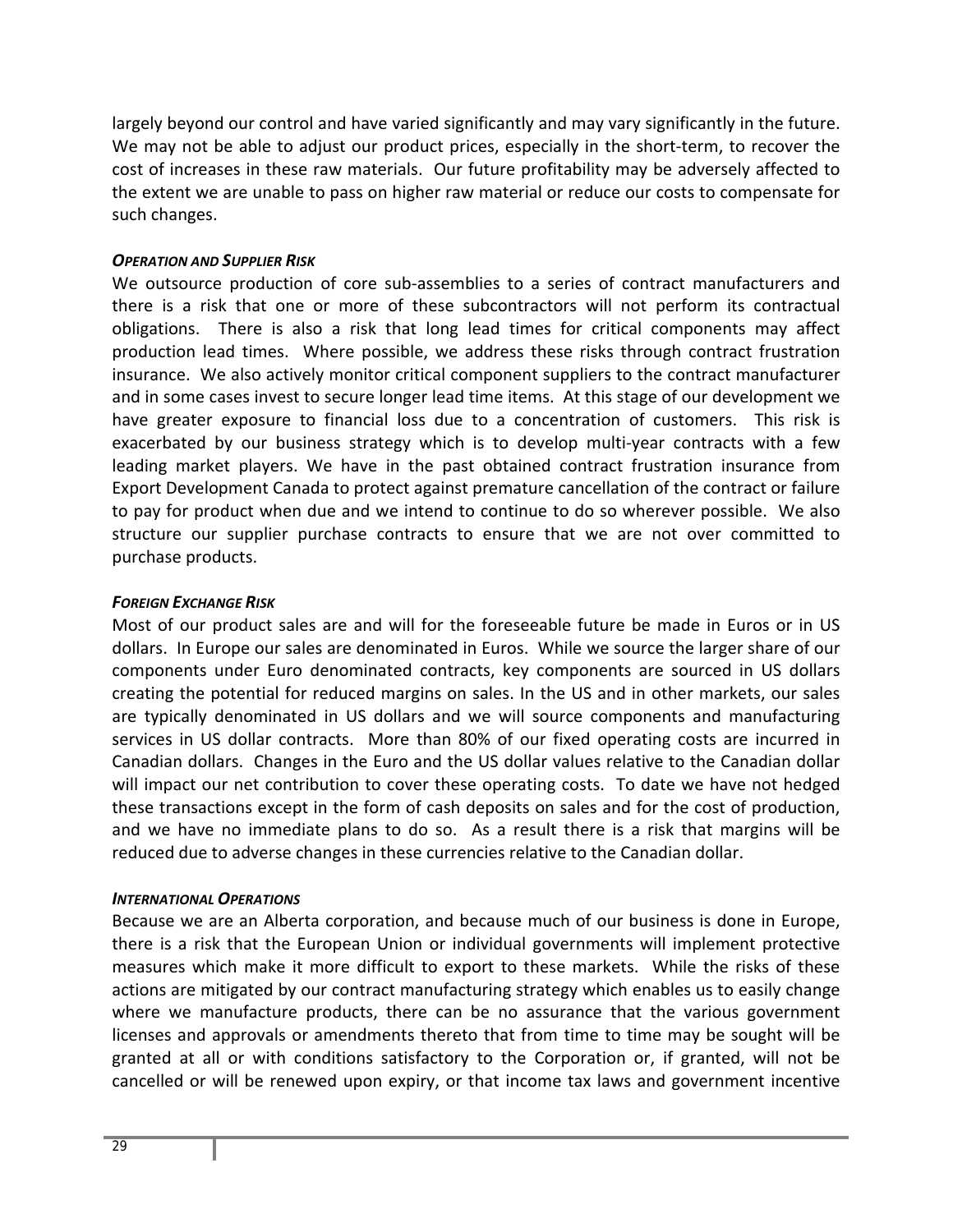programs relating to the Corporation's business, and the solar energy industry generally, will not be changed in a manner which may adversely affect the Corporation.

## *ATTRACTING AND RETAINING KEY MANAGEMENT PERSONNEL*

Our future prospects depend to a significant extent on the continued service of our key executives. Furthermore, the Corporation's continued growth and future success depends on its ability to identify, recruit and retain key management personnel. The competition for such employees is intense and there can be no assurance that the Corporation will be successful in identifying, recruiting or retaining such personnel. If any of these events occur, it may have a material adverse effect on the business, financial condition and results of operations of the Corporation or the value of the Common Shares.

## *SHARE PRICE FLUCTUATIONS*

The Corporation's market capitalization is small and the market price of the Common Shares is likely to be volatile, and investors may not be able to resell shares at, or above, the purchase price paid for such Common Shares due to fluctuations in the market price of the Common Shares, including changes in price caused by factors unrelated to its operating performance or prospects.

## *WE MAY NOT BE ABLE TO ACHIEVE COMMERCIALIZATION OF OUR PRODUCTS ON THE TIMETABLE WE ANTICIPATE, OR AT ALL*

We cannot guarantee that we will be able to develop commercially viable products on the timetable we anticipate, or at all. In addition, before we release any product to market, we subject it to numerous field tests. These field tests may encounter problems and delays for a number of reasons, many of which are beyond our control. If these field tests reveal technical defects or reveal that our products do not meet performance goals, our commercialization schedule could be delayed, and potential purchasers may decline to purchase our products.

## *WARRANTY CLAIMS COULD NEGATIVELY IMPACT OUR GROSS MARGINS AND FINANCIAL PERFORMANCE*

There is a risk that our warranty accrual estimates are not sufficient and we may recognize additional expenses, including those related to litigation, as a result of warranty claims in excess of our current expectations. Such warranty claims may necessitate changes to our products or manufacturing processes and/or a product recall, all of which could hurt our reputation and the reputation of our products and may have an adverse impact on our financial performance and/or on future sales. While we attempt to mitigate against these risks through product development, quality assurance and customer support and service processes, there can be no assurance that these processes are adequate. Even in the absence of any warranty claims, a product deficiency such as a design or manufacturing defect could be identified, necessitating a product recall or other corrective measures, which could hurt our reputation and the reputation of our products and may have an adverse impact on our financial performance and/or on future sales. New products may have different performance characteristics from previous products. In addition, we have limited field experience with existing commercial products from which to make our warranty accrual estimates.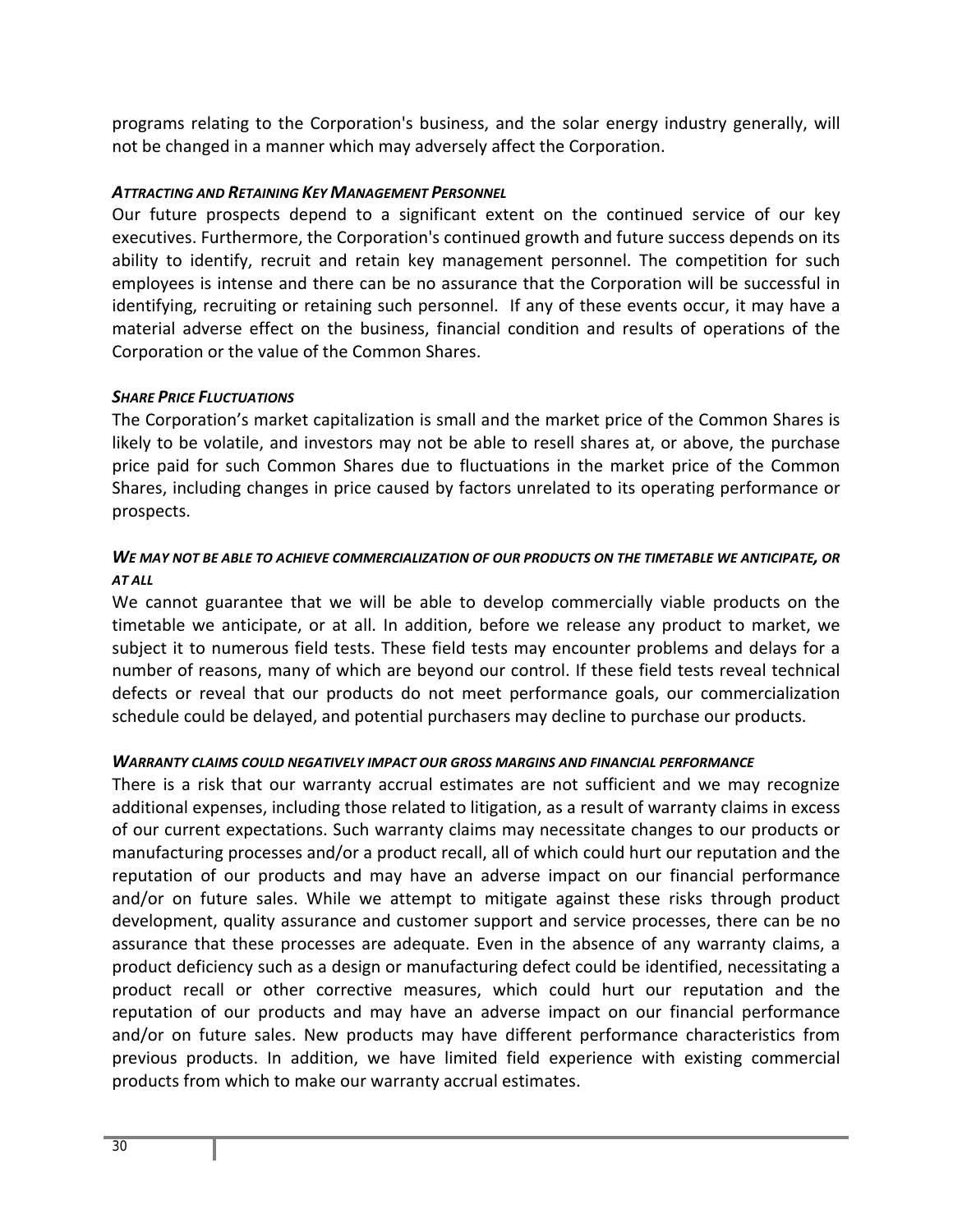## *WE DEPEND ON OUR INTELLECTUAL PROPERTY, AND OUR FAILURE TO PROTECT THAT INTELLECTUAL PROPERTY COULD ADVERSELY AFFECT OUR EXPECTED FUTURE GROWTH AND SUCCESS*

Failure to protect our existing intellectual property rights may result in the loss of our exclusivity or the right to use our technologies. If we do not adequately ensure our freedom to use certain technology, we may have to pay others for rights to use their intellectual property, pay damages for infringement or misappropriation, or be enjoined from using such intellectual property. We rely on patent, trade secret, trademark and copyright laws to protect our intellectual property. However, some of our intellectual property is not covered by any patent or patent application, and the patents to which we currently have rights expire between 2019 and 2029 Our present or future‐issued patents may not protect our technological leadership, and our patent portfolio may not continue to grow at the same rate as it has in the past. Moreover, our patent position is subject to complex factual and legal issues that may give rise to uncertainty as to the validity, scope and enforceability of a particular patent. Accordingly, there is no assurance that: (a) any of the patents owned by us or other patents that third parties license to us will not be invalidated, circumvented, challenged, rendered unenforceable or licensed to others; or (b) any of our pending or future patent applications will be issued with the breadth of claim coverage sought by us, if issued at all. In addition, effective patent, trade secret, trademark and copyright protection may be unavailable, limited or not applied for in certain countries.

We also seek to protect our proprietary intellectual property, including intellectual property that may not be patented or patentable, in part by confidentiality agreements and, if applicable. We can provide no assurance that these agreements will not be breached, that we will have adequate remedies for any breach, or that such persons or institutions will not assert rights to intellectual property arising out of these relationships.

Certain of our intellectual property have been licensed to us on a non‐exclusive basis from third parties who may also license such intellectual property to others, including our competitors. If necessary or desirable, we may seek further licences under the patents or other intellectual property rights of others. However, we may not be able to obtain such licences or the terms of any offered licences may not be acceptable to us. The failure to obtain a licence from a third party for intellectual property we use could cause us to incur substantial liabilities and to suspend the manufacture or shipment of products or our use of processes requiring the use of such intellectual property.

We may become subject to lawsuits in which it is alleged that we have infringed the intellectual property rights of others or commence lawsuits against others who we believe are infringing upon our rights. Our involvement in intellectual property litigation could result in significant expense to us, adversely affecting the development of sales of the challenged product or intellectual property and diverting the efforts of our technical and management personnel, whether or not such litigation is resolved in our favour.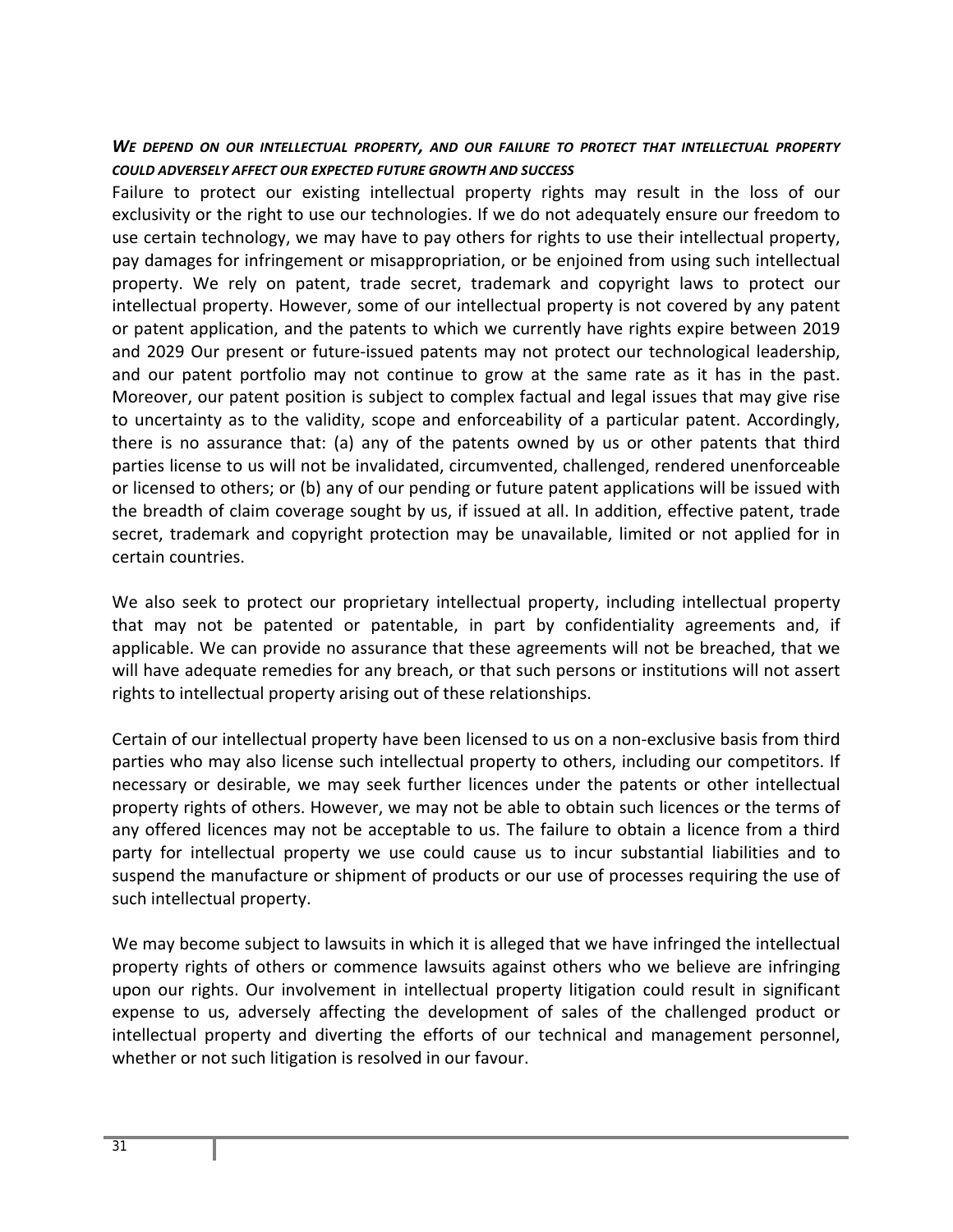#### *LEGAL PROCEEDINGS*

Eguana is involved in litigation from time to time in the ordinary course of business. In addition to proceedings to which Eguana is currently a party, legal proceedings could be filed against Eguana in the future. No assurance can be given as to the final outcome of any legal proceedings or that the ultimate resolution of any legal proceedings will not have a materially adverse effect on Eguana.

#### **PROMOTERS**

The Corporation has not had a promoter during the last two fiscal years.

## **LEGAL PROCEEDINGS AND REGULATORY ACTIONS**

Other than as set forth below, management of the Corporation is not aware of any existing or contemplated legal proceedings material to the Corporation, to which the Corporation, or any predecessor of Eguana, is, or during the financial year ended September 30, 2015 was a party to or to which any of its property is or was subject.

The Corporation is currently in a dispute with a prior customer, Sonnenbatterie, as a result of the cancellation of a supply contract. A claim has been prepared to recover 1,479,332 Euros (\$2,178,139 CAD) for unpaid invoices and interest along with the option to claim an additional 903,584 Euros (\$1,366,568 CAD) for European inventories purchased on Sonnenbatterie's direction. Litigation is inherently uncertain and while we believe that we have a strong case, as a matter of financial prudence, we are carrying the receivable on our books at near zero.

Sonnenbatterie in return has made warranty claims against the Corporation related to first generation 3‐phase Comfort series product. We believe that this claim is without merit and that the failures are tied directly to a fundamental system failure in the Sonnenbatterie Comfort design for which Sonnenbatterie was solely responsible. These failures were documented and pointed out to Sonnenbatterie at that time and the Corporation advised not to ship systems without rectification of the system design flaws. The system issues noted were corrected in the new generation Eco product line that utilizes the identical Bi‐Direx product as Comfort. There are no outstanding power controls claims with respect to the second-generation product. We believe that the Sonnenbatterie decision to ship 3-phase Comfort in spite of warnings voids any warranty claim.

The Corporation's former contract manufacturer submitted a claim against Eguana related to the cancellation of the Sonnenbatterie supply contract for 1,534,000 Euros (\$2,320,000 CAD) in the Alberta Court of Queen's Bench. The Corporation is disputing 799,000 Euros (\$1,174,530 CAD) of the amount the contract manufacturer is seeking for recovery of a prior deposit paid and contested invoices for units produced without purchase orders. In addition to the disputed amount, the Corporation has filed a counter‐claim against the contract manufacturer. The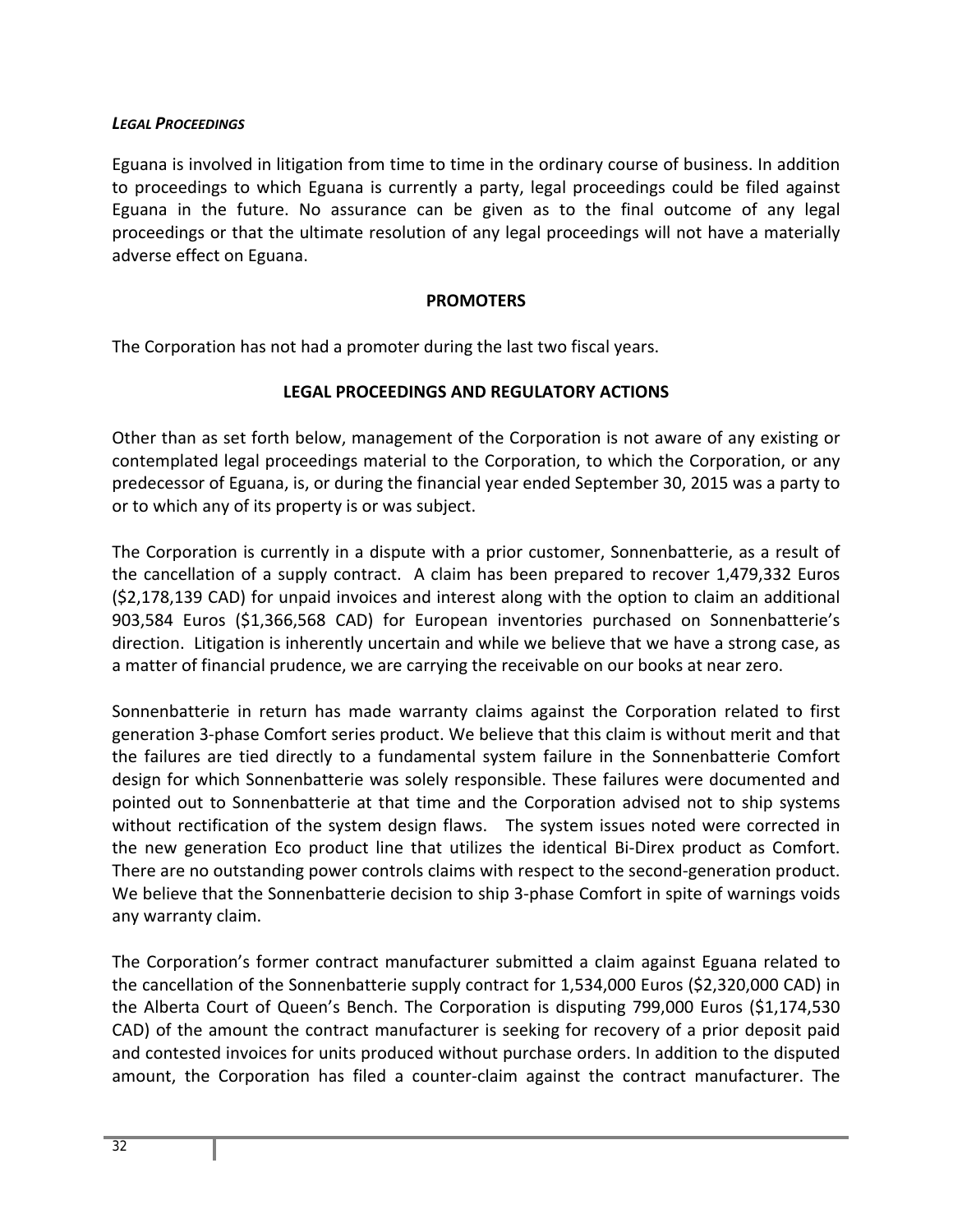Corporation has recorded the undisputed amount and has filed a counter‐claim against the contract manufacturer.

Management of the Corporation is not aware of any penalties or sanctions imposed against the Corporation, or any predecessor of the Corporation, by a court relating to securities legislation or by a securities regulatory authority during the financial year ended September 30, 2015 or any other penalties or sanctions imposed by a court or regulatory body against Eguana, or any predecessor of Eguana, that would likely be considered important to a reasonable investor in making an investment decision.

## **TRANSFER AGENT AND REGISTRAR**

The transfer agent and registrar for the Common Shares and for the First Preferred Shares, Series 8 is TMX Equity Transfer Services, Calgary, Alberta.

## **MATERIAL CONTRACTS**

In August 2015, the Corporation entered into a settlement agreement with Michael A. Carten, the former CEO of the Corporation, who is also a director of the Corporation, under which the Corporation agreed to pay deferred compensation earned by the Mr. Carten since 2010 in equal monthly payments of \$13,115 without interest over a period of 82 months beginning October 1, 2015. The Corporation's liability was valued at \$563,571 using Level 2 valuation techniques with a discount rate of 25%.

Payment of the unpaid balance becomes immediately payable in certain circumstances including the Corporation realizing an average of \$1,000,000 in earnings before interest, taxes, depreciation and amortization for any two consecutive fiscal quarters or a change of control. The Corporation's obligation is secured by a security interest in the Corporation's assets which security is subordinate to existing liens as of September 1, 2015, and which will be subordinate, under certain circumstances, to security granted to secure certain future indebtedness incurred to fund corporate activities provided that all such secured indebtedness (including existing indebtedness as of September 1, 2015) shall not exceed \$12 million, plus an amount up to \$1.5 million for an operating line.

Any outstanding stock options granted to Mr. Carten pursuant to the Corporation's incentive stock option plan were amended to allow Mr. Carten to exercise all outstanding options to acquire Common Shares in accordance with their terms until the end of the maximum permissible date under the Corporation's incentive stock option plan and option agreements.

In January 2016, the Corporation settled a contingent liability totaling approximately US\$696,294 with a third party who performed consulting services in fiscal 1998 to a subsidiary of the Corporation agreeing to pay US\$ 31,658 (\$42,422) per year (payable semi‐annually) for a period of 10 years. The obligation was unsecured and was fair valued at US\$104,927 (\$140,697), using Level 2 valuation techniques with a discount rate of 27%. Conditions existed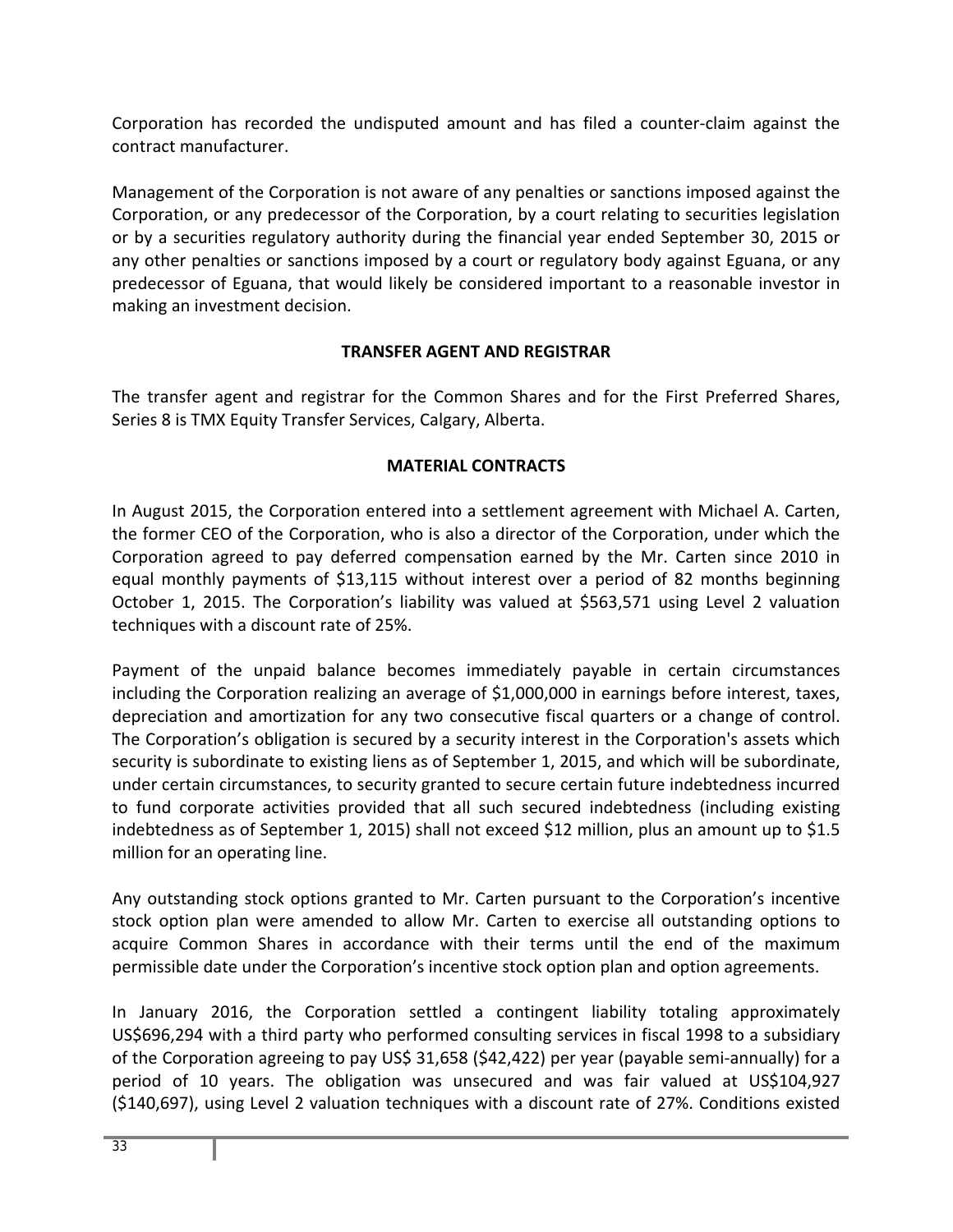at the balance sheet date that required the liability to be recognized in the current year financial statements.

Except for contracts entered into the ordinary course of business and the contracts noted above, the Corporation has not entered into any other material contracts within the most recently completed financial year, or before the most recently completed financial year, that are still in effect.

## **INTERESTS OF EXPERTS**

BDO Canada LLP is the external auditor and is independent within the Rules of Professional Conduct of the Institute of Charted Accountants of Alberta.

## **ADDITIONAL INFORMATION**

Additional information pertaining to the Corporation, including directors' and officers' remuneration and indebtedness, and options to purchase securities which is contained in the Statement of Executive Compensation of the Corporation, is available on SEDAR at www.sedar.com. Additional financial information is included in the Consolidated Financial Statements and MD&A of Eguana for the year ended September 30, 2015, as filed with the applicable Canadian regulatory authorities. These documents are available on SEDAR at www.sedar.com and may also be obtained without charge by written request to the Corporation at Unit 3, 6143 ‐ 4th Street SE, Calgary Alberta Canada T2H 2H9.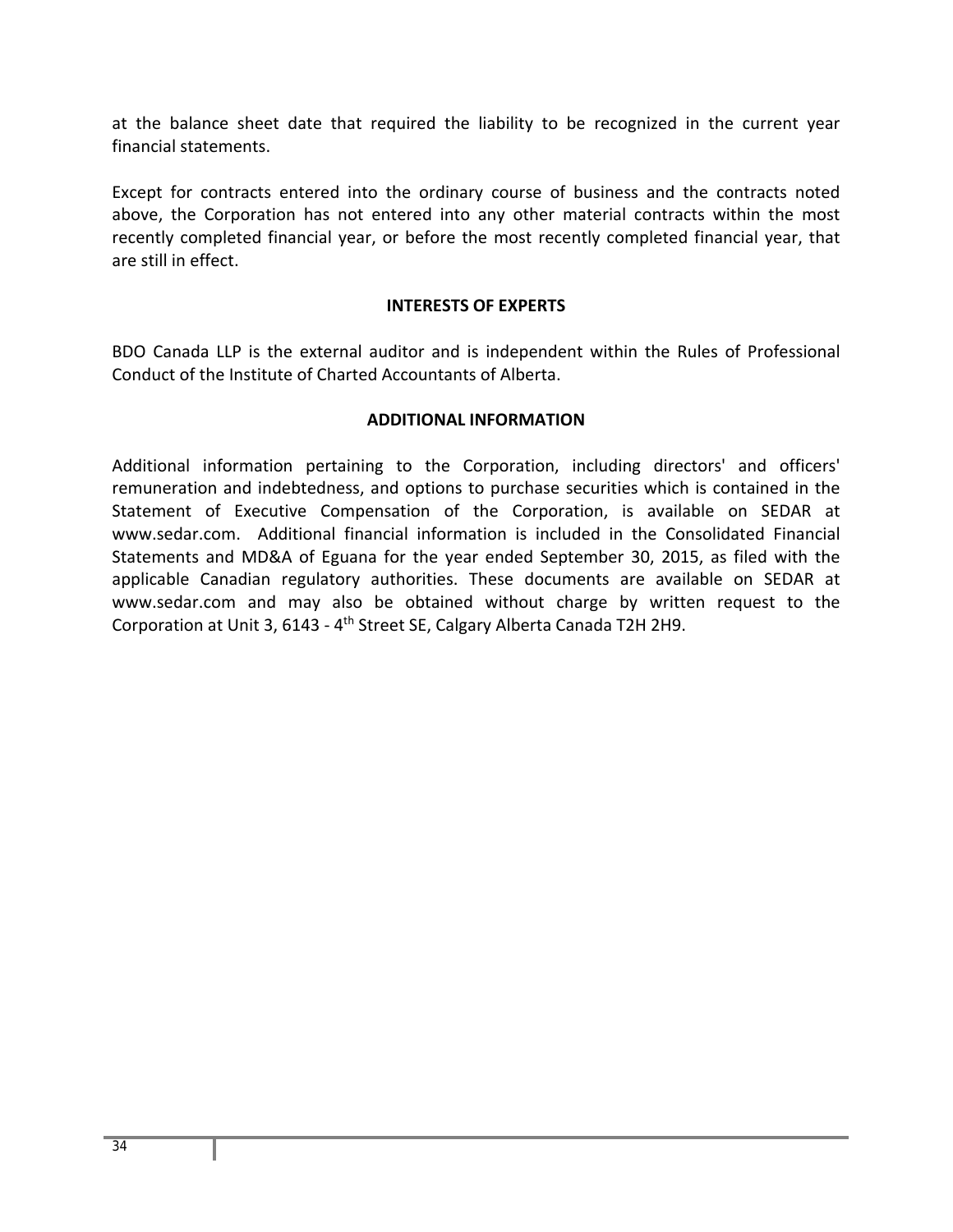## **AUDIT COMMITTEE**

#### **AUDIT COMMITTEE CHARTER**

The Audit Committee charter is attached as hereto as Appendix A.

#### **COMPOSITION OF THE AUDIT COMMITTEE**

The Audit Committee of the Board of Directors is comprised of Michael Carten, Robert Penner and George Powlick. Messrs. Carten, Penner and Powlick are all considered financially literate however, only Mr. Penner and Mr. Powlick are considered independent. Michael Carten is the former President and CEO of the Corporation and is not independent as defined by National Instrument 52‐110 – *Audit Committees* ("**NI 52‐110**").

#### **RELEVANT EDUCATION AND EXPERIENCE**

Robert Penner, CA is a chartered accountant and businessman. Mr. Penner was a senior tax partner with KPMG LLP where he worked from 1979 to 2004. Mr. Penner is a graduate of the Institute of Corporate Directors.

George Powlick is Managing Director of DHTV. Mr. Powlick has been an active venture capitalist since 1995 in Silicon Valley and in Europe. He holds an MBA from Anderson School of Business at UCLA and a BSc in materials science and engineering from the University of California, Berkeley.

Michael Carten, LLB is the co-founder and former President, CEO and Chairman of the Corporation and has led the Corporation from proof of concept through the product development and commercialization process to full production. Mr. Carten has more than 30 years' experience in the conventional and alternative energy industry. Mr. Carten holds a BA from Loyola College (Université de Montréal) and a Bachelors of Law from Dalhousie Law School.

## **AUDIT COMMITTEE OVERSIGHT**

At no time since the commencement of the Corporation's most recently completed financial year was a recommendation of the Audit Committee to nominate or compensate an external auditor not adopted by the Board.

## **RELIANCE ON CERTAIN EXEMPTIONS**

Since the commencement of the Corporation's most recently completed financial year, it has not relied on the exemption in Section 2.4 (*De Minimis Non‐audit Services)* of NI 52‐110.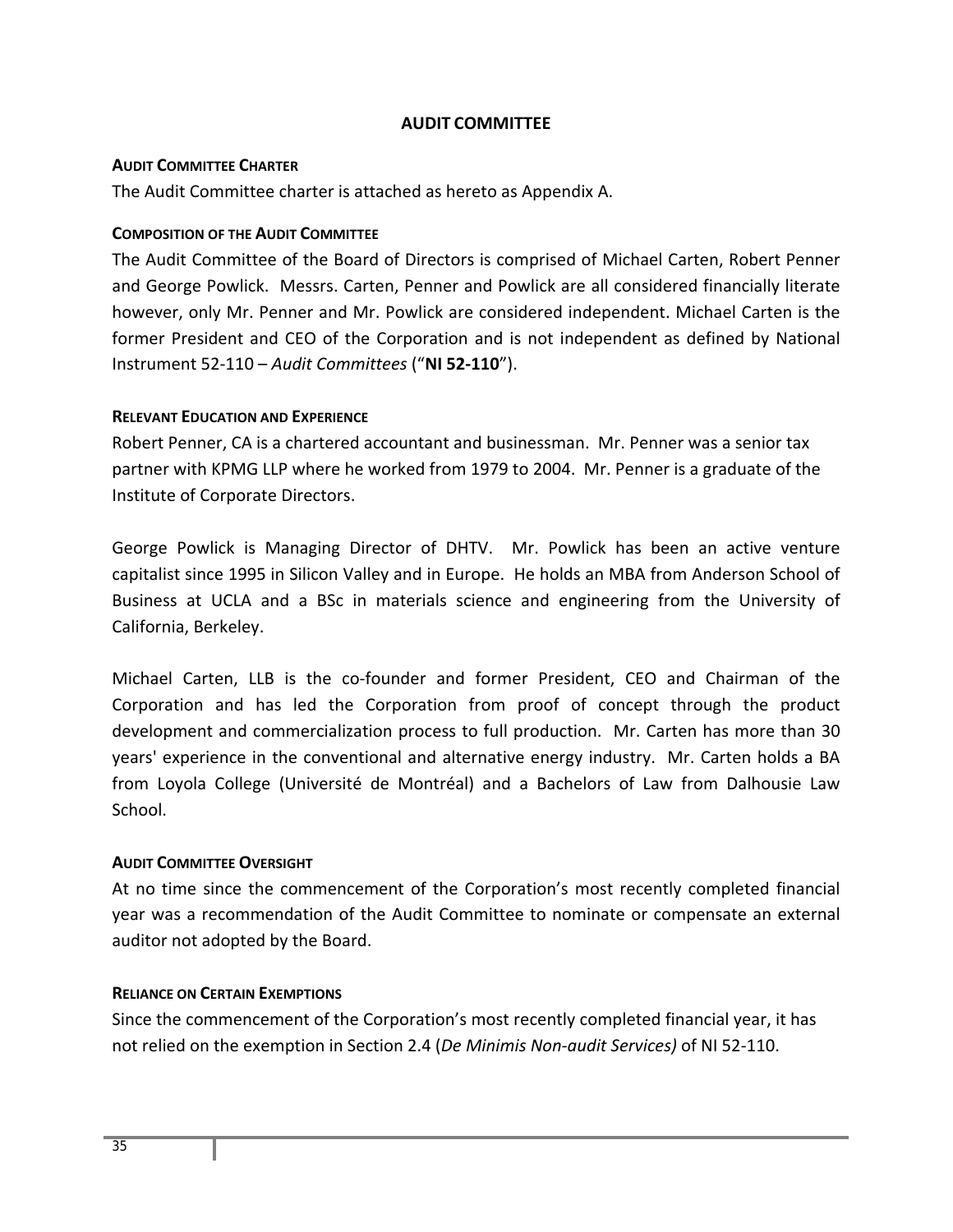## **PRE‐APPROVAL POLICIES AND PROCEDURES**

The Committee has adopted specific policies and procedures for the engagement of non‐audit services as described in the Audit Committee charter.

## **EXTERNAL AUDITOR SERVICE FEES**

The aggregate fees billed by the external auditors in each of the last two fiscal years for audit and other fees are as follows:

| <b>Financial Year Ending</b> | <b>Audit</b>      | <b>Audit Related</b> | Tax               | <b>All Other</b> |
|------------------------------|-------------------|----------------------|-------------------|------------------|
|                              | Fees <sup>1</sup> | Fees <sup>2</sup>    | Fees <sup>3</sup> | <b>Fees</b>      |
| September 30, 2015           | \$182,114         | Nil                  | Nil               | Nil              |
| September 30, 2014           | \$205,720         | Nil                  | Nil               | Nil              |

<sup>1</sup>Fees paid for the audit of the annual financial statements and other regulatory audits and fillings.

<sup>2</sup>Fees paid for services related to the audit services.

<sup>3</sup>Fees paid for tax compliance, tax advice, tax planning and advisory services.

## **EXEMPTION**

The Corporation is relying upon the exemption in Section 6.1 of NI 52-110 in respect of the composition of its Audit Committee and its reporting obligations under NI 52‐110.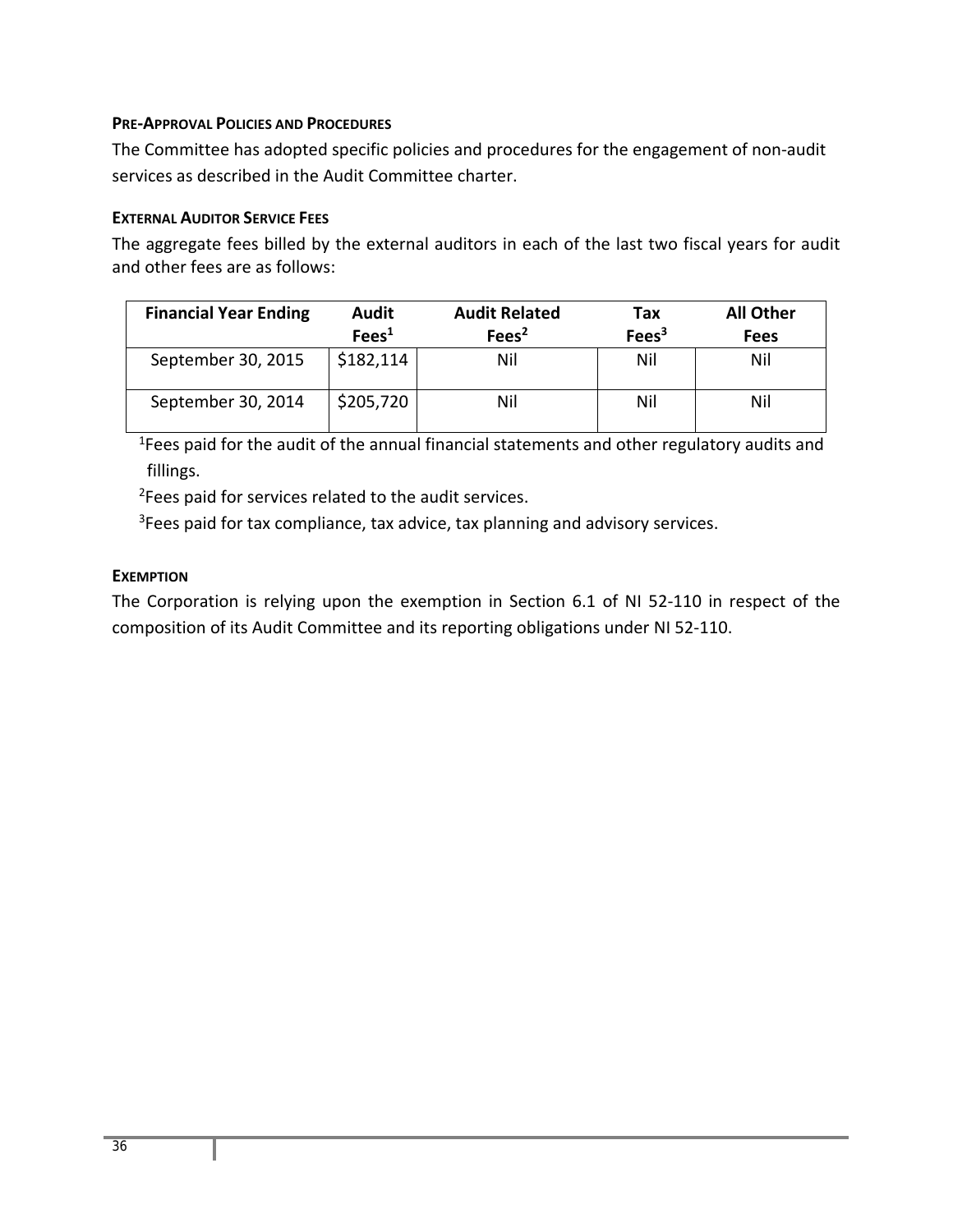## **Audit Committee Charter**

## **Constitution**

The Board of Directors of Eguana Technologies Inc. (the "**Company**") hereby resolves to establish an Audit Committee (the "**Committee**") which is formally constituted as a committee of the Board.

## **Membership**

The Board shall appoint the members of the Committee:

- At least two members of the Committee including the Chair shall be non-executive members of the Board.
- The Chair shall not chair any other Board committee.
- The Board may co-opt additional members to the Committee as required; initially there will be three members of the Committee.
- A quorum shall be two members of whom at least one shall be a non‐exec Board member. At least one member of the Committee should have a financial background.

## **Objective**

The Audit Committee shall monitor on the Board's behalf the appropriate processes and controls resulting from policies set by the Board; this will include particular focus on:

- The scope, results and effectiveness of the external audit.
- Careful review of any non-audit services provided by the external auditors.
- **•** Effectiveness of the processes of governance.
- Effectiveness of spend/value for money.
- Compliance with policy and statutory requirements.
- Internal controls including adherence to policy.
- Safeguarding of assets.

The Committee will depend on reporting from the finance department, external audit and other reporting from management or from external advisors as appropriate in order to achieve this.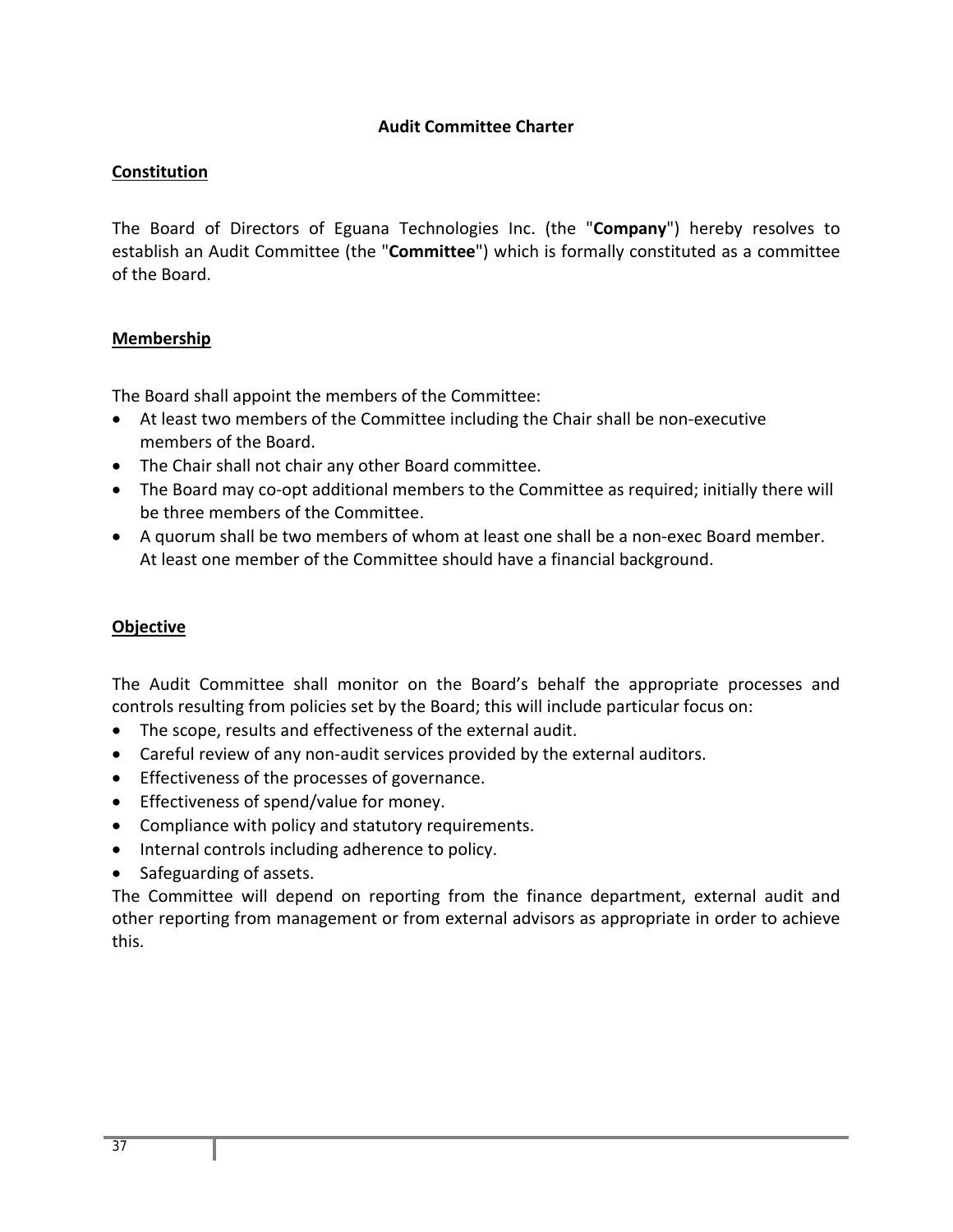## Scope of Duties

## *Corporate Governance:*

To support the Board in reviewing the effectiveness of the corporate governance to enable the Company to implement best practice as set out in appropriate guidance.

## *Internal Control:*

To commission reviews of specific controls and procedures (financial or non‐financial) where so requested by the Board.

## *Compliance with External Legislation and Internal Policies:*

To ensure adherence to management policies and directives.

To verify that mechanisms are in place to ensure compliance with statutory requirements, financial and other.

## *Financial Statements:*

To review the annual report and accounts before submissions to the Board, focusing particularly on:

- Any changes in accounting policies and practices.
- Major judgmental areas.
- Significant adjustments arising from the audit.
- The going concern assumption.
- Compliance with accounting standards.
- Compliance with legal requirements.
- Any presentational issues having particular significance to the public perception of the organization.
- To receive during the course of the year reports on any matters that may impact on the accounts and disclosure therein.

## *External Audit:*

To consider the appointment and performance of the external auditor, the audit fee, and any questions of resignation or dismissal.

To discuss with the external auditor the long term approach to the audit of the Company. On an annual basis, before the audit commences approve the Audit Plan with particular reference to its nature and scope, emphasis and priorities.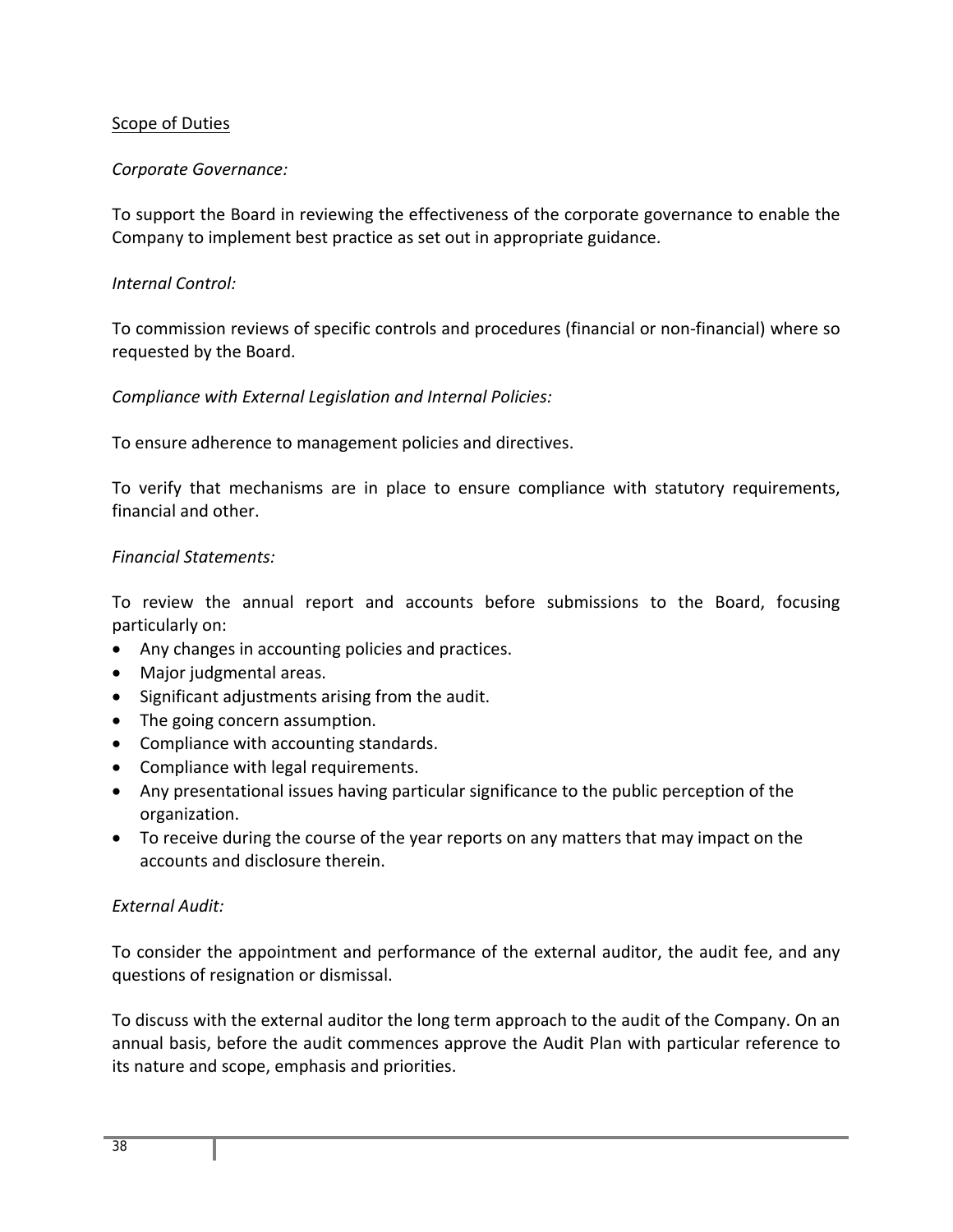To discuss any problems or reservations arising from the external auditors' work and any other matters that the external auditors may wish to bring to the attention of the Committee.

To review the external auditors' management letter together with management's written response before presentation to the Board.

To review the contents of any report issued by the external auditor along with management's written response, before its presentation to the Board and monitor the implementation of those external auditors' recommendations, which are accepted by the Committee.

## *Reporting:*

The Chair will report to the Board as appropriate on the areas covered by the above terms of reference.

Specifically, the Committee is required:

- To recommend the approval of the audited report and accounts.
- To recommend to the Board the reappointment or change in appointment of external auditors.

The minutes of the Committee meetings should be formally recorded and submitted to the Board at its next meeting.

## *Authority:*

The Committee is authorized by the Board to investigate any activity within its terms of reference. It is authorized to seek any information it requires from any employee and all employees are directed to co-operate with any request made by the committee.

The Committee is authorized by the Board to obtain outside legal or other independent professional advice and to secure the attendance of outsiders with relevant experience and expertise if it considers this necessary.

The Committee is authorized to approve the issuance of interim unaudited quarterly financial statements and to appoint any one of its members and the Chief Executive Officer to sign the statements on behalf of the Committee and the Board.

## *Frequency of Meetings:*

Meetings shall be held at least four times per year (generally every quarter and ideally two weeks prior to a Board meeting).

## *Attendance at Meetings:*